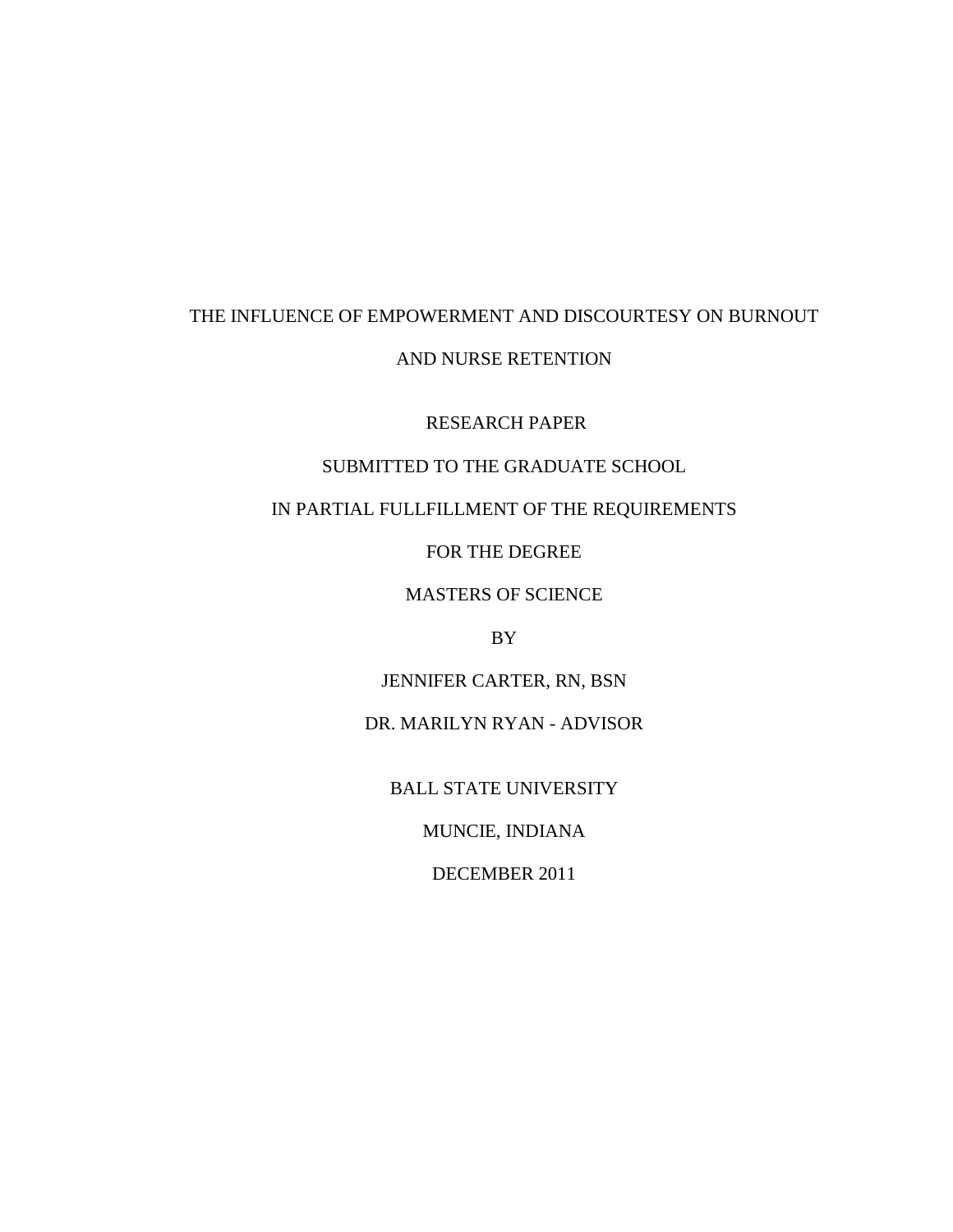| <b>CHAPTER I: INTRODUCTION</b>                                                |
|-------------------------------------------------------------------------------|
|                                                                               |
|                                                                               |
|                                                                               |
|                                                                               |
|                                                                               |
|                                                                               |
|                                                                               |
|                                                                               |
|                                                                               |
|                                                                               |
| <b>CHAPTER II: REVIEW OF LITERATURE</b>                                       |
|                                                                               |
|                                                                               |
|                                                                               |
| Empowerment, Civility, Organizational Commitment, Job Retention and Burnout24 |
|                                                                               |
|                                                                               |
|                                                                               |
| Empowerment, Civility, Organizational Commitment, Job Retention and Burnout37 |

# TABLE OF CONTENTS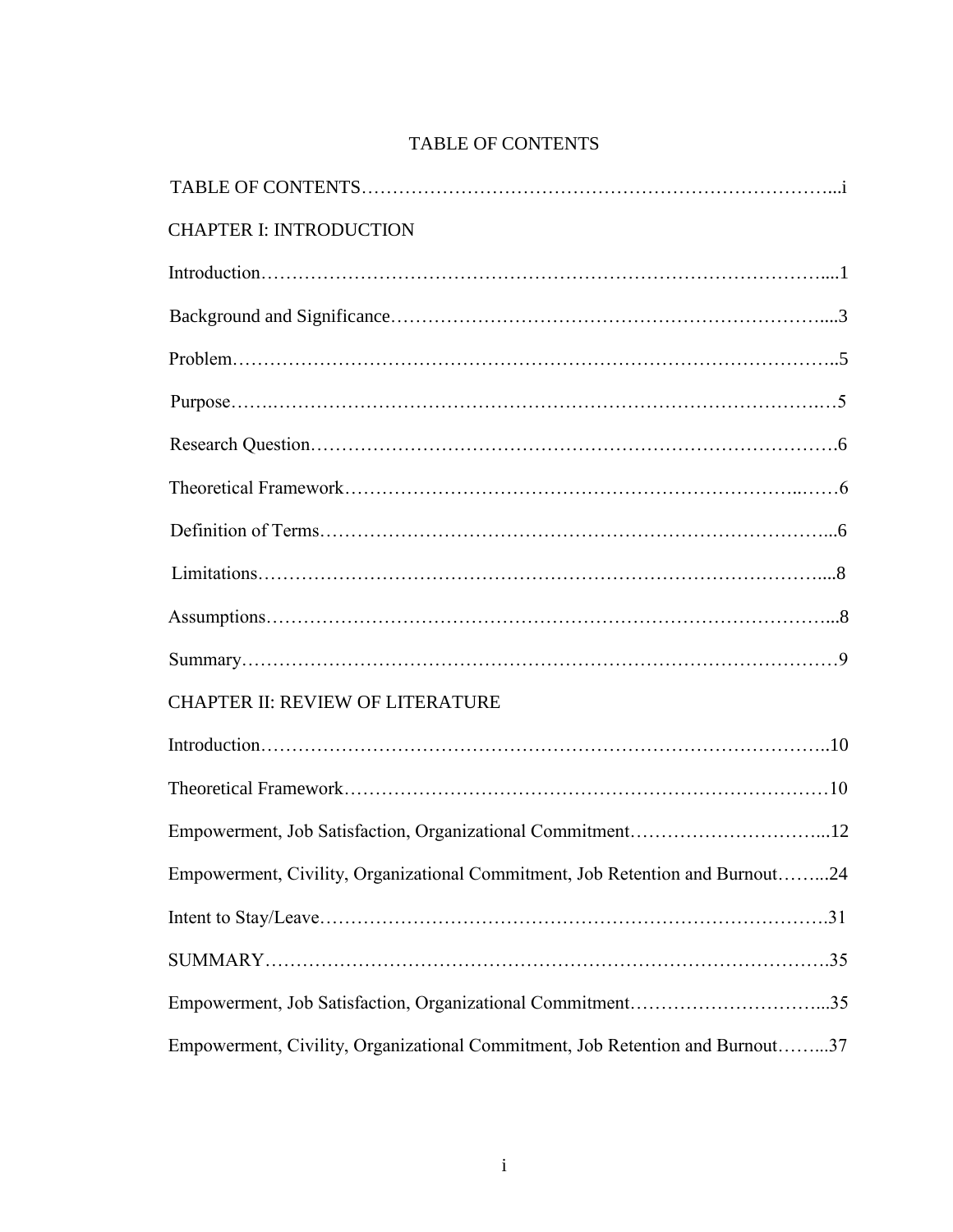## CHAPTER III: METHODOLOGY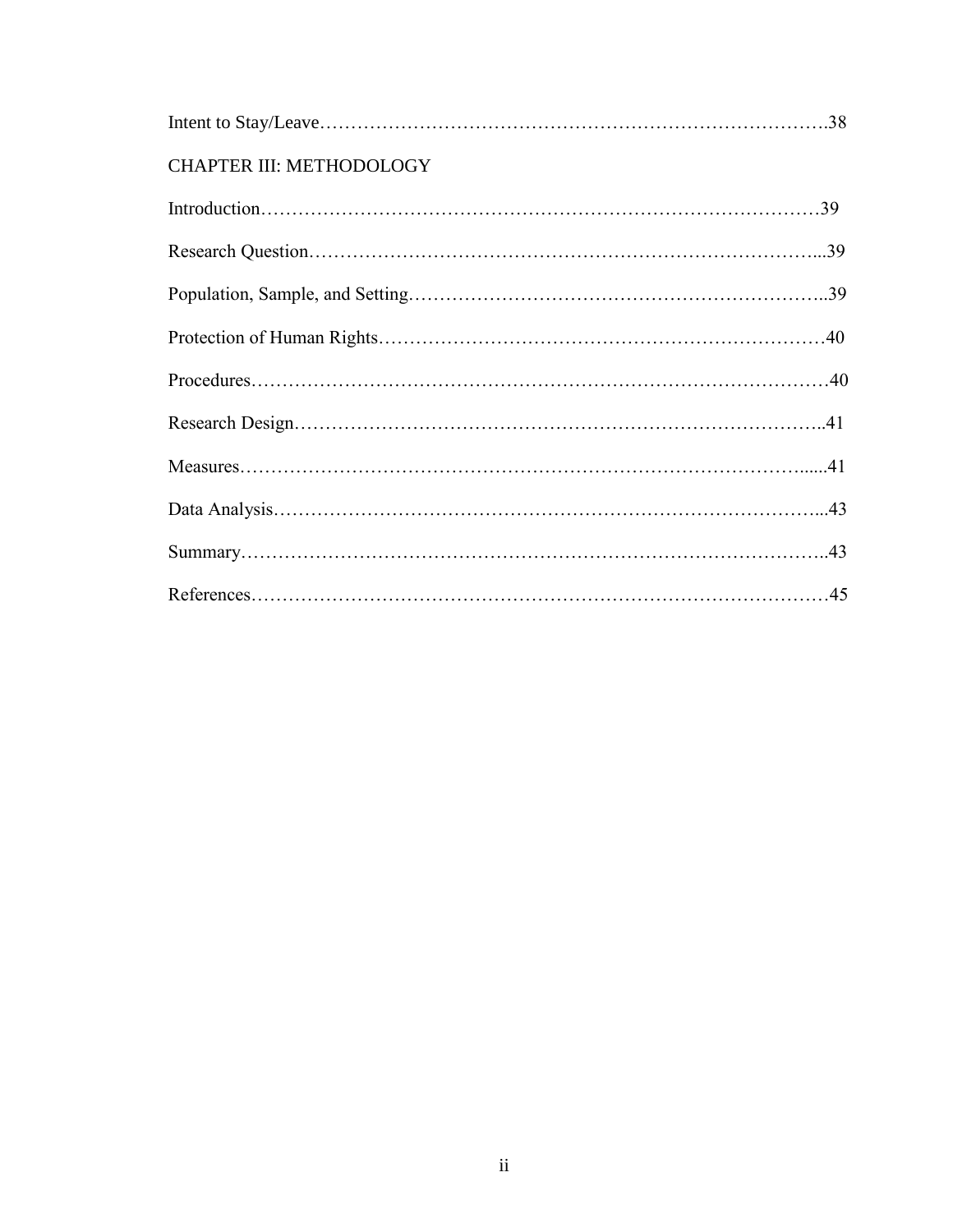### **Chapter I**

### **Introduction**

The United States Bureau of Labor Statistics (U.S. BLS) (2010) projected that an addition of half a million new registered nurse (RN) jobs will be needed by 2018. To meet the projected number of RN positions, the workforce will need to increase by 22%. Registered nurses comprise the largest portion of the healthcare profession, accounting for 2.6 million jobs (U.S. BLS, 2010). Hospitals are the primary employer of registered nurses, accounting for 60% of the nursing population. High rates of turnover, and a growth rate that exceeds future needs, can lead to a staffing crisis.

The American Health Care Association [AHCA] (2010) conducted a survey of more than 2,600 nursing facilities to estimate retention, vacancy, and turnover rates of all nursing employees. The staff nurse retention rate was 45.2%, turnover rates averaged 48.7%, and vacancy rates 5.4%. The findings indicated that nursing organizations in the U.S. continue to have difficulty in nurse retention, and turnover rates continue to rise. The hospital industry must develop strategies to decrease nursing turnover, and to potentially help decrease the overall nursing shortage by retaining experienced nurses in the organization and the profession.

The U.S. Department of Health and Human Resources, Health Resources and Services' (HRSA) (2010) National Sample Survey of Registered Nurses is the largest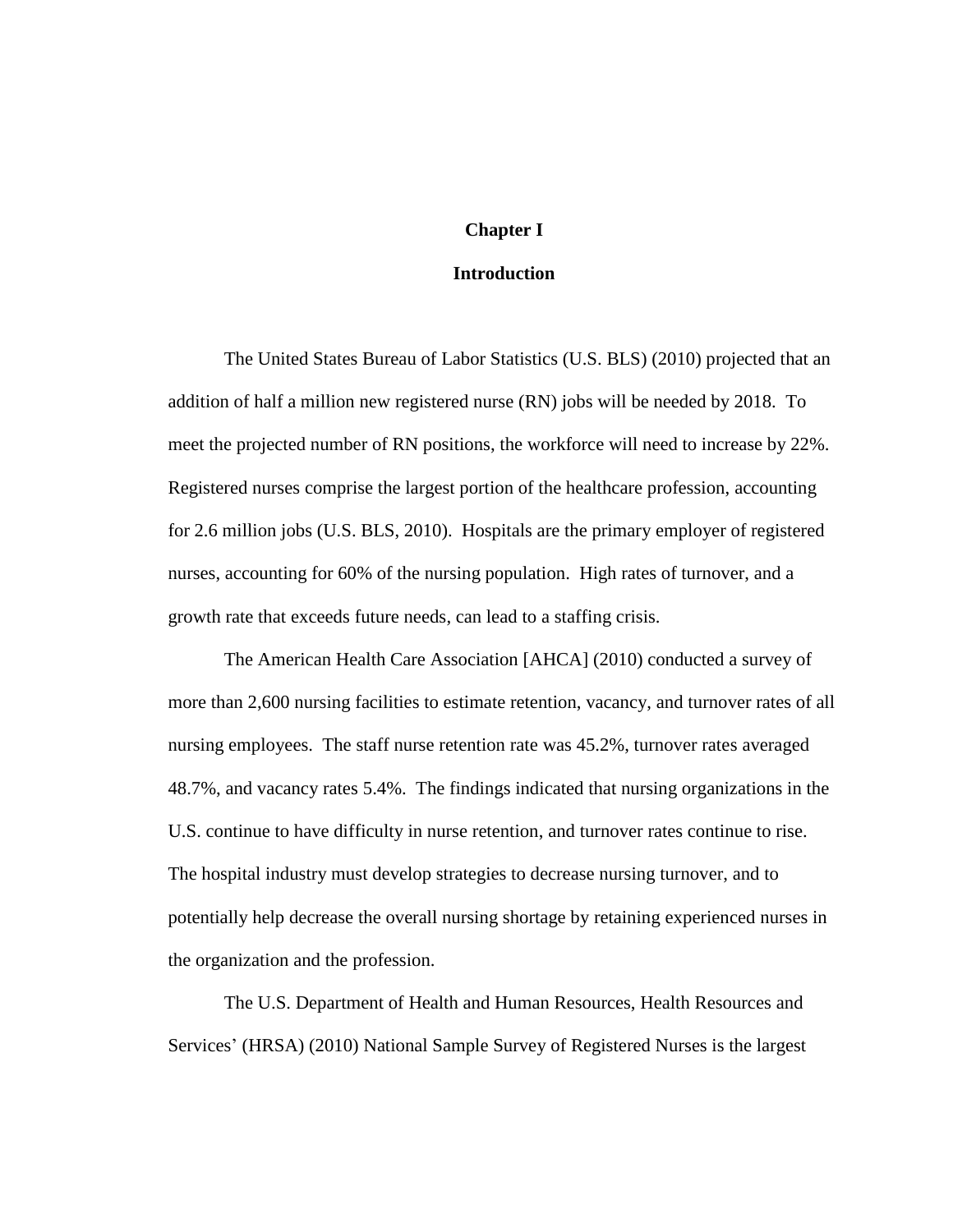survey of RNs in the U.S seeking demographic data about nurses. Every 4 years a small percent of active licensed registered nurses are mailed a survey in all states. The survey questions address nurses' educational level, employment history, intentions regarding current work, and demographic characteristics. The 2008 survey findings regarding employment found job satisfaction scores have slightly increased from 2004 to 2008. Of the nurses surveyed, 51.8% were moderately satisfied with the job, and 54.4% did not plan on leaving the position within the next 3 years. Adversely, 11.1% were dissatisfied with the job, and 29.8% had left the position, or intended to leave within the next 3 years. Other studies have found that work dissatisfaction is positively correlated with turnover intentions (Spence Laschinger, Finegan, & Shamian's, 2001a; Spence Laschinger & Finegan's, 2005; Zurmehly, Martin, & Fitzpatrick, 2009).

Organizations are developing retention strategies to address job dissatisfaction and high turnover rates of nurses. Lavoie-Tremblay et al. (2010) recommended that retention strategies should focus on improving the work environment. The focus of improving the work environment included three areas of importance: challenges, absence of conflict, and warmth. Wieck, Dols, and Landrum (2010) recommended the following retention strategies: creating model managers, empowering staff nurse councils, stabilizing staffing, providing incentives, and making safety a priority. Nursing empowerment is needed in organizations to increase job satisfaction and retention (Spence Laschinger et al., 2001a; Spence Laschinger, Finegan, & Shamian, 2001b). Nurse retention has many benefits to the organization financially and functionally, and has positive effects on patient outcomes.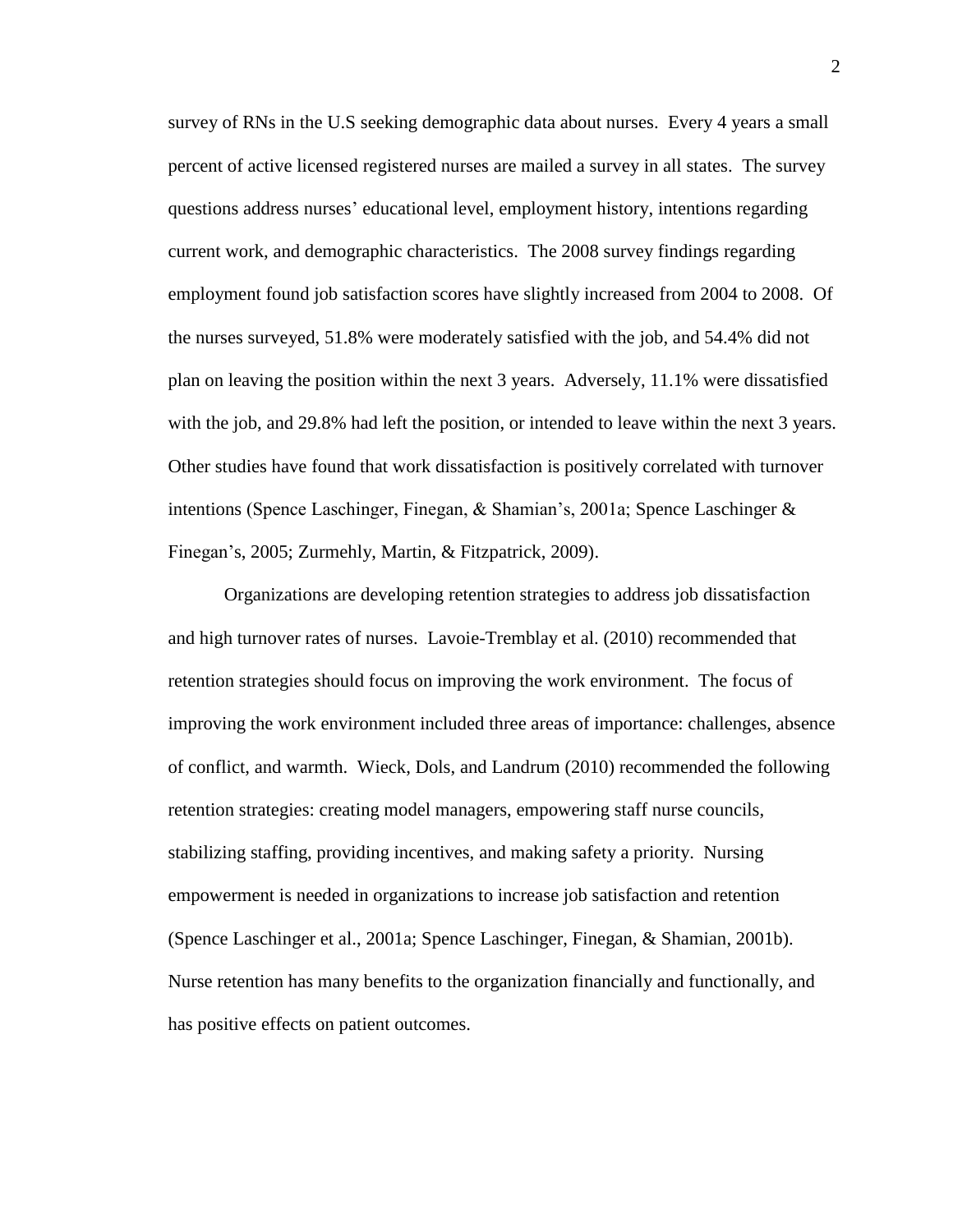Experienced RNs, with knowledge of policies and procedures of the organization, deliver safe quality patient care. Organizations must focus on retaining experienced nurses working within the system to meet safety standards. Retaining nurses within the organization could potentially help to decrease the chances of poor patient outcomes and lost revenue from preventable medical errors (Spence Laschinger & Leiter, 2006; Van Bogaert, Meulemans, Clarke, Vermeyen, &Van de Heyning, 2009). Further study is needed on retention strategies and work environments.

#### **Background and Significance**

In the 1990's, employee empowerment became a tactic for businesses to improve customer service and the bottom line (Cox, 2010). Empowerment allows employees to have actual power over decisions, and encourages confidence to be successful (Cox). Spence Laschinger and Finegan (2005) found that nurses who believed the work environment was empowering had increased respect and trust in management, and increased concern for well being. This resulted in increased job satisfaction and organizational commitment.

Work environments have been studied to determine factors that effect nurse retention. Work environments with characteristics of empowerment, and free of discourteous behavior, can lead to job satisfaction and nurse retention (Spence Laschinger et al., 2001a; Spence Laschinger et al., 2001b). Retention strategies that focus on empowerment of individuals within the organization will have a positive effect on organizational turnover.

Job satisfaction has been linked to autonomy, job stress, and nurse-physician collaboration in the literature (Zangaro  $\&$  Soeken, 2007). Cass, Ling, Farahger, and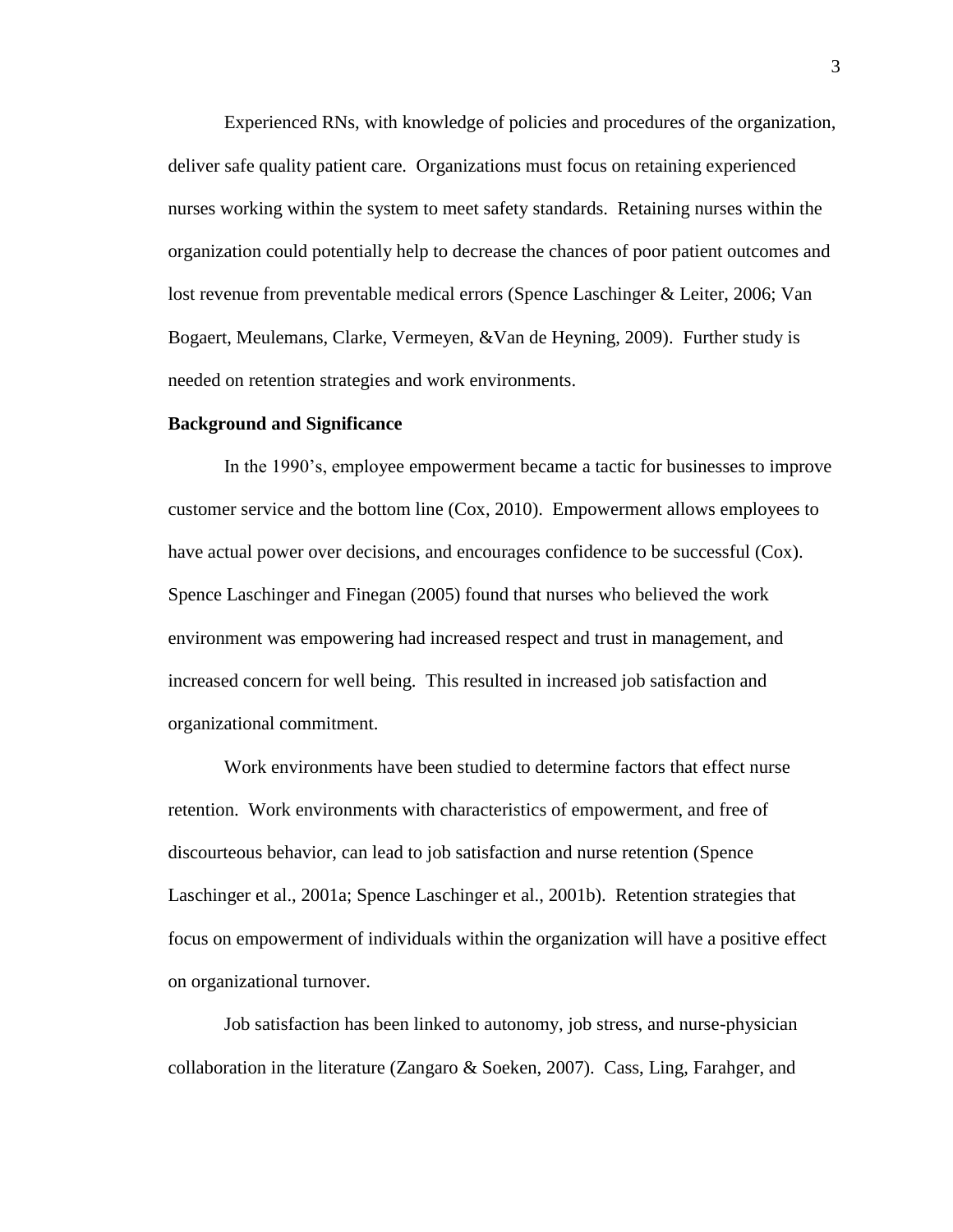Cooper (2003) found that job satisfaction was significantly related to overall health, burnout, depression, anxiety, self-esteem, and general mental health. A study by Zurmehly et al. (2009) found that job dissatisfaction was a predictor of intention to leave the current position. The studies identified a number of variables that impact job satisfaction.

Empowering work environments provide access to information, resources, support, and opportunity (Kanter, 1977). Autonomous work environments provide nurses with the opportunity to participate in making decisions in the organization, and more control over the work environment. The literature provides strong support that empowering work environments will increase job satisfaction and organizational commitment (Spence Laschinger et al., 2001a; Spence Laschinger et al., 2001b). Empowering work environments that encourage civil working behaviors will decrease nurse burnout and enhance retention (Spence Laschinger et al., 2009; Spence Laschinger, Finegan, & Wilk, 2009b). Conclusions from the studies were that empowering, civil work environments will increase nurse retention and job satisfaction.

Discourteous behavior in the nursing profession can create job dissatisfaction and toxic work environments. Discourteous behaviors can increase job stress, causing physical illness or anxiety that may lead to increased absenteeism (Johnson & Indvik, 2001). Environments that are free of discourteous behavior will increase job satisfaction.

Burnout is a consequence of discourtesy in the workplace. Burnout has been found to have negative consequences on the health of nurses (Harwood, Ridley, Wilson, & Laschinger, 2010). Harwood et al. found burnout to be associated with mental health symptoms of nervousness, anxiety, and unhappiness. Physical health symptoms of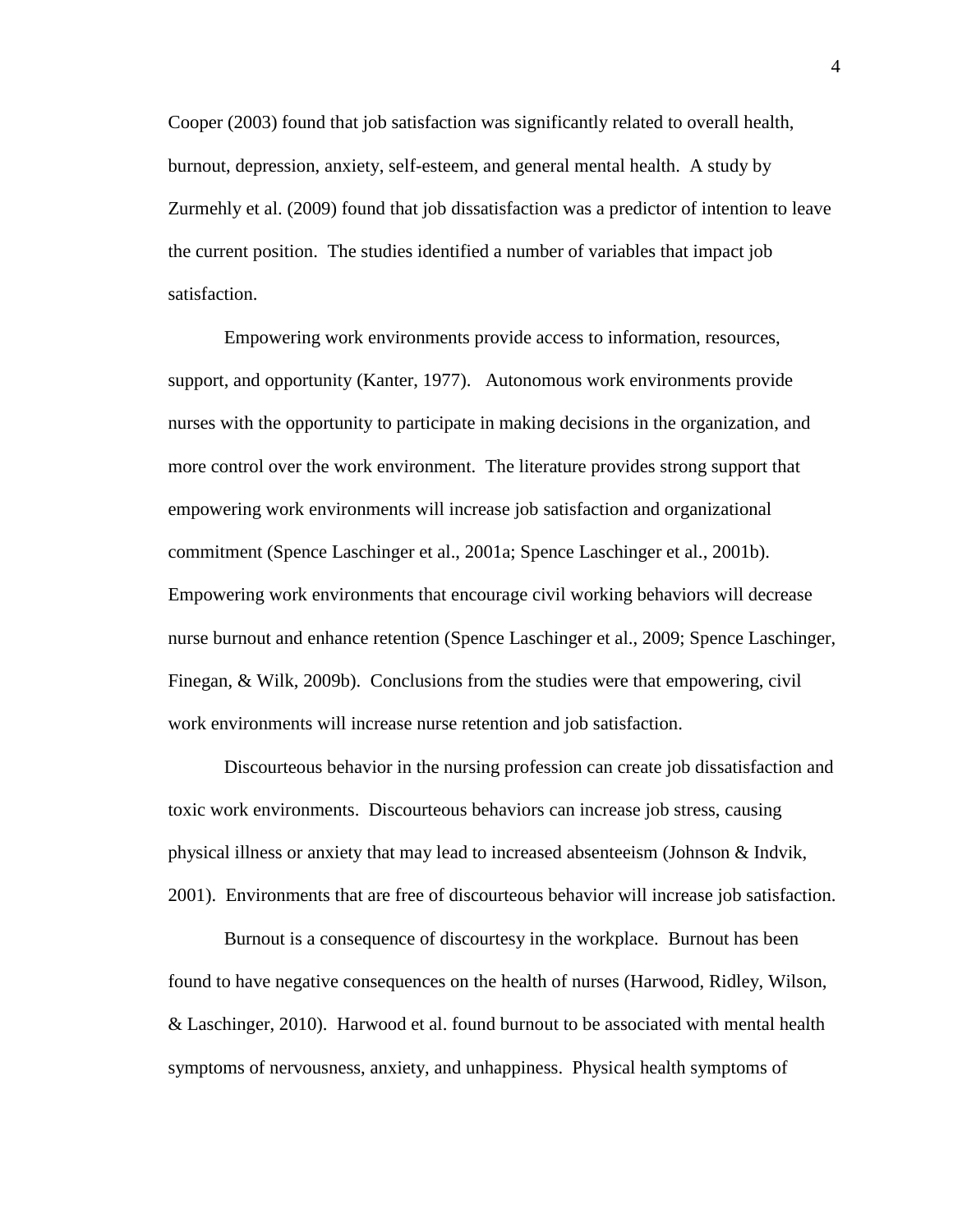burnout were exhaustion, shortness of breath, and muscle trembling. Poor health of nurses due to burnout will affect job retention and potentially increase absenteeism. Leiter and Maslach (2009) have found that burnout is a predictor of turnover intentions.

Spence Laschinger et al. (2009) examined the influence of empowerment and incivility on nurses' feelings of burnout and retention. Empowerment, workplace incivility, and burnout were all significant predictors of nurse retention outcomes: job satisfaction, organizational commitment, and turnover intentions. The findings indicated that providing an empowering work environment may decrease incivility, burnout, and turnover intentions. Further research is needed to validate the findings of Spence Laschinger et al.'s study. Findings from this study will provide information for nurse managers about the work environment and retention.

#### **Problem**

Work environments that do not support or empower nurses can lead to nurse burnout and job dissatisfaction (Spence Laschinger et al., 2009). Discourtesy, burnout, and job dissatisfaction can result in turnover and attrition of nursing staff. Retention of nurses is important in quality patient care outcomes, and is imperative in addressing the nursing shortage, as well as costs.

### **Purpose**

The purpose of this study is to evaluate the influence of empowering work environments and workplace discourtesy on nurses' experience of burnout and nurse retention. This is a replication of Spence Laschinger et al.'s (2009) study.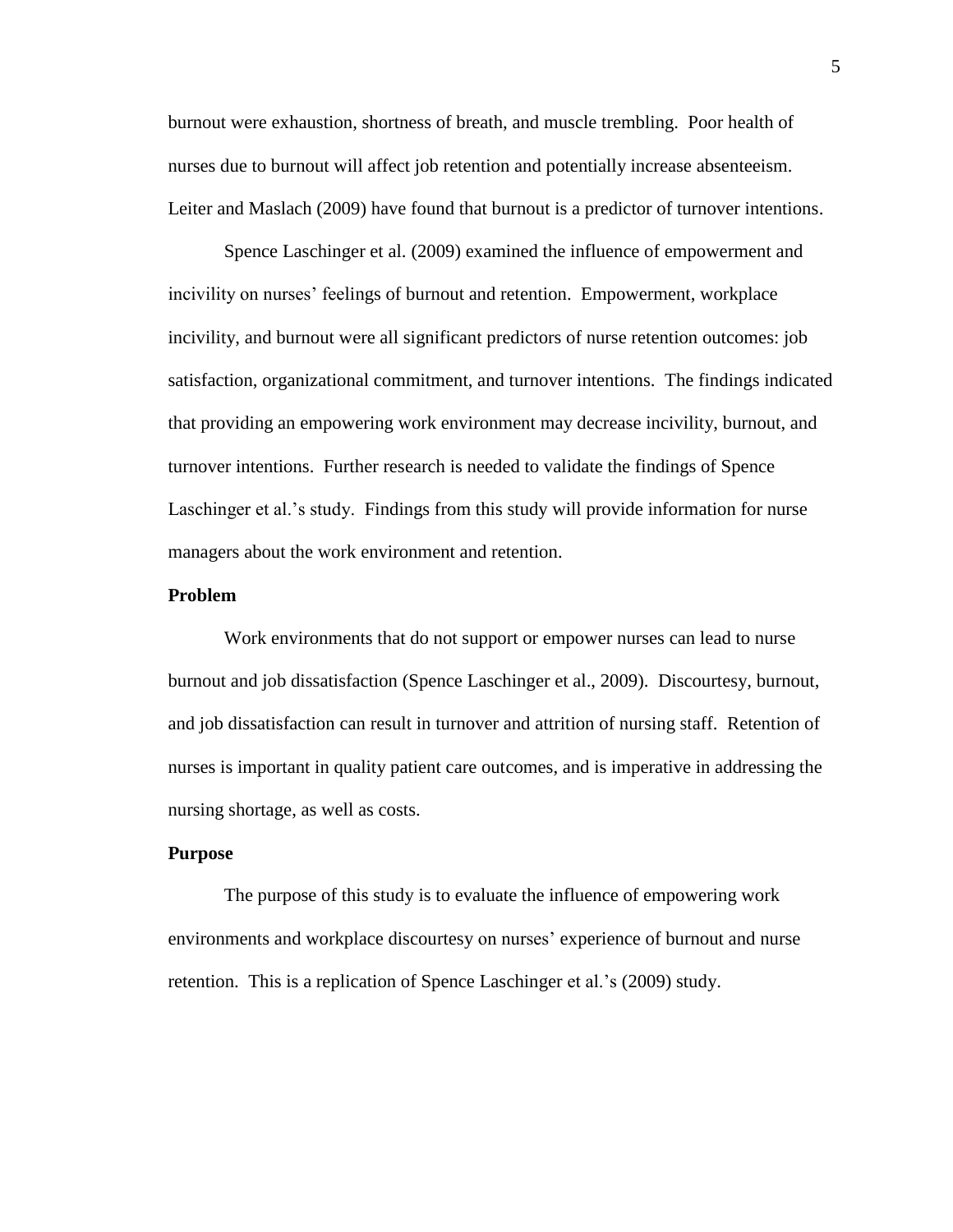### **Research Question**

What are the relationships among empowering work environments, workplace discourtesy, and nurses' experience of burnout, with nurse retention?

### **Theoretical Framework**

Kanter's (1977) Theory of Organizational Empowerment suggests that employees with access to information, resources, support, and opportunity, increases perceptions of empowerment. Employees with access to information have open communication with managers, and are provided information about the functioning of the organization. Employees with access to resources, have the supplies and personnel needed to complete the job efficiently. Employees with perceptions of access to support are more empowered. Employees with perceptions of opportunity are empowered to advance in the organization, and to strive to meet organizational goals.

Kanter's (1977) Theory of Organizational Empowerment provides a framework that outlines concepts related to empowerment and job satisfaction. Increasing perceptions of access to these empowerment structures can increase autonomy, productivity, and organizational commitment. This framework is appropriate for this study because empowering work environments influence nurse burnout and retention.

### **Definition of Terms**

#### **Conceptual: Demographics.**

Information on demographic variables of gender, unit type, time worked in hospital, and time worked on that unit will be collected.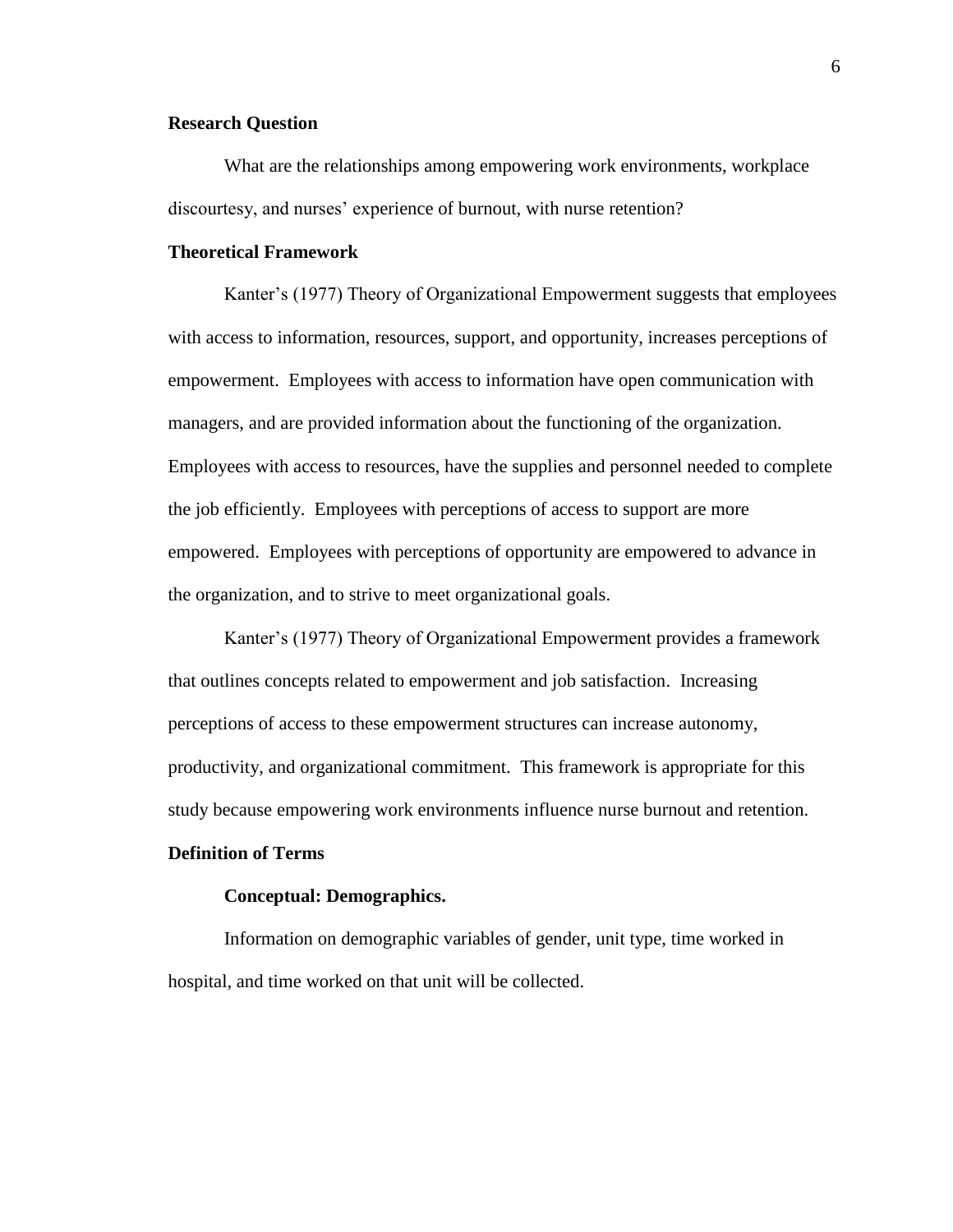### **Operational: Demographics.**

The demographic information sheet will be used to collect data on the demographic variables of gender, unit type, time worked in hospital, and time worked on that unit.

### **Conceptual: Empowerment.**

Empowerment, defined by Kanter (1977), is the access to the structures of opportunity, information, support, and resources.

### **Operational: Empowerment.**

The Conditions for Work Effectiveness Questionnaire-II (CWEQ-II) will measure access to four empowerment structures: opportunity, information, support, and resources (Spence Laschinger, Finegan, Shamian, & Wilk, 2001, developed from the work of Chandler, 1986).

### **Conceptual: Discourtesy.**

Discourtesy is defined as deviant, rude, disrespectful, and uncivil behavior with intentions to harm the individual (Spence Laschinger et al., 2009).

### **Operational: Discourtesy.**

The Workplace Incivility Scale (WIS) will measure nurses' experience of work place discourtesy (Cortina, Magley, Williams, & Langhout, 2001).

#### **Conceptual: Burnout.**

Burnout is defined as "psychological syndrome of exhaustion, cynicism, and inefficacy which is experienced in response to chronic job stressors" (Maslach, 2004, p. 93).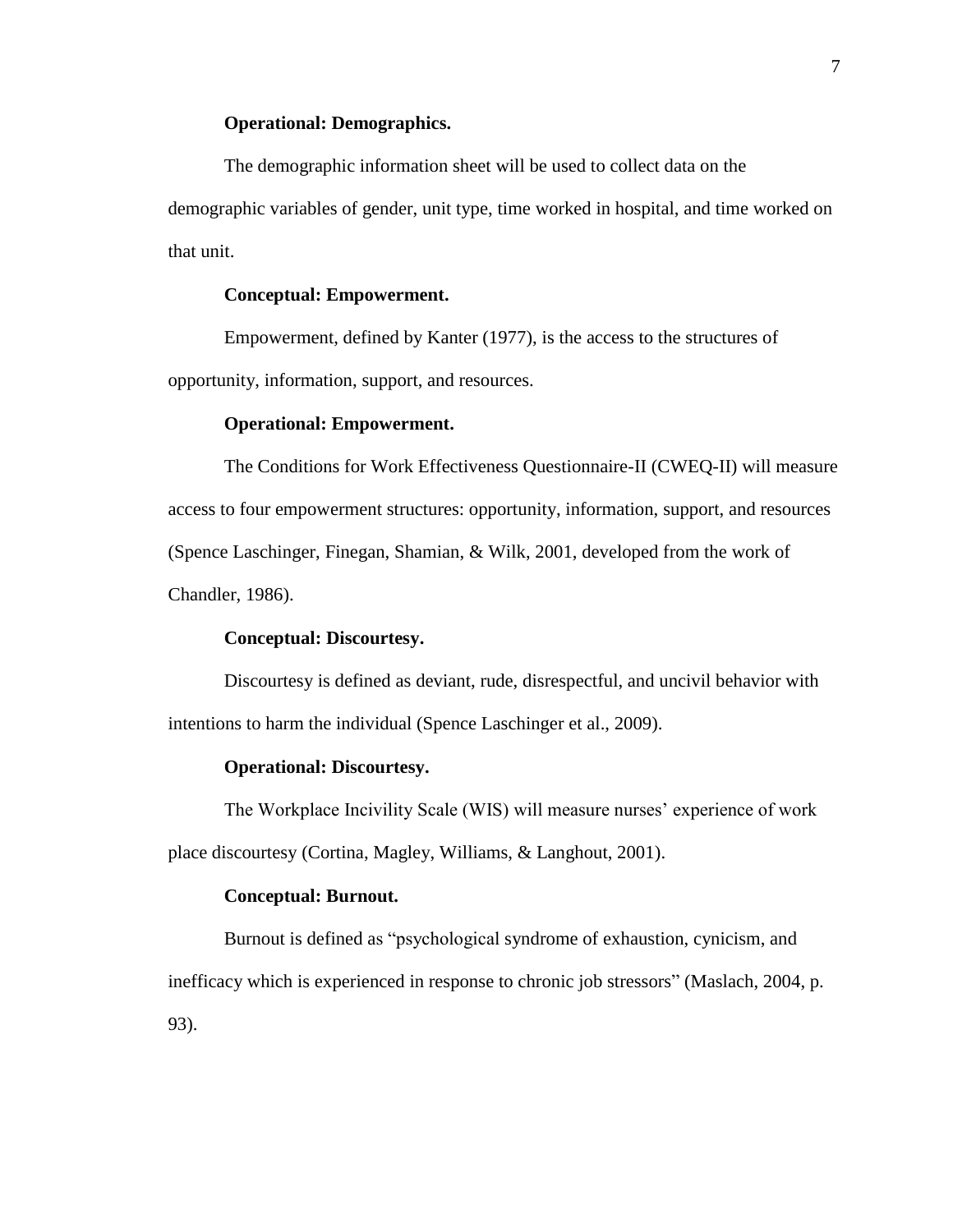### **Operational: Burnout.**

The Emotional Exhaustion (EE) and Cynicism subscales of the Maslach Burnout Inventory-General Survey (MBI-GS) will measure burnout (Maslach, Jackson, & Leiter, 1996, as cited in Richardsen & Martinussen, 2005).

#### **Conceptual: Job Satisfaction.**

Job satisfaction is defined as a happy or satisfied affective response with the job (Hackman & Oldham, 1975).

#### **Operational: Job Satisfaction.**

Job satisfaction will be measured by rating the level of satisfaction with coworkers, supervisors, pay and benefits, feelings of accomplishment, and overall satisfaction (Hackman & Oldham, 1975).

### **Limitations**

The results of the study may have limited generalizability to other organizations because the population will be drawn from one hospital. Indiana University Health Methodist Hospital is a Magnet hospital, and characteristics of the Magnet hospital may have an affect on the retention of nurses, so results may not be generalizable to non-Magnet hospitals. Indiana University Health Methodist Hospital is an academic center which also may not be representative sample of nurses to generalize to non-academic center organizations.

### **Assumptions**

Registered nurses want to work in an empowering environment, and that empowerment is a factor in job satisfaction. Burnout is a condition related to job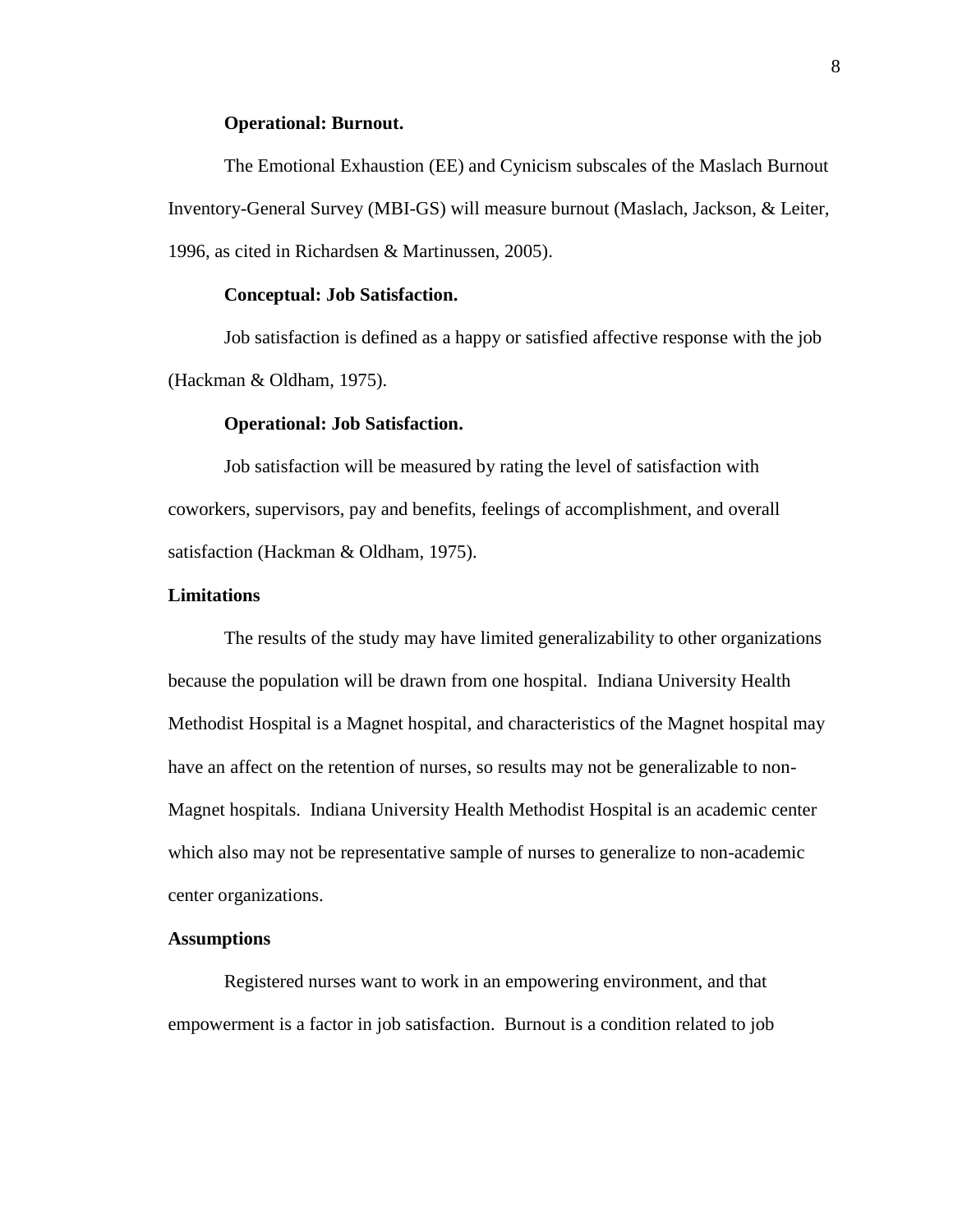satisfaction and detrimental to the work environment. Positive work environments can impact nurse retention.

### **Summary**

Retention strategies are necessary to retain experienced nurses in the current economy, as well as, to manage the nursing shortage. Empowering work environments, free of discourteous behavior, influences job satisfaction and nurse retention. The purpose of this study is to evaluate the influence of empowering work environments and workplace discourtesy on nurses' experience of burnout and nurse retention. This is a replication of Spence Laschinger et al.'s (2009) study. The framework is Kanter's (1977) Theory of Organizational Empowerment. Findings from this study will provide information about empowering work environments, levels of discourtesy, and burnout, that may predict nurse retention.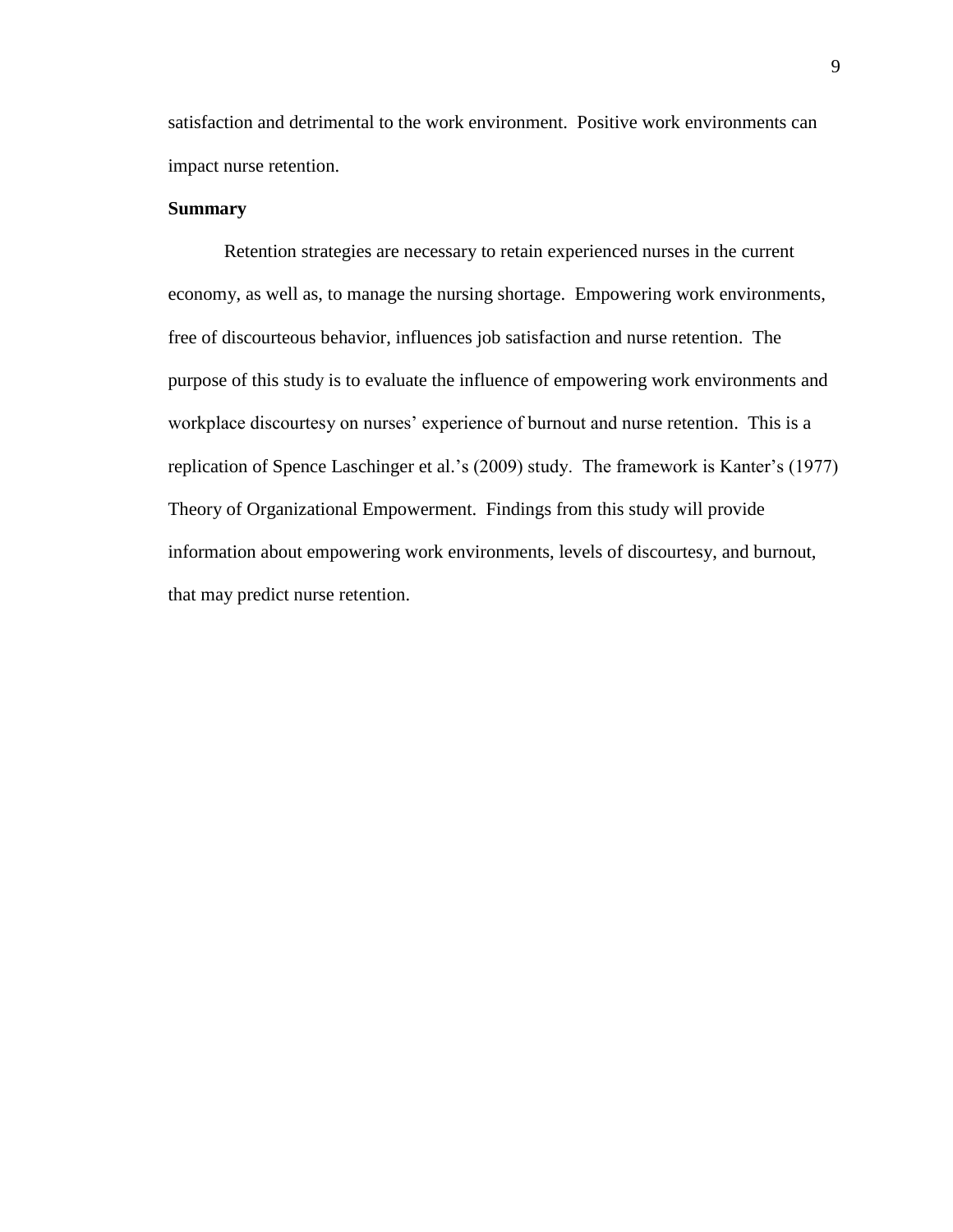### **Chapter II**

### **Review of Literature**

### **Introduction**

Empowering, civil work environments can decrease nurse burnout and turnover. The literature supports that work environments free of uncivil behaviors and access to empowerment structures will decrease burnout and improve retention. The purpose of this study is to evaluate the influence of empowering work environments and workplace discourtesy on nurses' experiences of burnout and nursing retention. This is a replication of Spence Laschinger et al.'s (2009) study. The literature is organized into four sections: (a) theoretical framework, (b) empowerment, job satisfaction, organizational commitment, (c) empowerment, civility, organizational commitment, job retention and burnout, and (d) intent to stay/leave.

### **Theoretical Framework**

Kanter's (1977) Theory of Organizational Empowerment is the framework for this study. Kanter was involved in projects to improve organizational effectiveness in bureaucratic companies. Kanter had the perspective that structural changes needed to occur to improve quality of work life and organizational efficiency. Kanter's theoretical perspective was that employees are a product of circumstances, and behavior is formed by the organizational structure and culture.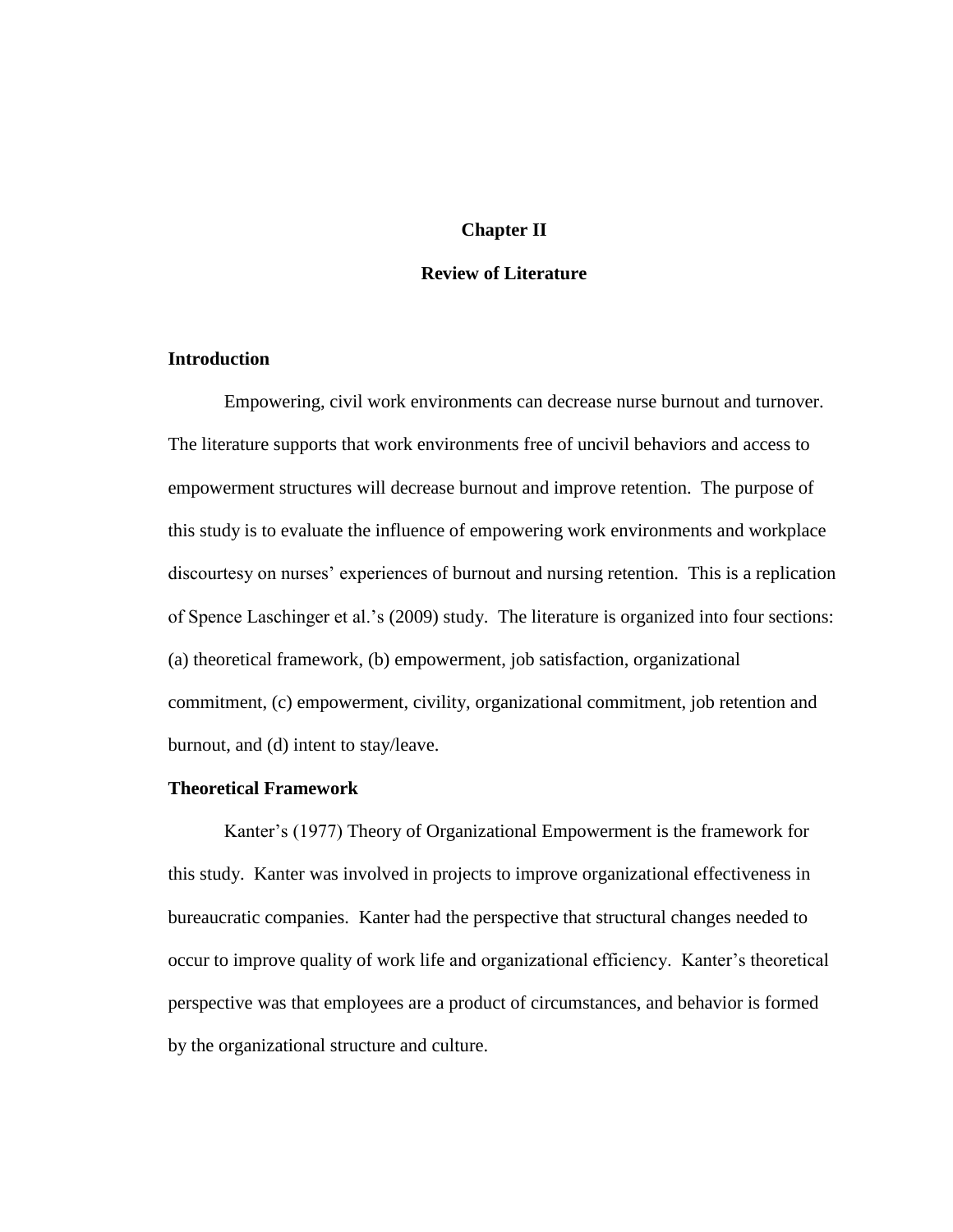Kanter worked with a large company called Industrial Supply Corporation (INDSCO). Kanter collected data from surveys, observations, formal interviews, and informal interviews. Theory, combined with descriptive material, was used to describe the picture of a large bureaucratic company (Kanter, 1977).

Kanter (1977) was influenced by Mills, who wrote about the history of white collar work. Hughes' work on the relations of men and work, and Merton's writings of social structure on personality variables, all inspired Kanter. Simmel's work on interactions, and Argyris's work on interplay of personality and organizational structure were also influential. Kanter was further influenced by the women's movement and participation in feminist conferences.

Kanter's Theory (1977) postulates that employees with access to information, resources, support, and opportunity, increase perceptions of empowerment. Empowered employees will be more committed to the organization, and overall organizational effectiveness will improve. Decentralizing bureaucratic companies will lead to increased autonomy for employees, and increased autonomy leads to empowered employees.

Employees' access to information can be the first step to empowerment (Kanter, 1977). Employees must have open communications with management, and have information regarding the function and structure of the organization. Lack of information can create powerlessness. Employees' access to resources is a structure of power. Access to resources refers to the capacity to acquire resources and act efficiently within the organizational system (Kanter). Employees must be able to get the resources, supplies, and personnel needed to complete the job.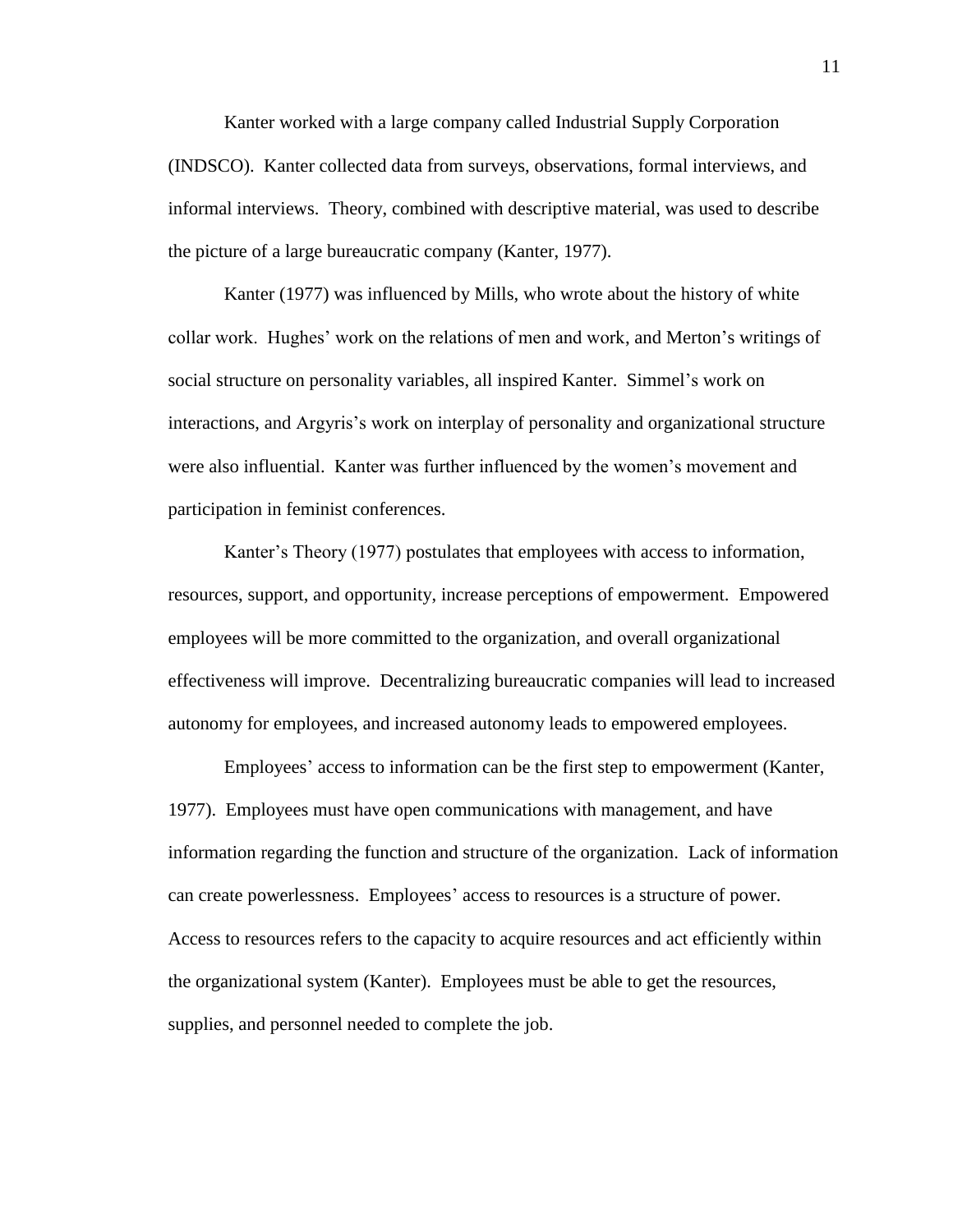Support from management, peers, and subordinates is needed to empower employees. Kanter's (1977) Theory attributes support as primarily relevant to women. Kanter stated that women need support in acquiring the skills and competences of the job, and in meeting outside family responsibilities, while still having equal treatment in the organization. Support creates healthy work environments and increases work effectiveness.

Opportunity refers to mobility and growth (Kanter, 1977). Employees with high opportunity are more committed to the organization, and believe in organizational goals. Opportunity driven employees create power, are change oriented, and have high aspirations. Opportunity, and the power of access to information, resources, and support, all create empowering work environments and empowered employees. Providing autonomy to employees increases empowerment. Kanter's Theory (1977) of Organizational Empowerment provides a framework for organizations to increase employee empowerment, organizational productivity, and organizational commitment. This framework is appropriate for this study because empowering work environments influence nurse burnout and retention.

### **Empowerment, Job Satisfaction, Organizational Commitment**

Mistrust of management creates a poor work environment and decreased organizational commitment. Empowering work environments enable employees to accomplish work and increase work satisfaction and trust in management. Spence Laschinger et al. (2001a) tested a model linking staff nurses' workplace empowerment, organizational trust, job satisfaction, and organizational commitment. The framework was Kanter's (1977) Model of Structural Empowerment.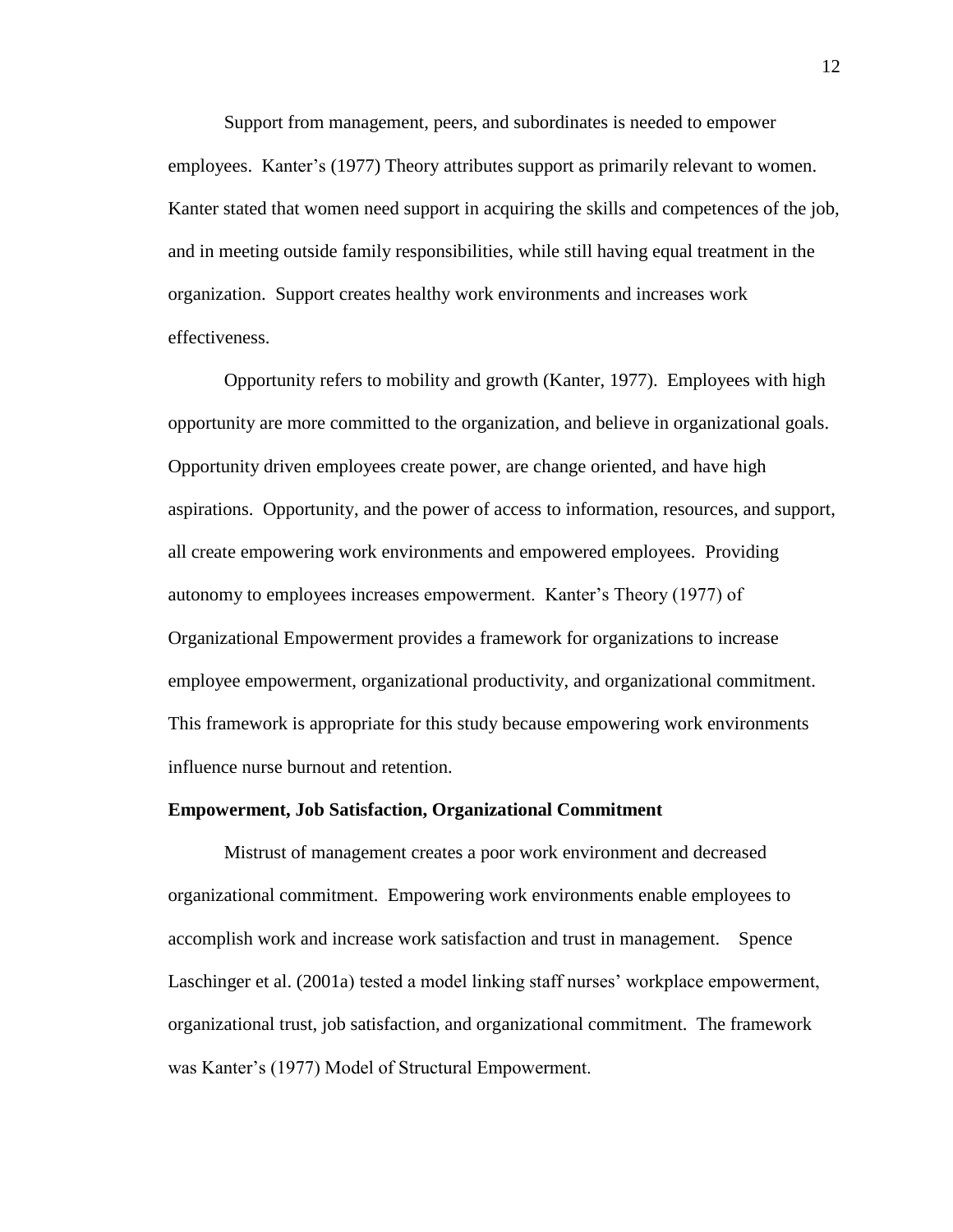Spence Laschinger et al. (2001a) surveyed a population of 600 nurses (300 male and 300 female) in urban tertiary care hospitals in all areas of Ontario. A questionnaire was mailed with a reminder letter 3 weeks later, with a second questionnaire. The sample was 412 (73%) nurses. Forty-seven percent were male and 53% female. Educational level was primarily diploma (85%), or degree (15%). Nurses worked full time (58%), or part time (42%). Nurses worked in medical surgical (36%), critical care (34%), maternalchild (9%), or psychiatry (21%) areas. Average age was 40 years old, with 16 years of nursing experience, and 8 years of experience on the current unit.

Spence Laschinger et al. (2001a) used the Conditions for Work Effectiveness Questionnaire II (CWEQ-II) to measure structural empowerment. Reliability was .93. The Job Activities Scale (JAS) measured perceptions of formal power within the environment. Reliability was .70. The Organizational Relationships Scale (ORS) measured perceptions of informal power within the work environment. Reliability was acceptable at .87. The Interpersonal Trust at Work Scale measured the trust and confidence of peers and managers. Reliability was .84. The Work Satisfaction Scale measured job satisfaction. Reliability was .82. The Organizational Commitment Questionnaire (OCQ) measured affective and continuance organizational commitment. Reliability was .74 for the affective commitment subscale, and .75 for the continuance commitment subscale.

Spence Laschinger et al. (2001a) found the CWEQ-II had moderate levels of empowerment. The JAS results indicated low perceptions of formal power. The ORS had moderate perceptions of informal power. The results of the Interpersonal Trust at Work Scale were higher trust and confidence in peers then management. Satisfaction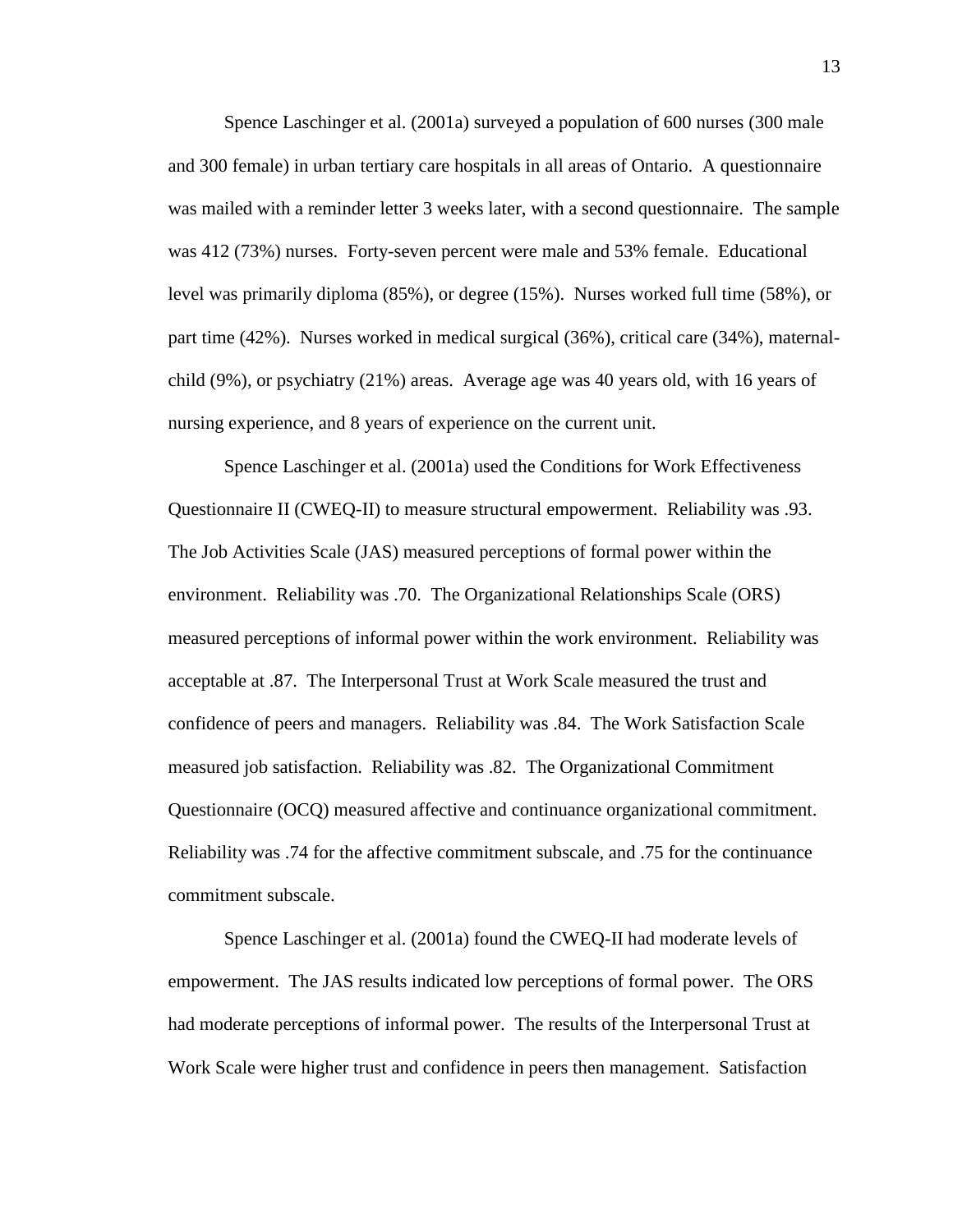was low on a 5-point scale. The results of the OCQ were nurses' continuance commitment was higher than affective commitment.

Spence Laschinger et al. (2001a) found in the proposed model that workplace empowerment had a direct effect on job satisfaction, and an indirect effect on job satisfaction through trust ( $X^2 = 13.8$ , GFI = .987, AGFI = .934, RMSEA = .095, R<sup>2</sup> = .40). Empowerment had a direct effect on affective commitment, and an indirect effect on affective commitment through the trust in management ( $X^2 = 23.6$ , GFI = .98, AGFI = .89, RMSEA = .13,  $R^2 = .28$ ). Empowerment had a direct effect on trust, which was significantly and negatively related to continuance commitment ( $X^2 = 9.3$ , GFI = .99, AGFI = .952, RMSEA = .076,  $R^2$  = .04).

The authors concluded that providing empowering and trusting work environments will increase job satisfaction and organizational commitment. Spence Laschinger et al. (2001a) concluded that results support Kanter's Theory.

Nurses can experience increased work stress and burnout. Poor work environments can lead to poor patient outcomes. Empowering work environments can decrease stress and burnout, and promote job satisfaction. Spence Laschinger et al. (2001b) tested a model linking nurses' structural and psychological workplace empowerment with job strain and work satisfaction. The framework was Kanter's (1977) Theory of Structural Empowerment.

The population included nurses working in urban tertiary care hospitals in Ontario. The list was obtained from the College of Nurses of Ontario registry list (Spence Laschinger et al., 2001b). Six hundred questionnaires were mailed. The response was 404 (194 male, 210 female) useable questionnaires (72%). Nurses worked full (58%) or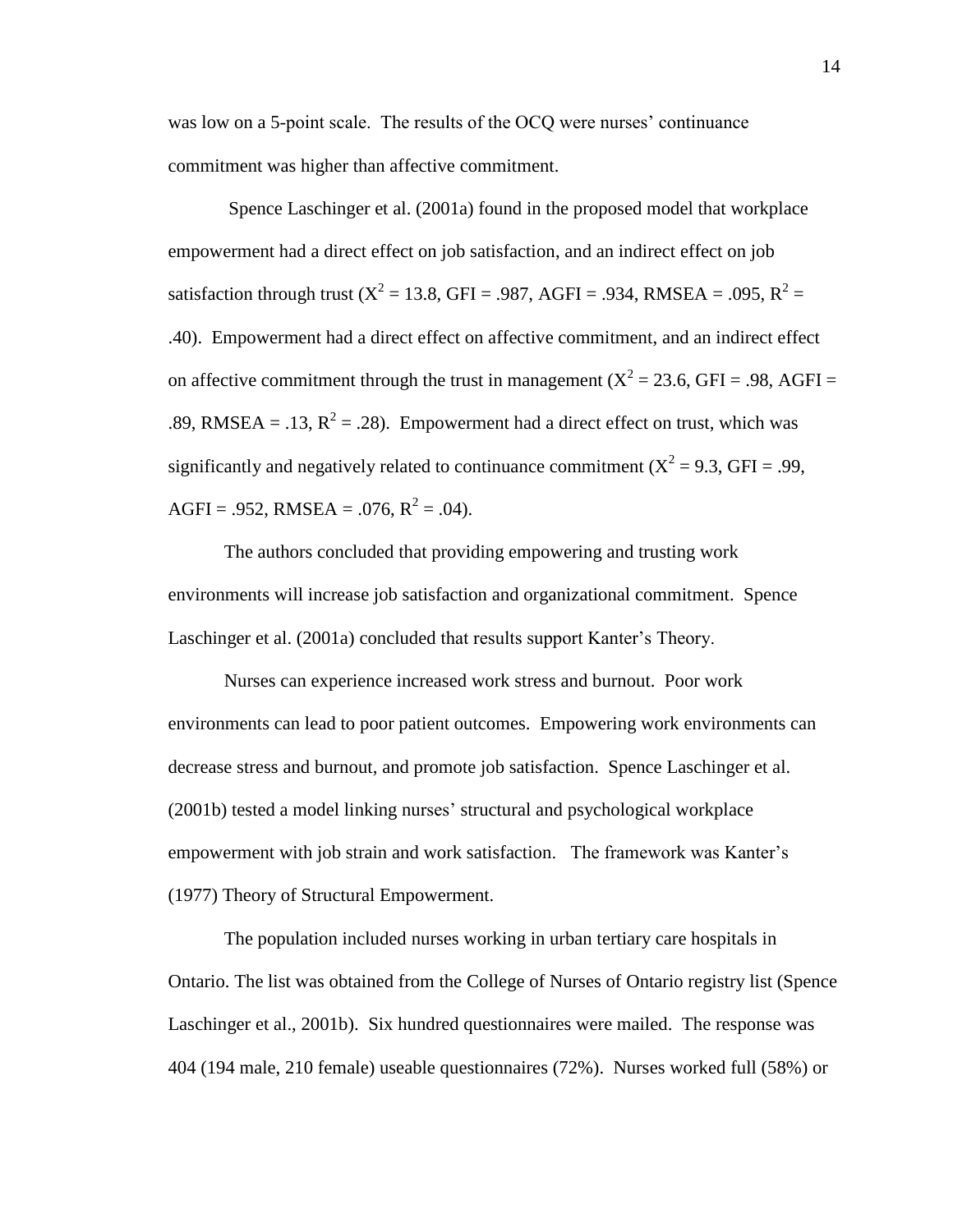part time (42%). Nurses worked in medical surgical (36%), critical care (33%), maternal child (9%), or psychiatric (21.5%) care areas. Educational level was degree (15%) or diploma (85%). Participants averaged 40 years of age, with 16 years of nursing experience, and 8 years in current position.

Spence Laschinger et al. (2001b) used the Conditions for Work Effectiveness Questionnaire II (CWEQ-II) to measure structural empowerment. Reliability was .82, and ranged from .79 to .82 for subscales. The Psychological Empowerment Scale (PES) was used to measure four components of psychological empowerment: meaningful work, competence, autonomy, and impact. Reliability was .89, and ranged from .87 to .92 for subscales. The Job Diagnostic Survey (JDS) measured job satisfaction. Reliability was .82. The Job Content Questionnaire (JCQ) measured job strain. Reliability was .71.

Spence Laschinger et al. (2001b) found the CWEQ-II showed moderate levels of perceived empowerment by nurses. Informal power was perceived as the most accessible. The PES had moderate levels of psychological empowerment with the confidence subscale being the most empowering component. The JDS results were low levels of job satisfaction. The JCQ had low levels of job strain.

The final model developed by Spence Laschinger et al. (2001b) found that structural empowerment had a direct positive effect on job satisfaction (.38), and a direct positive effect on psychological empowerment (.46). Psychological empowerment had a direct positive effect on job satisfaction (.30), and a direct negative effect on job strain (-.45). Job strain had a direct effect on job satisfaction (-.06), but was not significant. The final model revealed a good fit  $(x2 = 17.9$ . df = 1, CFI = .95, IFI = .95).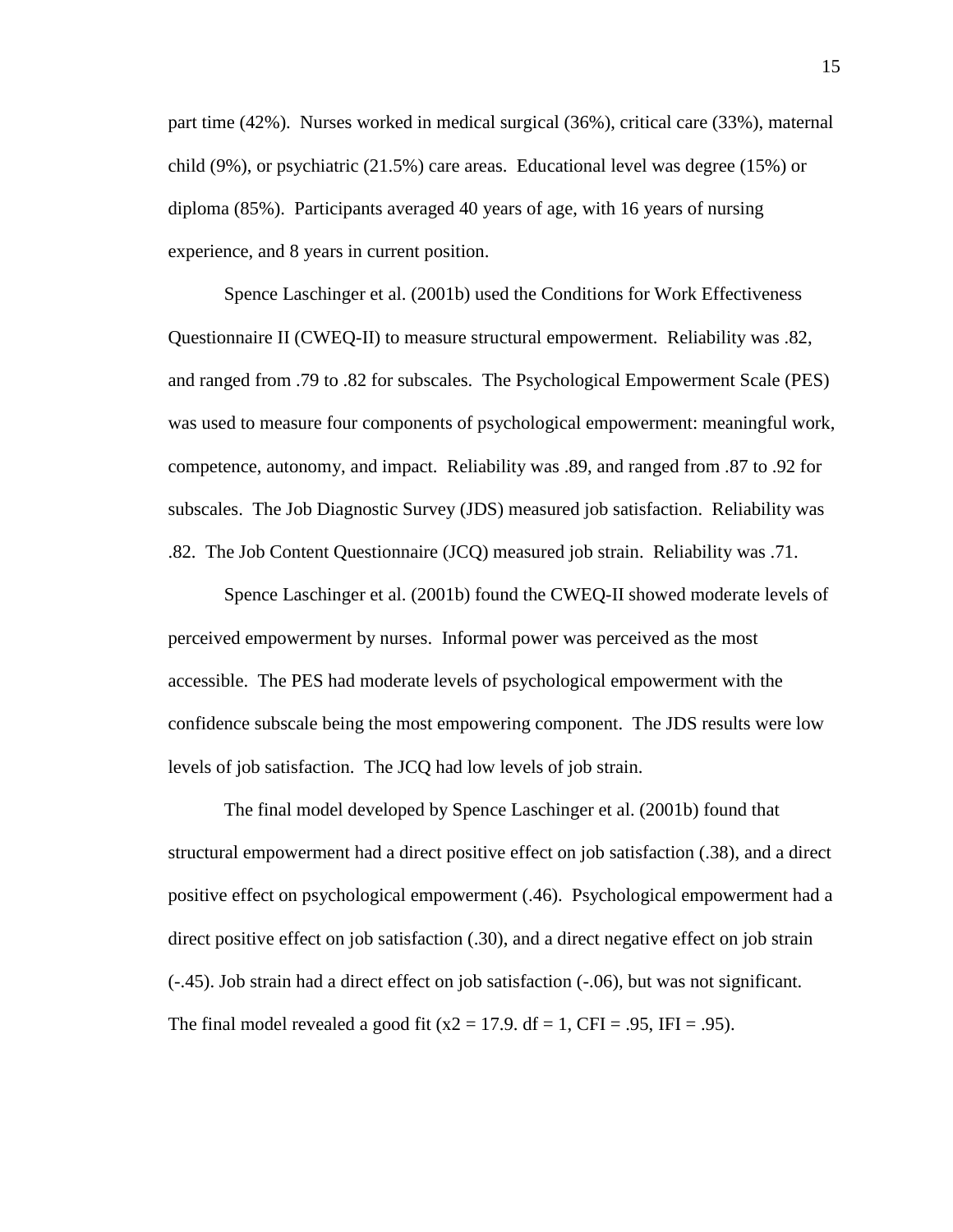Spence Laschinger et al. (2001b) concluded that empowering work environments increase job satisfaction and psychological empowerment. Psychological empowerment can increase job satisfaction and decrease job strain. Empowering environments are healthy work environments. This study further supported Kanter's (1977) Theory of Structural Empowerment.

Lack of trust and respect can create a poor work environment. Work environments that promote justice, trust, and respect will increase nursing retention. Spence Laschinger and Finegan (2005) tested a model linking nurses' empowerment to organizational justice, respect, and trust in management, and ultimately, job satisfaction and organizational commitment. The framework was Kanter's (1977) Model of Structural Empowerment.

Spence Laschinger and Finegan (2005) surveyed a random sample of staff nurses working in medical-surgical or intensive care units in urban teaching hospitals in Ontario. Two hundred and eighty-nine (59%) questionnaires were returned. The sample included 273 nurses. Nurses worked full (59.7%) or part time (40.3%). Nurse worked in medical surgical (70%) or critical care (30%) units. Educational levels were diploma (63%) or baccalaureate degree (37%). Average age was 33 years, with 9 years of nursing experience, and 2 years experience on the current unit.

Spence Laschinger and Finegan (2005) used the Conditions for Work Effectiveness Questionnaire (CWEQ11) to measure structural empowerment. Reliability ranged from .72 to .85. The Global Empowerment Scale (GES) measured total empowerment. Reliability was .90. Nine items from the Justice Scale measured interactional justice. Internal consistency was .90. The Esteem Scale measured respect.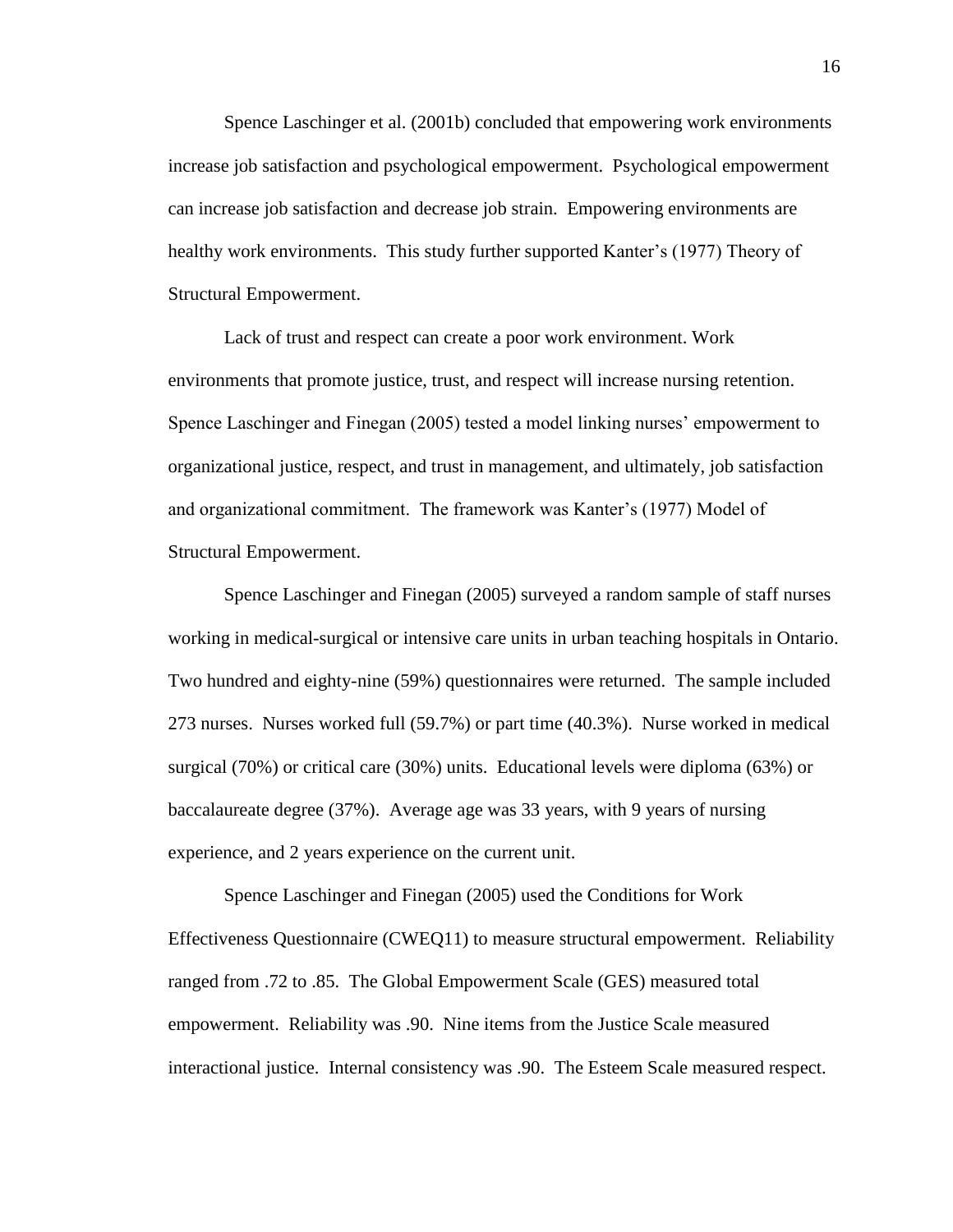Reliability was .77. The Trust in Management Scale measured four domains of trust: reliability, openness/honesty, competence, and concern. Reliability was .97. Subscales from the Pressure Management Indicator (PMI) measured job satisfaction and organizational commitment. Reliability for the job satisfaction subscale was .88. Reliability for the organizational commitment subscale was .69.

The CWEQ11 had moderate levels of empowerment (Spence Laschinger & Finegan, 2005). The GES had moderate levels of overall empowerment. The Justice Scale showed moderate levels of interactional justice with interpersonal justice greater the informational justice. The Esteem Scale results were that nurses did not feel respected. The Trust in Management Scale did not have high levels of trust in management. Honesty and concern were rated the lowest. The PMI results were moderate levels of job satisfaction and organizational commitment.

Spence Laschinger and Finegan's (2005) hypothesized model was not a good fit. The restructured model resulted in a good fit ( $X^2 = 27.79$ , df =5, CFI = .96, IFI = .961,  $RMSEA = .14$ ). The restructured model paths were all significantly related. Structural empowerment had a direct positive effect on interactional justice ( $B = .42$ ), respect ( $B =$ .24), trust (B= .25), job satisfaction (B = .52), and organizational commitment (B = .18). Interactional justice had a direct effect on respect  $(B = .49)$  and trust  $(B = .27)$ . Empowerment had an indirect effect (.17) on trust through justice and respect and a direct effect on trust ( $B = .25$ ). Respect had a direct effect on trust ( $B = .13$ ) which directly effected job satisfaction ( $B = .16$ ). Job satisfaction had a direct effect on organizational commitment  $(B = .54)$ . The total effect of empowerment on organizational commitment was strong  $(.50)$ .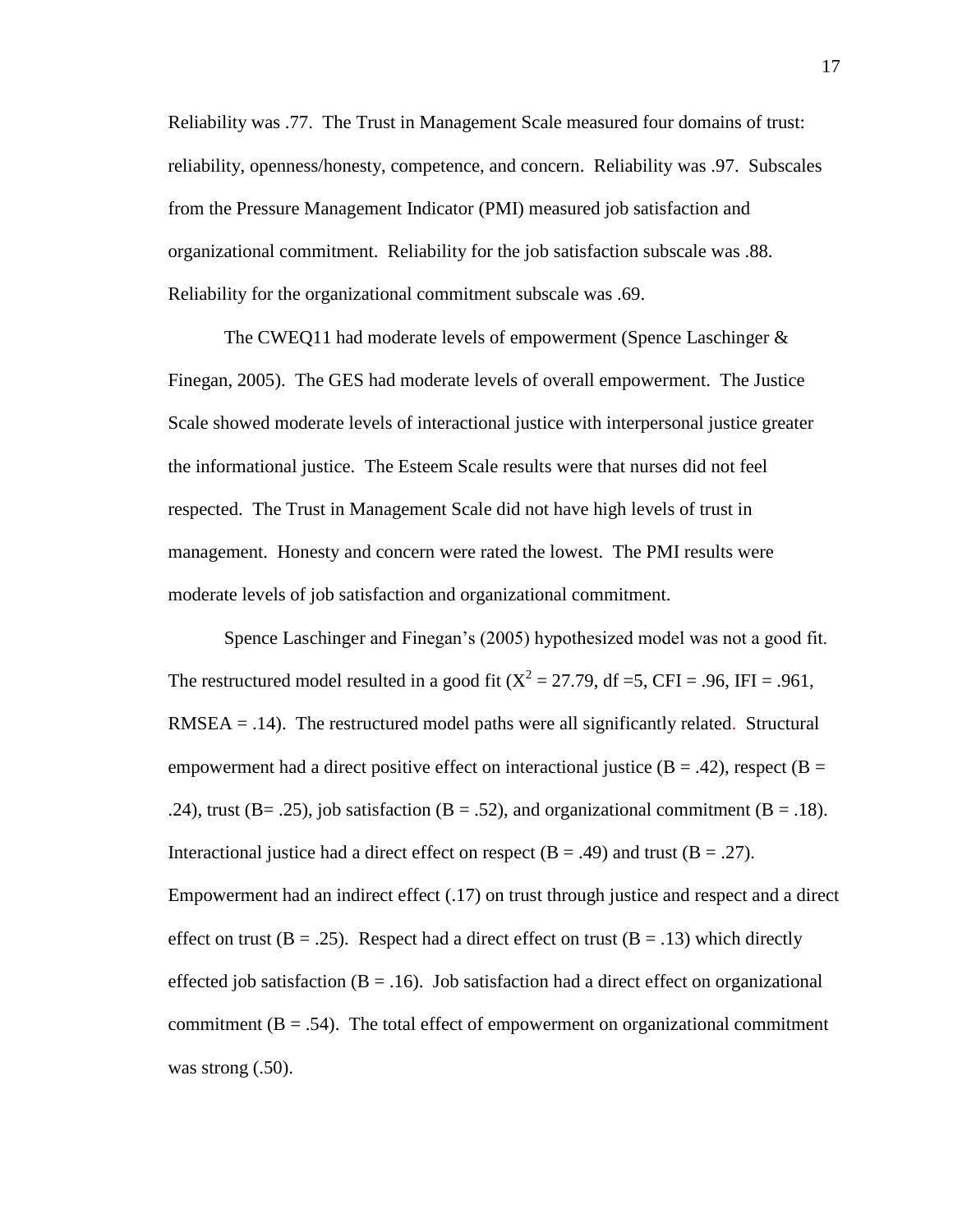The authors concluded that empowering work environments foster feelings of respect and trust in management. Trust and respect will have a positive influence on job satisfaction and nurse retention. Spence Laschinger and Finegan (2005) also concluded that findings supported Kanter's Theory.

Nursing leaders can influence empowering work environments that promote nurse retention and job satisfaction. Spence Laschinger, Finegan, and Wilk (2009a) tested a model to link unit level leader-member exchange quality and structural empowerment to organizational commitment, and to link individual core self-evaluations and psychological empowerment to organizational commitment. The framework was Kanter's (1977) Theory of Structural Empowerment.

Spence Laschinger et al. (2009a) surveyed 217 nurses work on inpatient units from 21 Ontario Hospitals. The sample was obtained from the Canadian Hospital Directory. From the 217 units, 7,875 nurses were mailed questionnaires. The sample included 3,156 staff nurses (40%). Nurses' average age was 42 years, with 16.95 years of nursing experience. The average years of experience working on current unit was 10.89 years. Participants were almost all female (95.3%). Educational level was either diploma (72.8%) or degree (27.2%). Participants worked on medical surgical (40.9%), critical care (34.6%), maternal child (17.4%), mental health (6.1%), or rehabilitation (1.0%) units.

Spence Laschinger et al. (2009a) used the Leader-Member Exchange-Multidimensional Measure (LMX-MDM) to measure affect, loyalty, contribution, and professional respect. Reliability ranged from .92 to .94. The Conditions for Work Effectiveness Questionnaire-II (CWEQ-II) measured structural empowerment.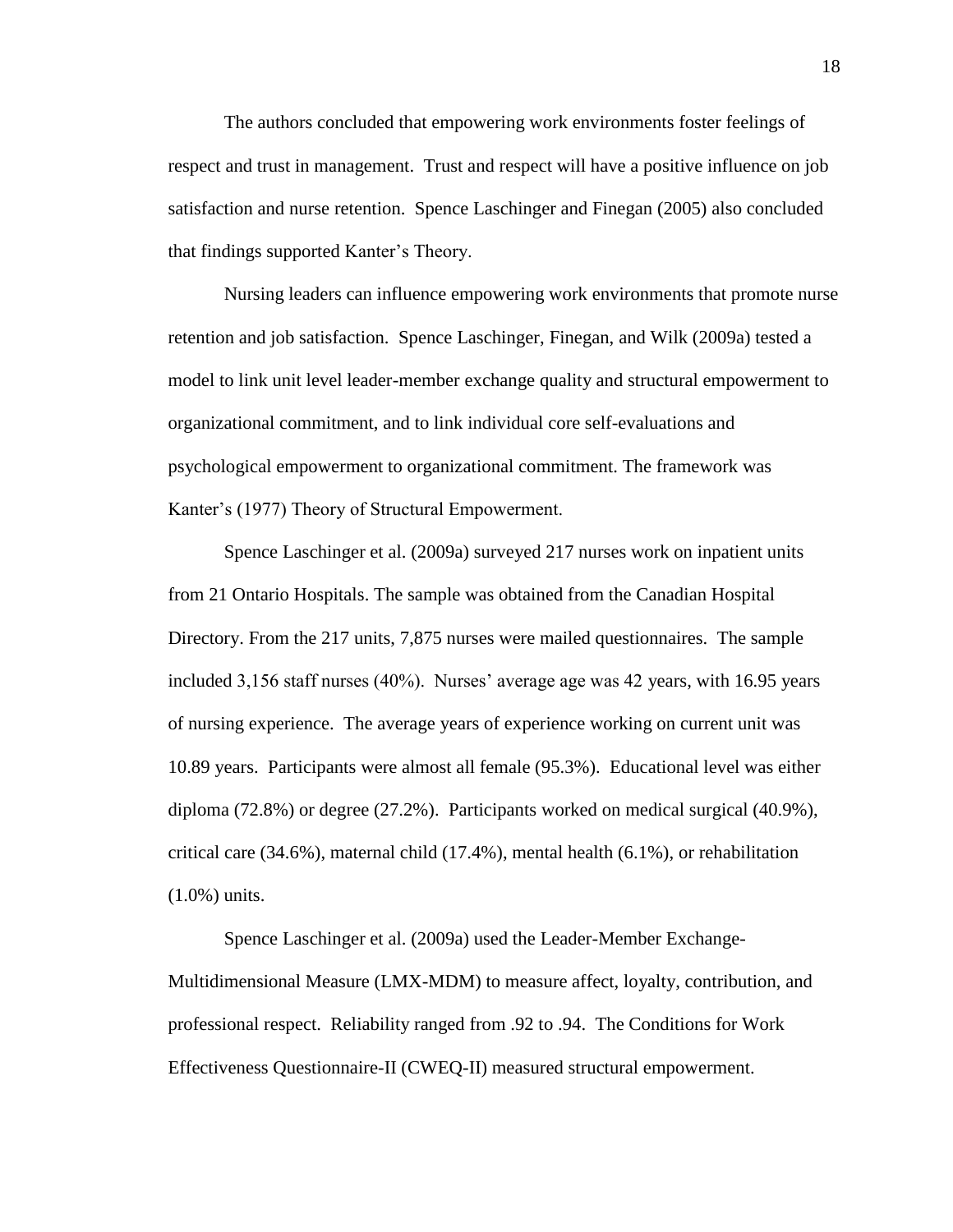Reliability was .87, and ranged .85 to .89 for subscales. The Core Self Evaluation (CSE) measured self-esteem, general self efficacy, emotional stability, and locus of control. Reliability was .69. The Psychological Empowerment Scale (PES) measured meaningful work, competence, autonomy, and impact. Reliability ranged from .70 to .90. The Affective Commitment Scale (ACS) measured organizational commitment.

Spence Laschinger et al. (2009a) found the LMX-MDM had moderate levels of LMX qualities. The CWEQ-II findings were that nurses were somewhat empowered. The CSE showed above moderate levels of personality characteristics. The PES had moderate levels of psychological empowerment. The ACS showed moderate levels of organizational commitment.

Spence Laschinger et al. (2009a) found the hypothesized model was a good fit  $(X^2)$  $= 31.734$ , CFI = .976, TLI = .922, RMSEA = .041). At the individual level, CSE had a significant positive effect on psychological empowerment ( $B = .333$ ), which had a significant positive effect on organizational commitment  $(B = .386)$ . At the unit level, LMX had a significant positive effect on structural empowerment ( $B = .292$ ), organizational commitment ( $B = .437$ ), and psychological empowerment ( $B = .412$ ). Structural empowerment had a significant positive effect on psychological empowerment  $(B = .672)$  and organizational commitment  $(B = .392)$ . LMX had an indirect effect on psychological empowerment ( $B = .196$ ) and organizational commitment ( $B = .115$ ) through structural empowerment.

Spence Laschinger et al. (2009a) concluded unit level leadership is important in creating empowering work environments and influencing nurses' commitment to the organization. The results suggested that core self-beliefs should be taken into account by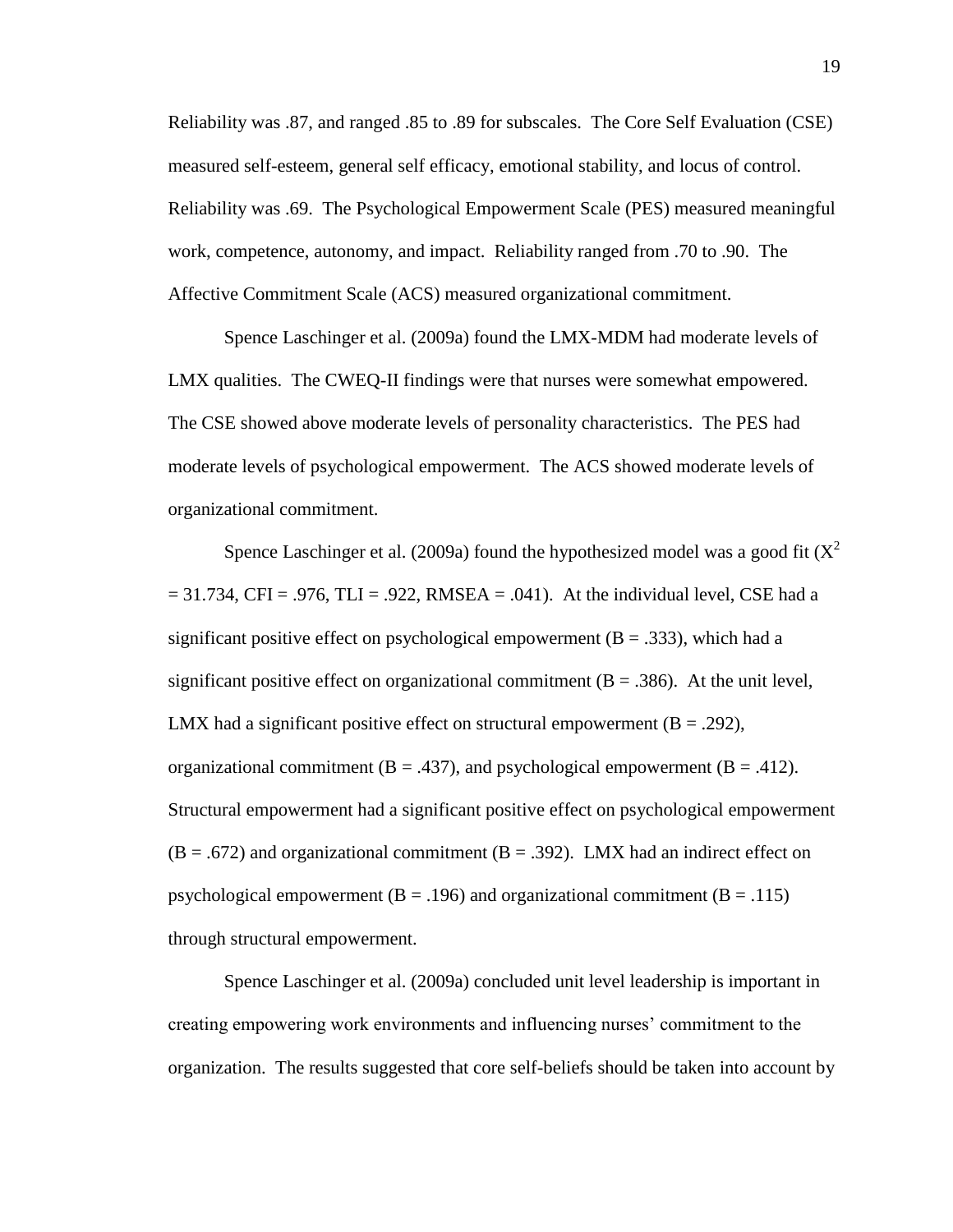leaders when designing empowering work environments because self-beliefs effect organizational commitment. Empowering leaders can improve retention. The study provided support for Kanter's Theory.

Unsupportive work environments and staff incivility can increase turnover. Providing empowering, supportive work environments for new graduate nurses can improve retention and quality patient care. Smith, Andrusyszyn, and Spence Laschinger (2010) tested an expanded model of empowerment by examining the influence of organizational empowerment, psychological empowerment, and workplace incivility on organizational commitment of new graduate nurses. The framework was Kanter's (1977) Theory of Structural Empowerment.

Smith et al. (2010) surveyed 250 new graduate nurses from the College of Nurses Ontario Registry. Inclusion criteria were acute care nurses with less than 3 years nursing experience. Nurses previously employed as registered practical nurses, and/or new graduate nurses with previous diploma preparation, were excluded. The final sample included 117 nurses (51%). The average age was 27.12 years, with 2.16 years of nursing experiences, and 1.7 years experience on current unit. The majority of participants were female (95.7%), worked full time (87.2%), part time (12%), or casual (.9%). Participants worked on critical care (44.4%), maternal child (17.9%), medical surgical (35%), or mental health (2.6%) units. Educational level was diploma (1.7%), BSN (96.6%), or MSN (1.7%).

Smith et al. (2010) used the Conditions for Work Effectiveness Questionnaire-II (CWEQ-II) to measure empowerment structures. Reliability was .87, and subscales ranged from .62 to .85. The two-item Global Empowerment Scale (GES) was used to

20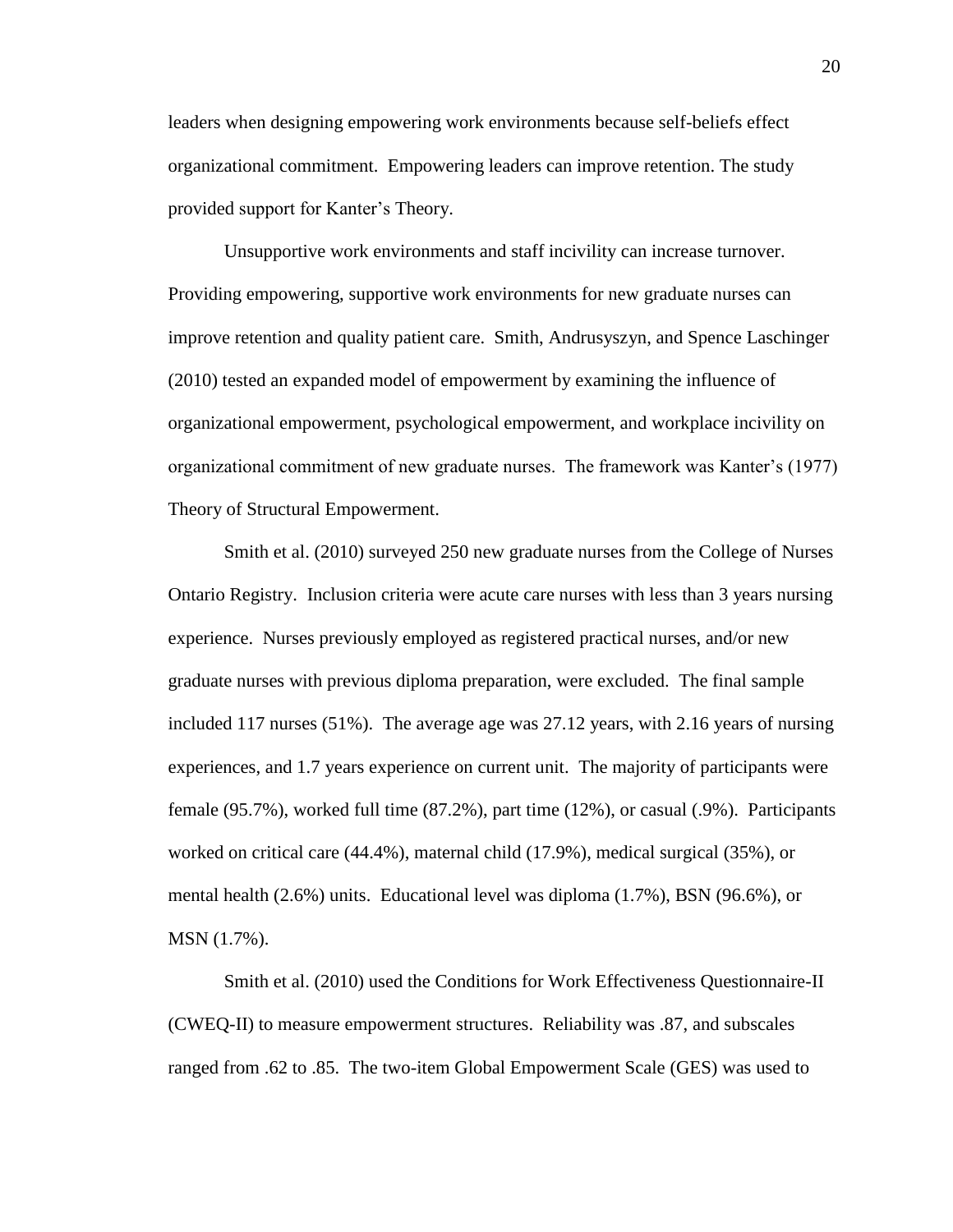check validity of the CWEQ-II. The Psychological Empowerment Questionnaire (PEQ) was used to measure psychological empowerment. Reliability was .84, and subscales ranged from .78 to .92. Workplace Incivility Scale (WIS) measured workplace incivility. Reliability was .89 for supervisor incivility, and .85 for coworker incivility. The Affective Commitment Scale (ACS) was used to measure organizational commitment. Reliability was .82.

The CWEQ-II had moderate levels of empowerment. The GES was strongly related to the CWEQ-II further validating the empowerment findings ( $r = .65$ ,  $P < .01$ ). Smith et al. (2010) found the PEQ had moderate levels of psychological empowerment. The WIS results were 90.4% of participants reported co-worker incivility, with 77.8% reporting supervisor incivility. Overall, incivility levels were low. The ACS had moderate levels of organizational commitment.

Smith et al. (2010) found structural empowerment, psychological empowerment, supervisor incivility, and coworker incivility explained 23.1% of the variance in affective commitment. Psychological empowerment (3%) and incivility variables (3.5%) explained variance in affective commitment, but did not reach significance. Structural empowerment (B = .306, t = 3.17, P = .002) and coworker incivility (B = -.189, t = -2.01,  $P = .047$ ) were significant predictors of organizational commitment. Psychological empowerment (B = .169, t = 1.81, P = .074) and supervisory incivility (B = .003, t = .03,  $P = .975$ ) were not significant predictors of organizational commitment.

Smith et al. (2010) concluded administrators must provide supportive work environments that allow for building relationships to influence the affective commitment of new graduate nurses. Empowering work environments, civil working relationships,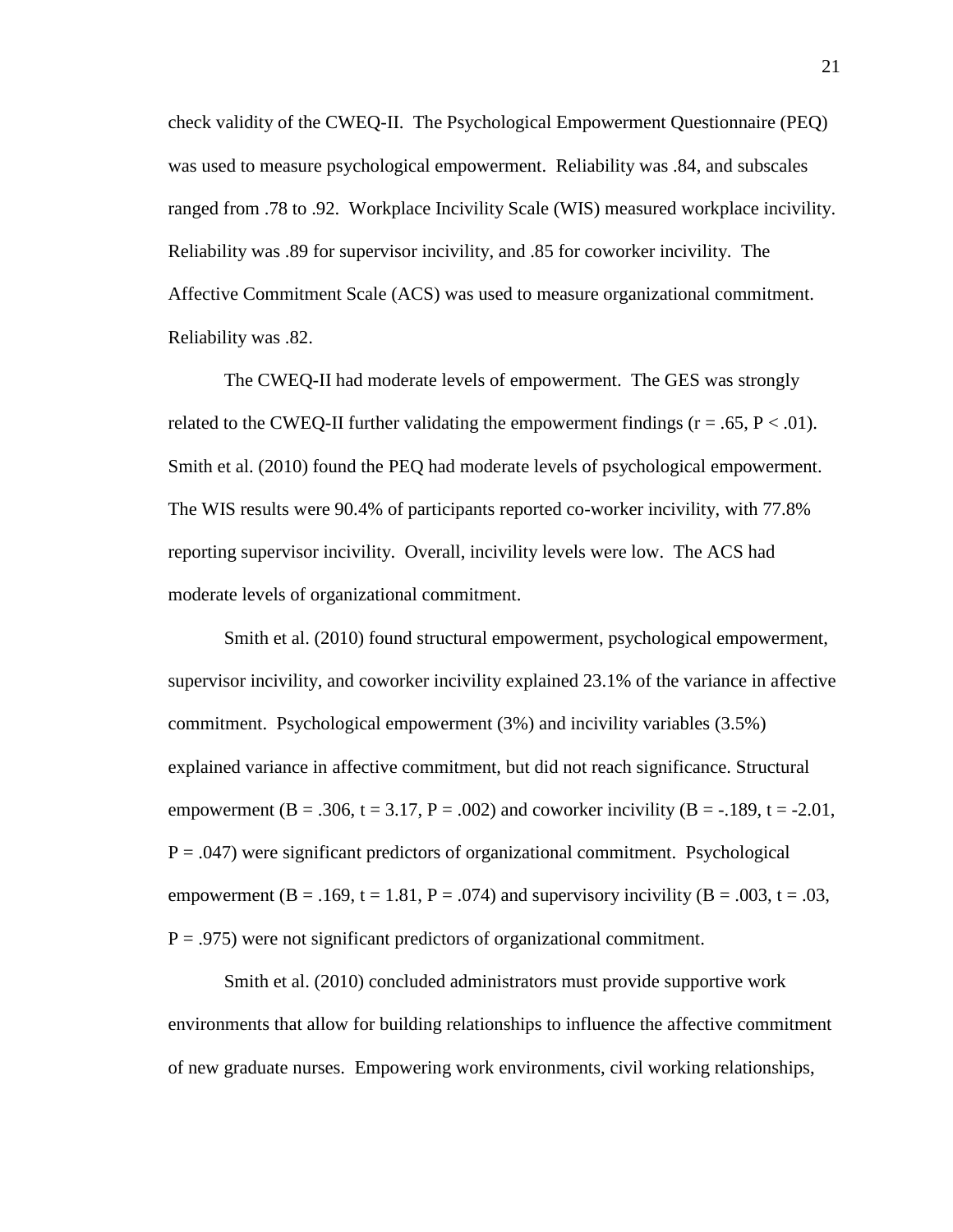and positive reinforcement can decrease new graduate nurse turnover. The study supported Kanter's (1977) Theory of Structural Empowerment.

Organizational empowerment increases job satisfaction and retention. Healthy and empowering work environments lead to improved organizational outcomes. McDonald, Tullai-McGuinness, Madigan, and Shively (2010) examined the relationship of participation in organizational structures with staff registered nurses' perceptions of structural empowerment. The framework was Laschinger's Work Empowerment Theory based on Kanter's (1977) Theory of Structural Empowerment.

McDonald et al. (2010) surveyed 423 registered nurses within the large urban teaching and research VA healthcare system on the west coast. Inclusion criteria were full and part-time nurses working in staff RN positions. Nurses had to be employed for at least 1 year in any inpatient or outpatient setting within the VA healthcare system. Nurses had to provide direct care for at least 50% of the time.

The sample was 122 nurses (29%). The majority of participants were female (83.6%). The average age was 47.8 years, with 18.7 years of nursing experience, and 10.9 years in the VA. The majority of the participants' highest nursing degree was Baccalaureate (66.4%), and 23.6% having non-nursing Baccalaureate degrees. Forty-five percent were certified in a nursing specialty. The majority worked full time (89.4%), 8 to 12 hour days (76.2%). The average percent of time in direct patient care was 86.6%. Of the primary unit areas worked, the highest response was from medical-surgical inpatient units (18.9%), critical care and ambulatory surgery (16.4%), and mental health inpatient (13.9%). Nurses (39.3%) reported participating in nursing councils. The average meetings attended in the last 12 months was 8.23. Participating nurses reported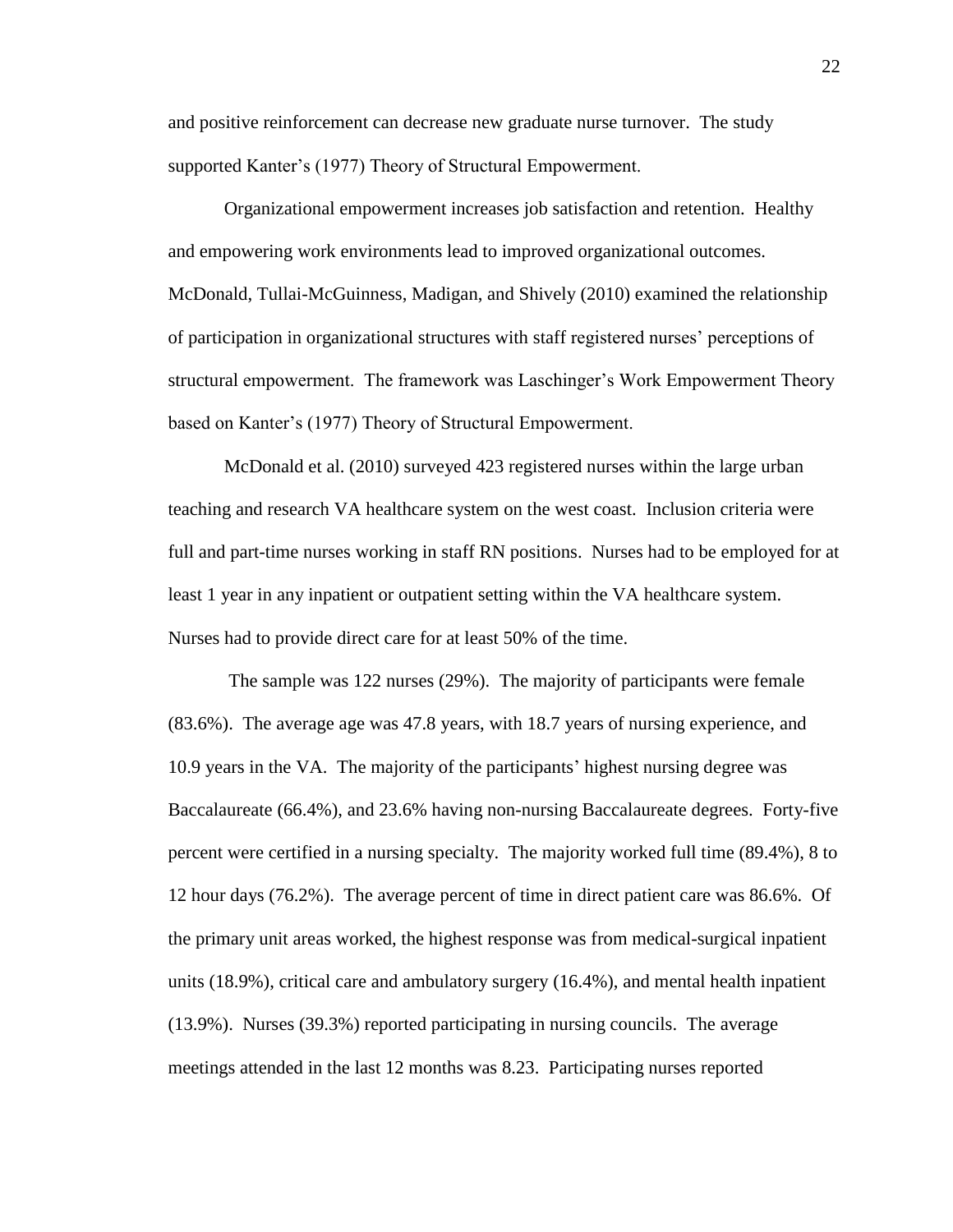communicating information back to the unit 61% of the time. Areas of council membership included practice (11.4%), professional development (9.8%), performance improvement (8.9%), staff (8.9%), and research (4.9%) (McDonald et al., 2010).

McDonald et al. (2010) used the Conditions for Work Effectiveness Questionnaire-II (CWEQ-II) to measure structural empowerment. Total CWEQ-II reliability was .92, and subscales ranged from .77 to .85. The Job Activities Scale-II (JAS-II) measured formal power. Reliability was .80. The Organizational Relationship Scale-II (ORS-II) measured informal power. Reliability was .73. The two-item Global Empowerment Scale (GES) was used to check validity of the CWEQ-II. Reliability was .91.

McDonald et al. (2010) found the CWEQ-II had moderate levels of empowerment. Opportunity was perceived as the most empowering. The GES showed moderate levels of empowerment validating the CWEQ-II findings. The JAS-II had low levels of formal power. The results of the ORS-II were significantly higher levels of informal power than formal power.

McDonald et al. (2010) found no significant differences in CWEQ-II scores**,**  between the two groups, nurses who participated in councils, and the nurses who did not. Correlations between empowerment and council participation characteristics showed that the number of meetings attended correlated significantly ( $r = .37$ ,  $P = .009$ ) with the support subscale of the CWEQ-II. The percentage of time spent communicating information from council participation to peers correlated significantly ( $r = .30$ ,  $P = .04$ ) with informal power.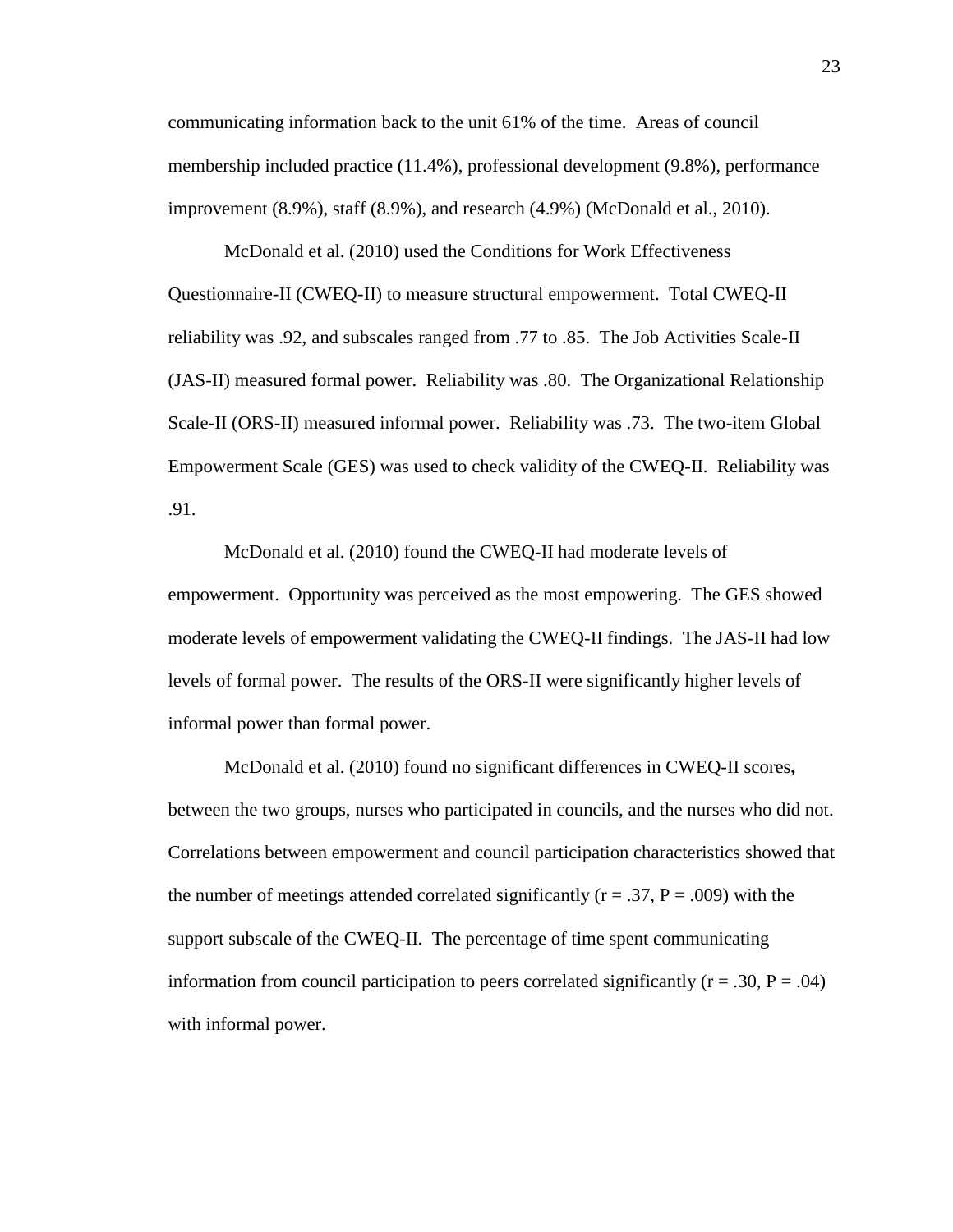McDonald et al. (2010) concluded that participation in councils did increase empowerment. It is important for nurse administrators to support staff attendance in councils to allow opportunity for empowerment. The study supports Laschinger's Work Empowerment Theory based on Kanter's (1977) Theory of Structural Empowerment.

### **Empowerment, Civility, Organizational Commitment, Job Retention and Burnout**

Nurses need a supportive work environment to prevent burnout. Cho, Spence Laschinger, and Wong (2006) tested a model linking new graduate nurses' perceptions of empowerment to burnout and organizational commitment. The framework was Kanter's (1977) Theory of Structural Empowerment, and the work of Maslach and Leiter (1997) on worklife and burnout.

Cho et al. (2006) surveyed 496 new graduate nurses with less than, or equal to 2 ½ years, of nursing experience. Nurses were selected from the College of Nurses of Ontario registry list. The new nurses worked in hospital inpatient acute care areas, and represented all areas of Ontario. The sample was 226 new graduate nurses (58%). The majority of nurses were female (93.4%), full time (64.6%), married or cohabitating (52.2%), and diploma prepared (57.1%). The average age was 27 years, with 20 months of nursing experience. Nurses worked in medical surgical (59.2%), maternal child (20.6%), or critical care areas (19.7%).

Cho et al. (2006) used the Conditions for Work Effectiveness Questionnaire-II (CWEQ-II) to measure structural empowerment. The Job Activities Scale-II (JAS-II) measured formal power. The Organizational Relationship Scale-II (ORS-II) measured informal power. The overall reliability for the CWEQ-II and subscales (including JAS-II and ORS-II as subscales) was .87. The two-item Global Empowerment Scale (GES) was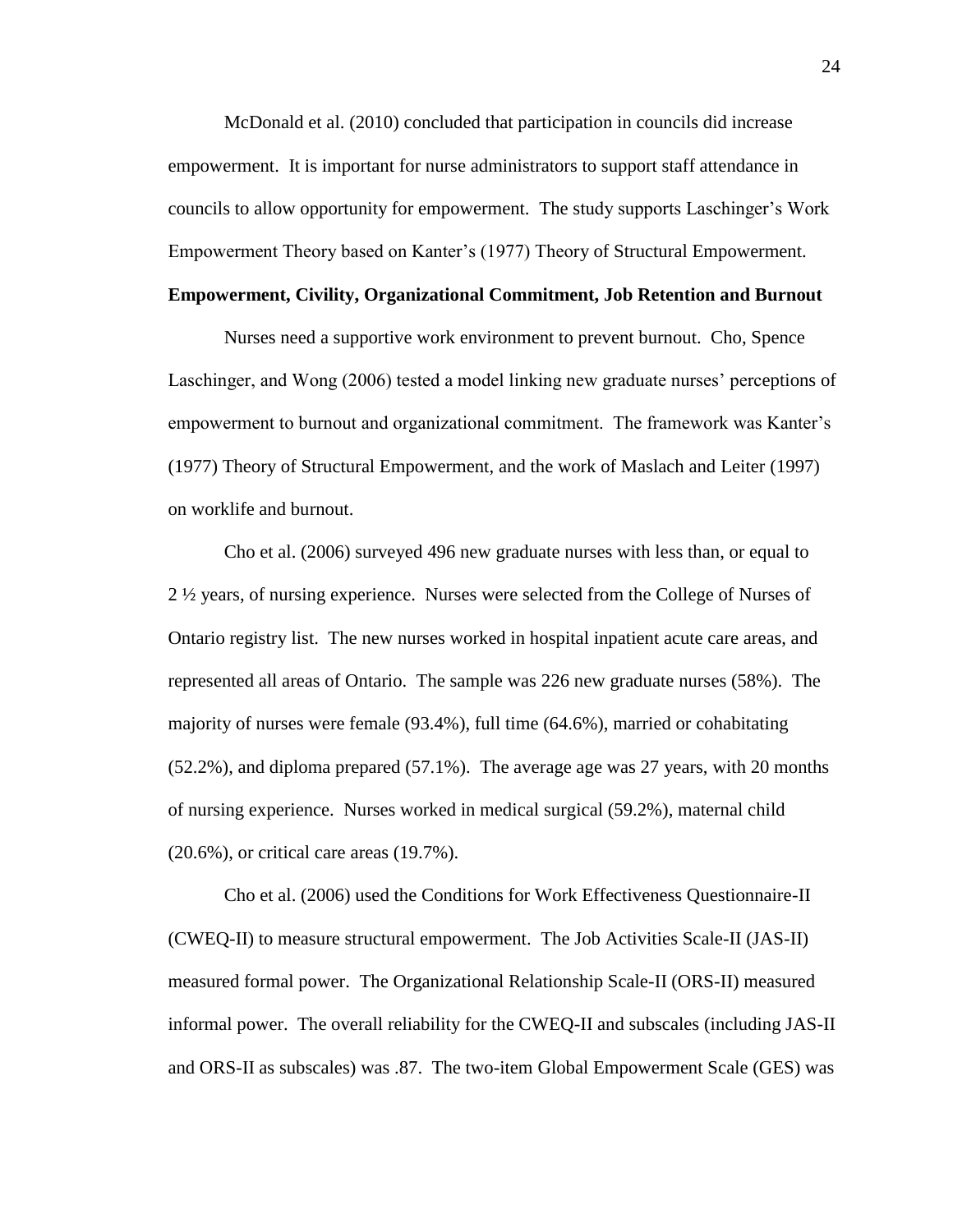used to check validity of the CWEQ-II. Reliability was .84. The Areas of Worklife Scale (AWS) measured six areas of work life: workload, control, rewards, community, fairness, and values. The overall reliability for the AWS and subscales was .89. The Emotional Exhaustion (EE) subscale of the Maslach Burnout Inventory General Survey measured burnout. Reliability was .91. The Affective Commitment Scale (ACS) measured organizational commitment. Reliability was .79.

Cho et al. (2006) found the CWEQ-II resulted in moderate levels of empowerment. The GES was strongly correlated with the CWEQ-II, validating empowerment findings ( $r = .57$ ,  $p < .01$ ). The AWS findings were that the strongest degree of fit of work life was community, followed by values, reward, and control. Results from the EE were 66% of new graduate nurses reported severe levels of emotional exhaustion. The ACS had moderate levels of organizational commitment.

Cho et al. (2006) found the first hypothesized model was not a good fit according to the goodness-of-fit statistics. The final model was an adequate fit  $(X2 = 32, df = 6,$  $GFI = .94$ ,  $CFI = .90$ ,  $IFI = .90$ ). Structural empowerment had a direct effect on affective commitment ( $B = .47$ ), and an indirect effect on affective commitment ( $B = .05$ ) through degree of fit in areas of worklife and emotional exhaustion. Structural empowerment had a direct positive effect on overall degree of fit in the areas of worklife  $(B = .69)$ . The overall fit in areas of worklife had a direct negative effect on emotional exhaustion  $(B = -1)$ .51), which had direct negative effect on affective commitment  $(B = -13)$ .

Further examination of interrelationships showed access to support and formal power were most important in relation to the degree of fit in areas of worklife  $(r = .57, p$  $<$  0.01). The second most important factor was access to resources (r = .55, p  $<$  0.01),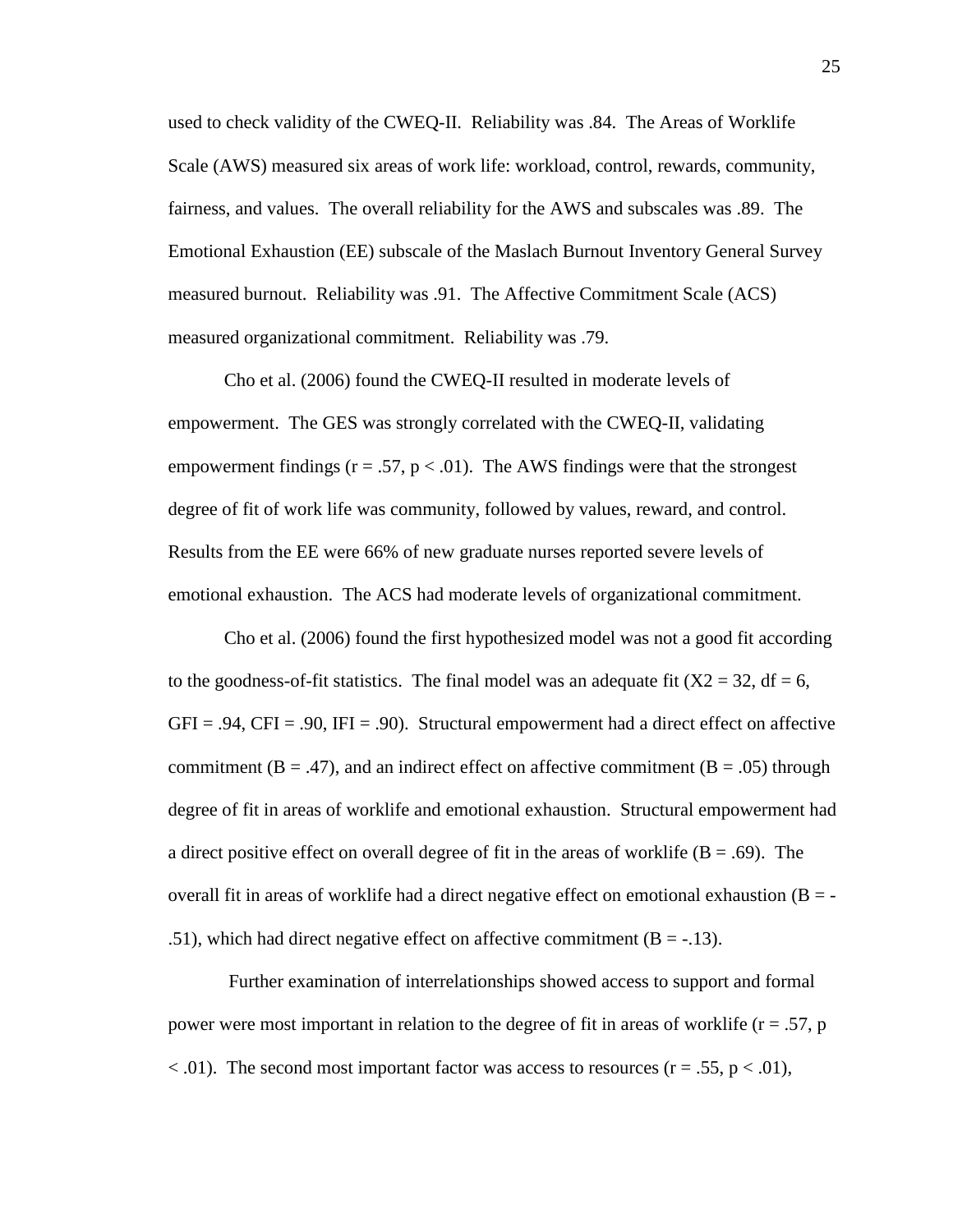followed by informal power  $(r = .52, p < .01)$ . Access to support was most strongly related to reward ( $r = .51$ ,  $p < .01$ ), and values ( $r = .46$ ,  $p < .01$ ). Resources were strongly related to workload ( $r = .50$ ,  $p < .01$ ). Support ( $r = .46$ ,  $p < .01$ ) and formal power ( $r =$ .48,  $p < .01$ ) were most strongly related to fairness. Emotional exhaustion had the highest correlation with lack of perceived fit in workload ( $r = -.67$ ,  $p < .01$ ). Fairness ( $r = -.34$ , p  $<$  0.01) and community (r = -.30, p  $<$  0.01) followed workload. Access to support (r = .49,  $p < .01$ ) and formal power ( $r = .48$ ,  $p < .01$ ) were strongly related to affective commitment (Cho et al., 2006).

Cho et al. (2006) concluded that empowering work environments for new graduate nurses increase feelings of engagement in work and increase organizational commitment. Administrators must influence positive work environments and support empowerment. The study supported Kanter's (1977) Theory of Structural Empowerment, and linked the theory to Maslach and Leiter's (1997) work on worklife and burnout.

Poor work environments and uncivil behaviors towards new graduate nurses can cause burnout and stress. Empowering, professional work environments can result in new graduate nurse retention. Spence Laschinger et al. (2009b) examined the relationship of supportive professional practice environments, civil working relationships, and empowerment on new graduate nurses experience of workplace burnout. The framework was based on the work of Maslach (2004) on burnout.

Spence Laschinger et al. (2009b) analyzed a subset of data from a larger study of 3,180 registered staff nurses from 271 inpatient units from Ontario. The sample was 247 new graduate nurses who had less than 2 years nursing experience. The average age was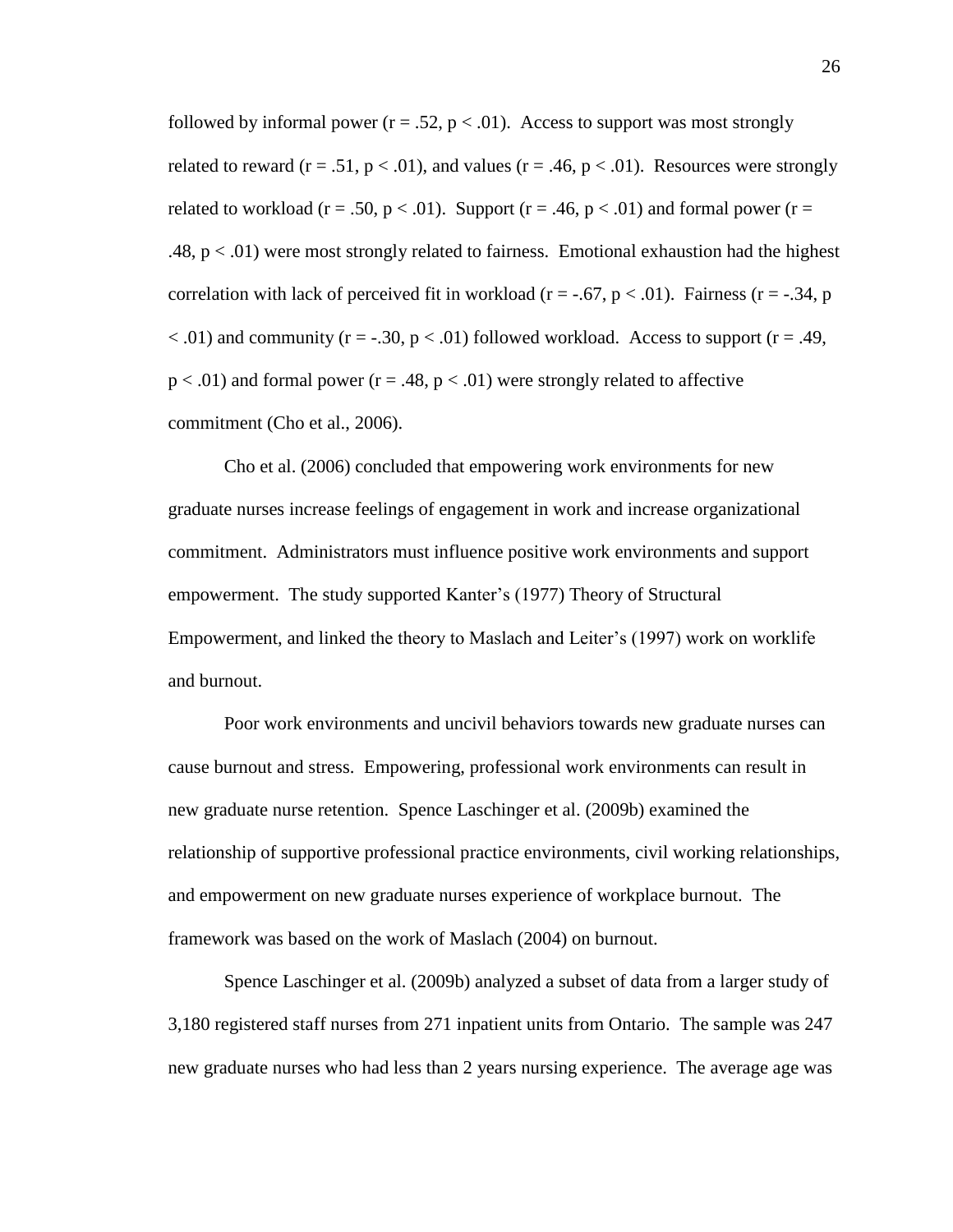28 years, an average of 1.5 years of nursing experience, and 1.3 years on the current unit. Educational level was diploma (34.8%) or university (65.2%). Almost all participants were female (94%). The majority of nurses worked fulltime (65.2%). Graduate nurses worked in medical surgical (58.6%), critical care (21.1%), maternal child (13.4%), mental health (6.0%), or rehabilitation (.9%).

Spence Laschinger et al. (2009b) used the Practice Environment Scale of Nursing Work Index (NWI-PES) to measure Magnet hospital characteristics. Reliability was .72 to .85 for subscales, and .92 for the total NWI-PES. The ICU Nurse-Physician Questionnaire was used to measure workplace civility. Reliability was .82. Degree of Conflict Among Unit Nurses measured perceptions of the amount of conflict on the unit. The two-item Global Empowerment Scale (GES) was used to measure overall perceptions of empowerment. Reliability was .92. The Emotional Exhaustion (EE) subscale of the Maslach Burnout Inventory-General Survey (MBI) measured new nurse burnout. Reliability was .91.

The NWI-PES had moderate levels of overall Magnet hospital characteristics, but lower levels than actual Magnet hospitals. Spence Laschinger et al. (2009b) found nursing as the foundation of care, and nurse-physician relationships, were the highest characteristics, and adequate staffing was the lowest. The two-item GES showed new nurses found the work environment to be somewhat empowering. The ICU Nurse-Physician questionnaire found somewhat positive ratings of workplace civility. The Degree of Conflict Among Unit Nurses showed low levels of conflict on units. The EE subscale had high levels of emotional exhaustion.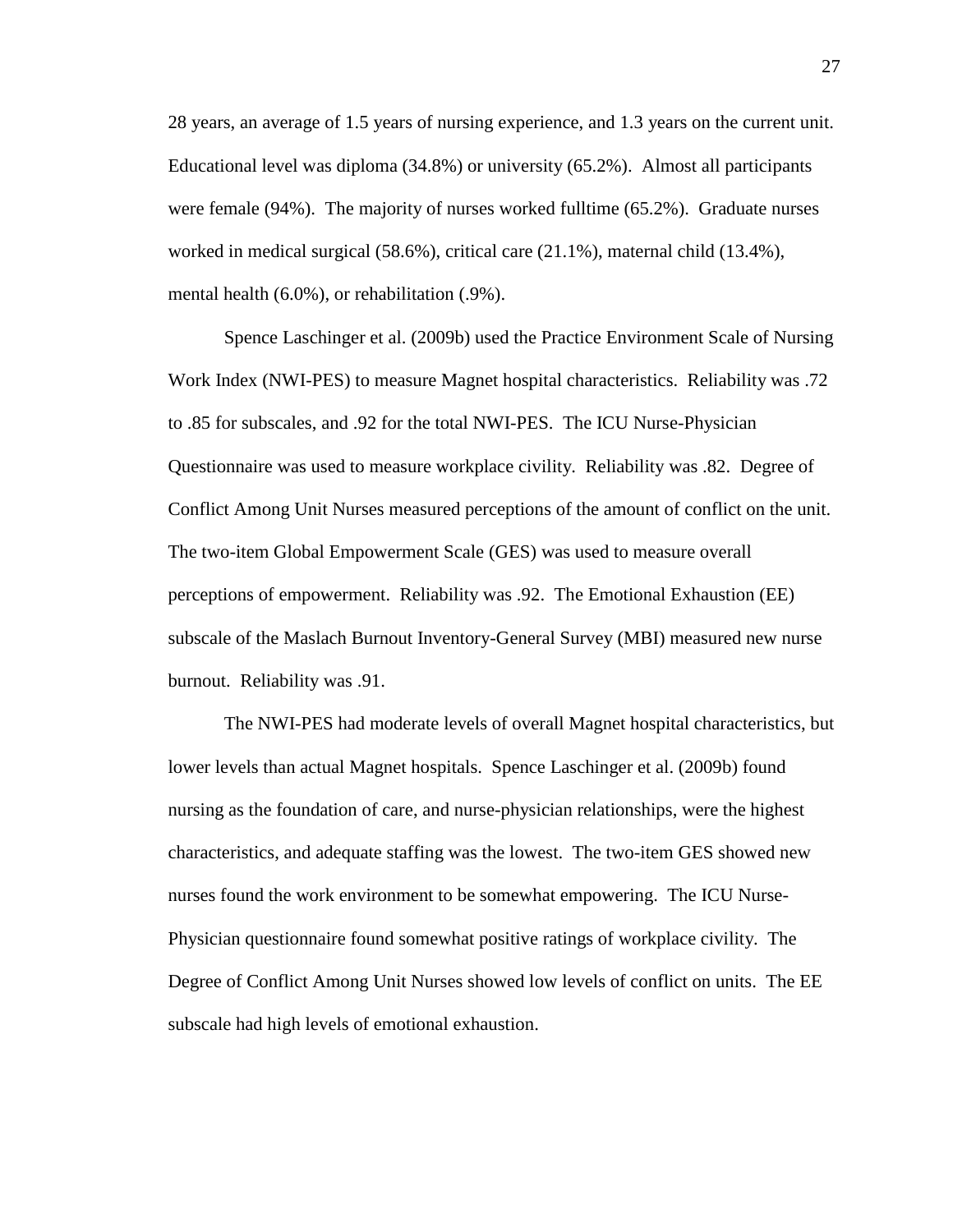Spence Laschinger et al. (2009b) found new nurses' perceptions of a supportive practice environment were a significant predictor to emotional exhaustion ( $B = -.221$ ,  $p =$ .004). Workplace civility  $(B = -18, p = .003)$  and empowerment  $(B = -0.245, p = .001)$ were also significant predictors of emotional exhaustion. A supportive practice environment, civil behavior among co-workers, and an overall sense of empowerment can lower levels of emotional exhaustion.

Spence Laschinger et al. (2009b) concluded this study supported the hypothesized model that supportive practice environments, civil behavior, and empowerment will cause lower levels of burnout. Nurse leaders are responsible for providing empowering, professional practice work environments. Ensuring professional interactions and environments will increase new nurse retention.

Job satisfaction is effected by nurses' perceptions of empowerment, supervisor incivility, and cynicism in the work place. A positive work environment results in nurse retention. Spence Laschinger et al. (2009) examined the relationships among empowering work conditions, workplace incivility, burnout, and retention. The framework was Kanter's (1977) Model of Structural Empowerment.

Spence Laschinger et al. (2009) surveyed a population of 1,106 hospital employees from five organizations in two provinces of Canada. A questionnaire was distributed through hospital email with a reminder letter 3 weeks later. Of the 1106, 612 (55%) staff nurses were focused on as the sample. Participants were primarily female (95%). Participants averaged 41.3 years of age, and worked fulltime (64.3%), part time (26.7%), casual (8.6%), or temporary (.5%). Nurses' time in the current hospital ranged from <6 months (1.8%), 6-24 months (6.6%), 2-5 years (22.3%), 6-10 years (20.1%), 11-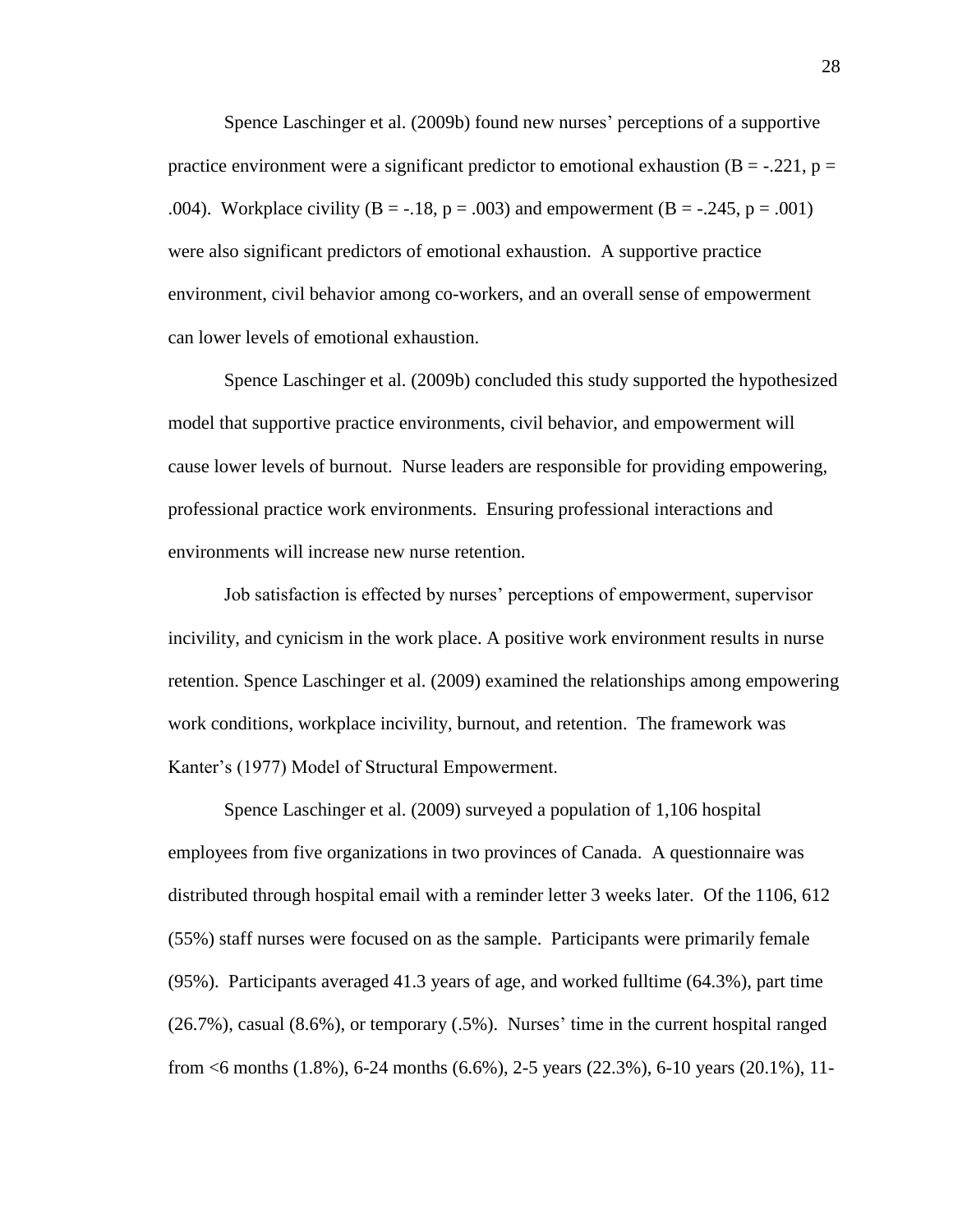15 years (11.8%), 16-20 years (14.6%), 21-30 years (17.1%), and 30 years or more  $(5.7\%)$ .

Spence Laschinger et al. (2009) used the Conditions for Work Effectiveness Questionnaire II (CWEQ-II) to measure structural empowerment. Reliability ranged from .74 to .89. The Workplace Incivility Scale (WIS) measured workplace incivility. Reliability for supervisor incivility was .84, and .85 for coworker incivility. The Emotional Exhaustion (EE), and Cynicism Subscale of the Maslach Burnout Inventory-General Survey (MBI) measured burnout. Reliability was .91 for emotional exhaustion, and .82 for cynicism. Job Satisfaction was measured by a Likert Scale survey. Reliability was .71. The Affective Commitment Scale (ACS) measured organizational commitment. Reliability was marginally acceptable (.65). The Turnover Intentions Measure measured intention to quit. Reliability was .82.

Spence Laschinger et al. (2009) found that the CWEQ-II had moderate levels of empowerment. The WIS had low incivility for both supervisors and coworkers. The results of the EE and Cynicism Subscale of the MBI found high levels of emotional exhaustion. Cynicism levels were lower than exhaustion. The Job Satisfaction survey resulted in moderately high levels of satisfaction. The ACS had moderate levels of organizational commitment. The Turnover Intention Measure resulted in low levels of turnover intentions. Empowerment, workplace incivility, and burnout were all significant predictors of nurse retention outcomes: job satisfaction ( $\mathbb{R}^2 = .46$ ;  $\mathbb{P} < .001$ ), organizational commitment ( $R^2 = .29$ ; P < .001), and turnover intentions ( $R^2 = .28$ ; P < .001).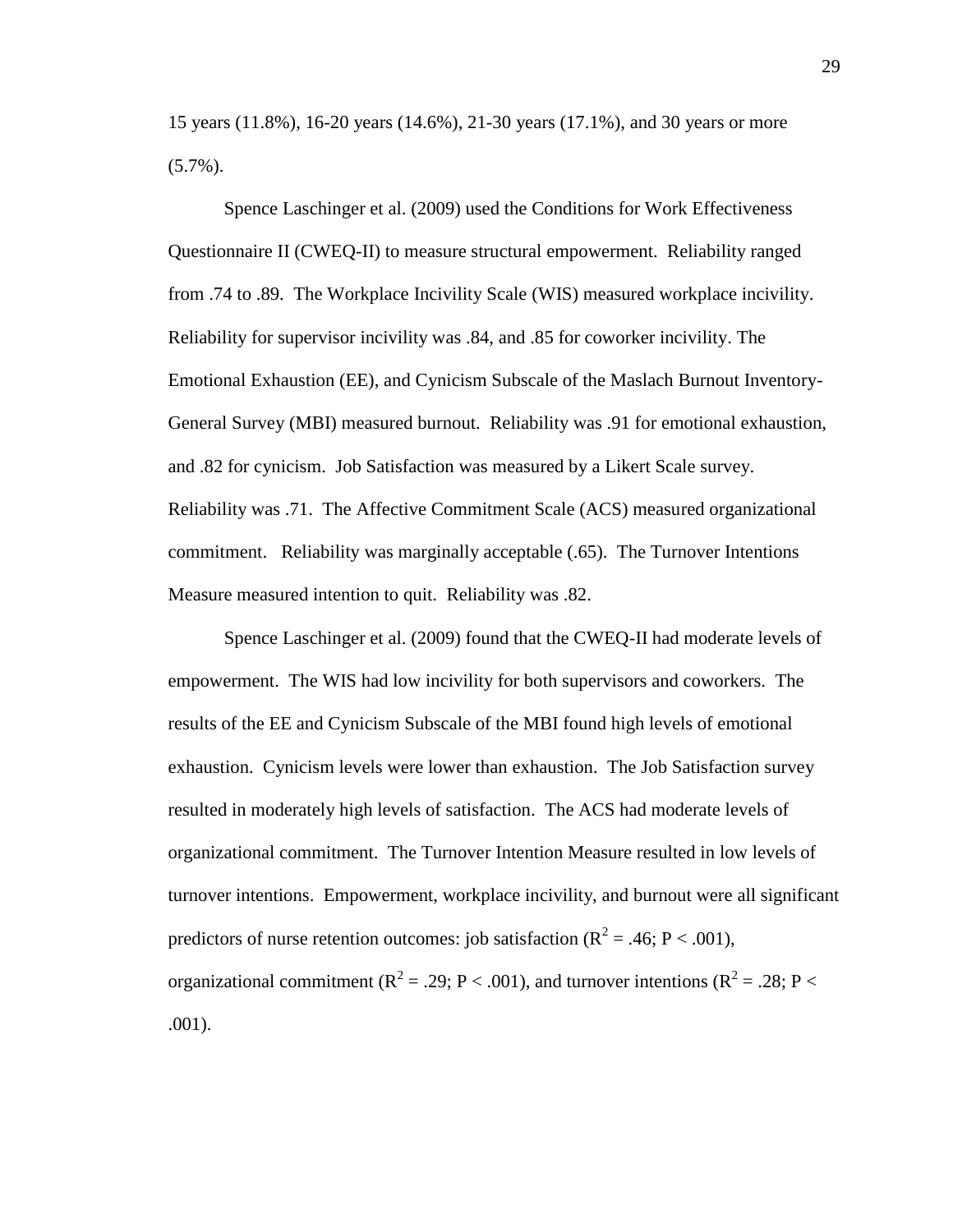The authors concluded that providing empowering, civil work environments may decrease nurse burnout and enhance retention. Decreased feelings of burnout results in job satisfaction and improved patient care. Spence Laschinger et al. (2009) also concluded that findings supported Kanter's theory.

Emotional exhaustion can lead to absenteeism and poor health for nurses. Empowering and supportive work environments can decrease burnout and increase quality patient care. Harwood et al. (2010) examined the relationships among burnout on nurses' mental and physical health, and job retention. The framework was Kanter's Theory of Organizational Empowerment.

Harwood et al. (2010) surveyed 300 nurses randomly selected from the Canadian Association of Nephrology Nurses and Technologists (CANNT). The sample included 121 (48%) nurses. The average age was 46.2 years, with 23.2 years of experience in nursing. The participants had an average of 12.6 years of nursing experience in Nephrology. Almost all participants were female (97%).

Harwood et al. (2010) used the Maslach Burnout Inventory General Survey (MBI) to measure burnout. Reliability ranged from .71 to .91. The Pressure Management Index (PMI) measured physical symptoms and mental health. Reliability ranged from .82 to .85.

Findings from the MBI were 41.9% of participants' experienced high levels of emotional exhaustion. High levels of cynicism were reported by 23.4% of the participants. Harwood et al. (2010) found emotional exhaustion (.462), and cynicism (.488), were significantly related to nurses intent to leave ( $p < .0001$ ). Mental health (-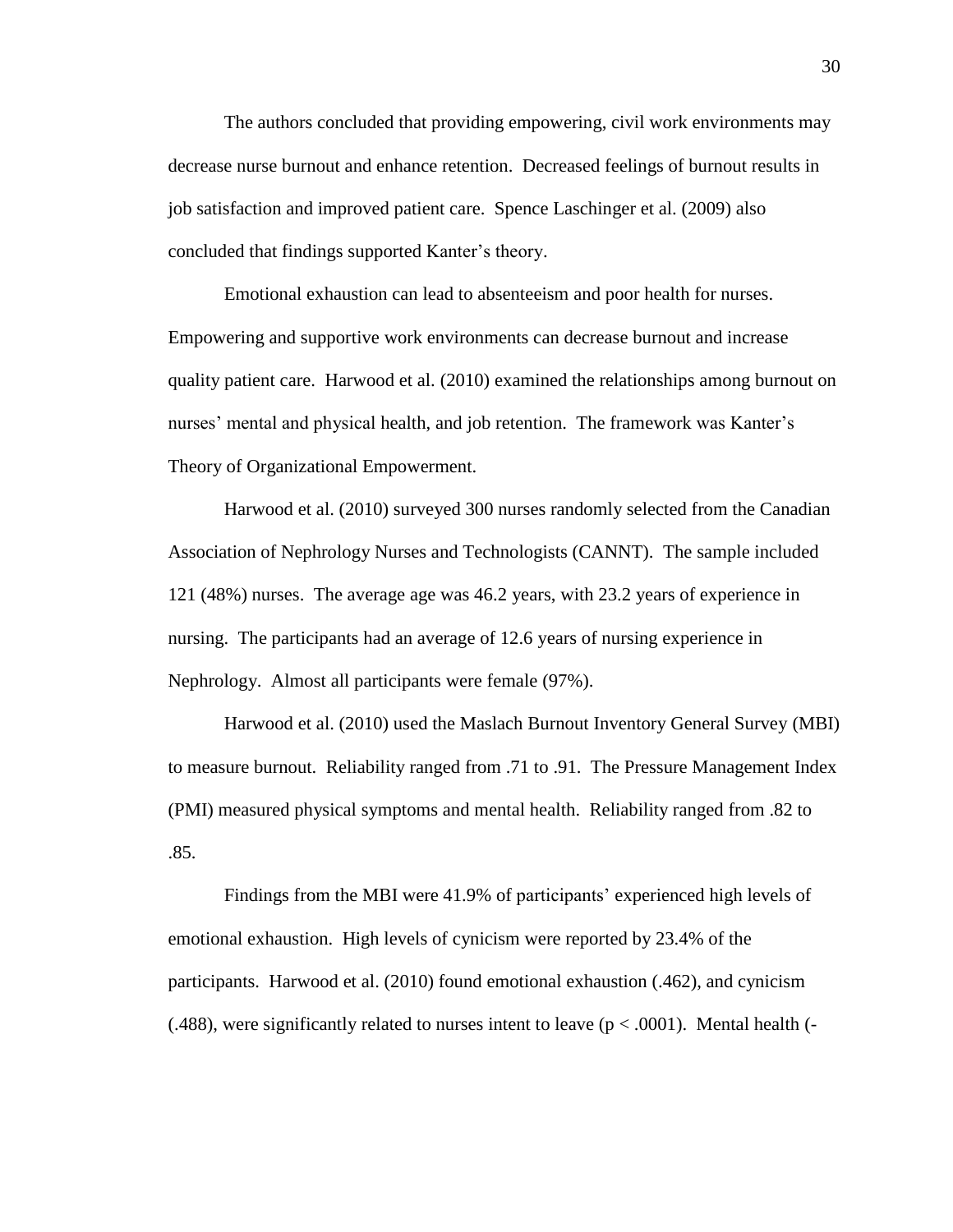.373,  $p < .001$ ) and physical symptoms (.485,  $p < .0001$ ) were significantly related to intent to leave.

Harwood et al. (2010) found that emotional exhaustion (-.353) and cynicism (- .333) had a significant effect on mental health symptoms ( $R^2 = .394$ , adjusted  $R^2 = .373$ ,  $df = 116$ ,  $p < .0001$ ,  $p < .001$ ). Age and years of nephrology experience had an effect on mental health symptoms, but it was not significant. Emotional exhaustion (.410) had a significant effect on physical symptoms ( $R^2 = .275$ , adjusted  $R^2 = .250$ , df = 116, p < .0001,  $p < .0001$ . Cynicism (.117) had a direct effect on physical symptoms, but was not significant.

Harwood et al. (2010) concluded that providing empowering and supportive work environments may decrease burnout, improve health, and improve retention. Leadership can improve access to empowerment structures of support, information, resources, and opportunities influencing positive work environments. The study provided support for Kanter's (1977) theory.

### **Intent to Stay/Leave**

Turnover of nursing staff is a financial concern for hospitals. Retention strategies are the key to minimizing turnover and improving intent to stay. Nedd (2006) examined the relationship between perceptions of empowerment and intent to stay. The framework was Kanter's (1977) Theory of Structural Empowerment.

The population was 147,320 licensed registered nurses in Florida. Nedd (2006) surveyed a random sample of 500 licensed registered nurses from a listing of all Florida registered nurses. The sample was 206 (42%) usable surveys. Participants were female (93%). The participants' average age was 46.63, with 20.14 years of nursing experience.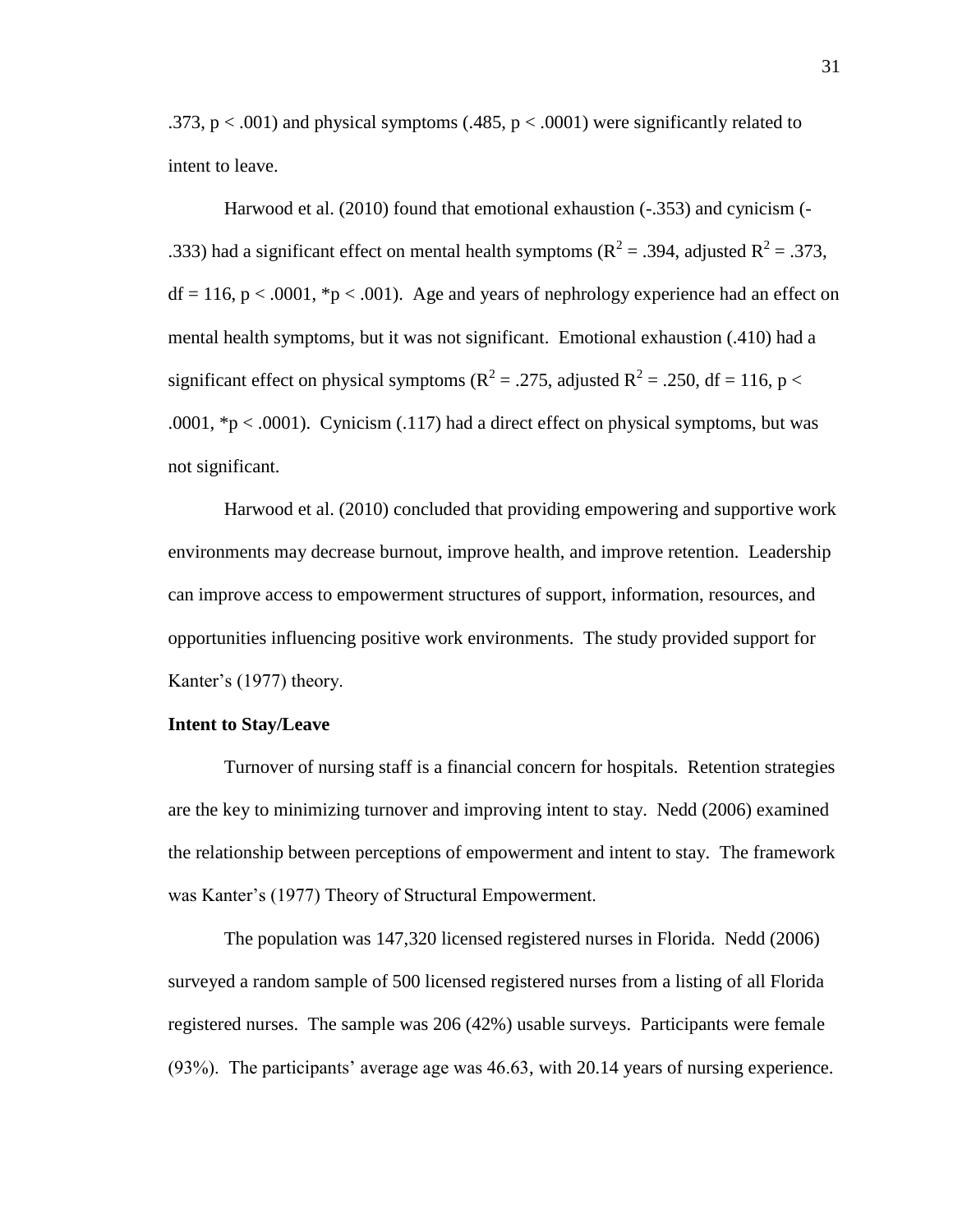The average number of years of experience on the current unit was 7.87. Educational levels were diploma (15%), Associate Degree (40%), Bachelors Degree (36%), or Masters Degree (9%). Clinical areas of practice were: medical surgical (23%), critical care (17%), other or specialty settings (21%), pediatric (9%), ambulatory care (5%), ob/gyn (5%), emergency (5%), nursing home (4%), education/administration (4%), public (3%), or psychiatry (3%) units.

Nedd (2006) used the Job Activities Scale (JAS) to measure nurses' perception of formal power. Reliability was .81. The Organizational Relationships Scale (ORS) measured nurses' perceptions of informal power. Internal consistency was .92. The Conditions for Work Effectiveness Questionnaire (CWEQ) measured structural empowerment. Reliability was .96. The Intent to Stay scale measured intentions to stay in the current job. Reliability was .86.

Nedd (2006) found that JAS had moderate levels of formal power. The ORS showed moderate levels of informal power. The CWEQ had moderate levels of perceived empowerment, with opportunity being the greatest access. The Intent to Stay scale results were moderate levels of intention to stay in the job.

Nedd (2006) reported Intent to Stay had a significant positive correlation with all empowerment variables ( $p < 01$ ): formal power (.43), informal power (.31), overall work empowerment (.52), opportunity (.52), information (.39), support (.47), and resources (.45). Demographics of gender, age, years nursing experience, years on current job, and education level, were investigated for the association to intent to stay. There was no significant relationship between demographic variables and intent to stay.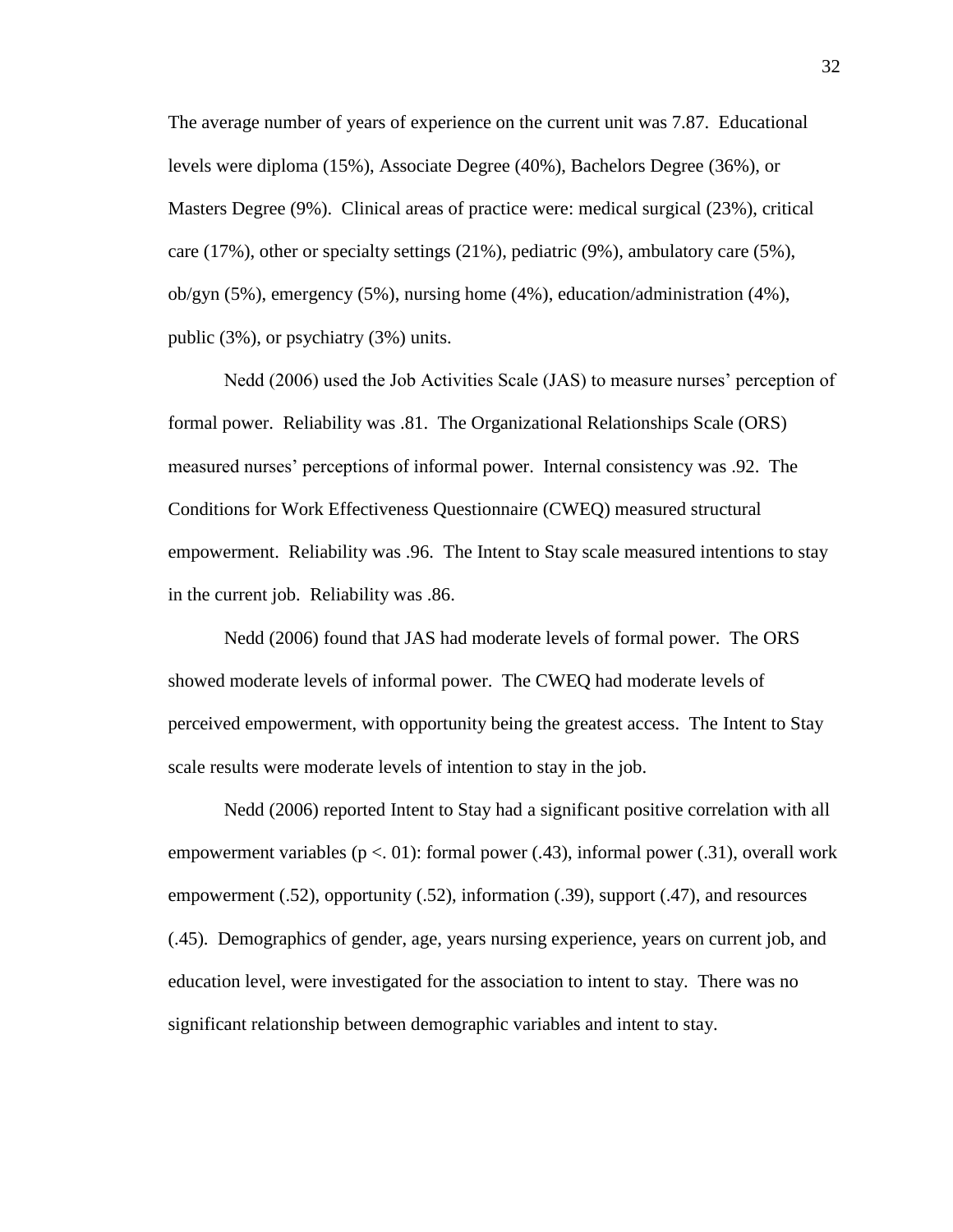The author concluded that enhancing perceptions of and access to empowerment structures will influence nurses to stay within the organization and increase retention. Nedd (2006) also concluded that demographics do not influence retention, and nurse administrators must focus on the accessibility and empowerment structures for nurse retention. The findings supported Kanter's (1977) theory.

Job dissatisfaction can lead to high turnover. Empowerment can increase job satisfaction and improve retention. Zurmehly et al. (2009) studied the relationship between empowerment and intent to leave the current position or the profession. The framework was Kanter's (1977) Theory of Organizational Empowerment.

Zurmehly et al. (2009) surveyed a population of 3,000 nurses from the Ohio State nurse registry. The inclusion criteria were current Ohio licensure and living in West Central Ohio. The sample was 1,231 participants (41%). Almost all participants were female (95.8%). The average age was 46.6, with 8.83 years of experience. The educational level was Associate degree (31.2%), Diploma (27.1%), Bachelors (24.8%), or Masters (2.6%). The majority of nurses worked full time (89.2%). Participants worked in: patient care (60.9%), nurse management (8.8%), administration (4.7%), quality assurance  $(3.1\%)$ , public health  $(2.7\%)$ , teaching  $(8.4\%)$ , or other  $(11.3\%)$  areas.

Zurmehly et al. (2009) used the Conditions for Work Effectiveness Questionnaire-II (CWEQ-II) to measure structural empowerment. Reliability was .81. Four items from the RN Vermont Survey measured intent to leave the current position (Cronbach's alpha = .874), and reasons for leaving current position: career advancement (alpha = .762), situational (alpha = .893), or job dissatisfaction (alpha = .723). Questions from a study by McCarthy and colleagues (McCarthy 2002, McCarty et al. 2007, as cited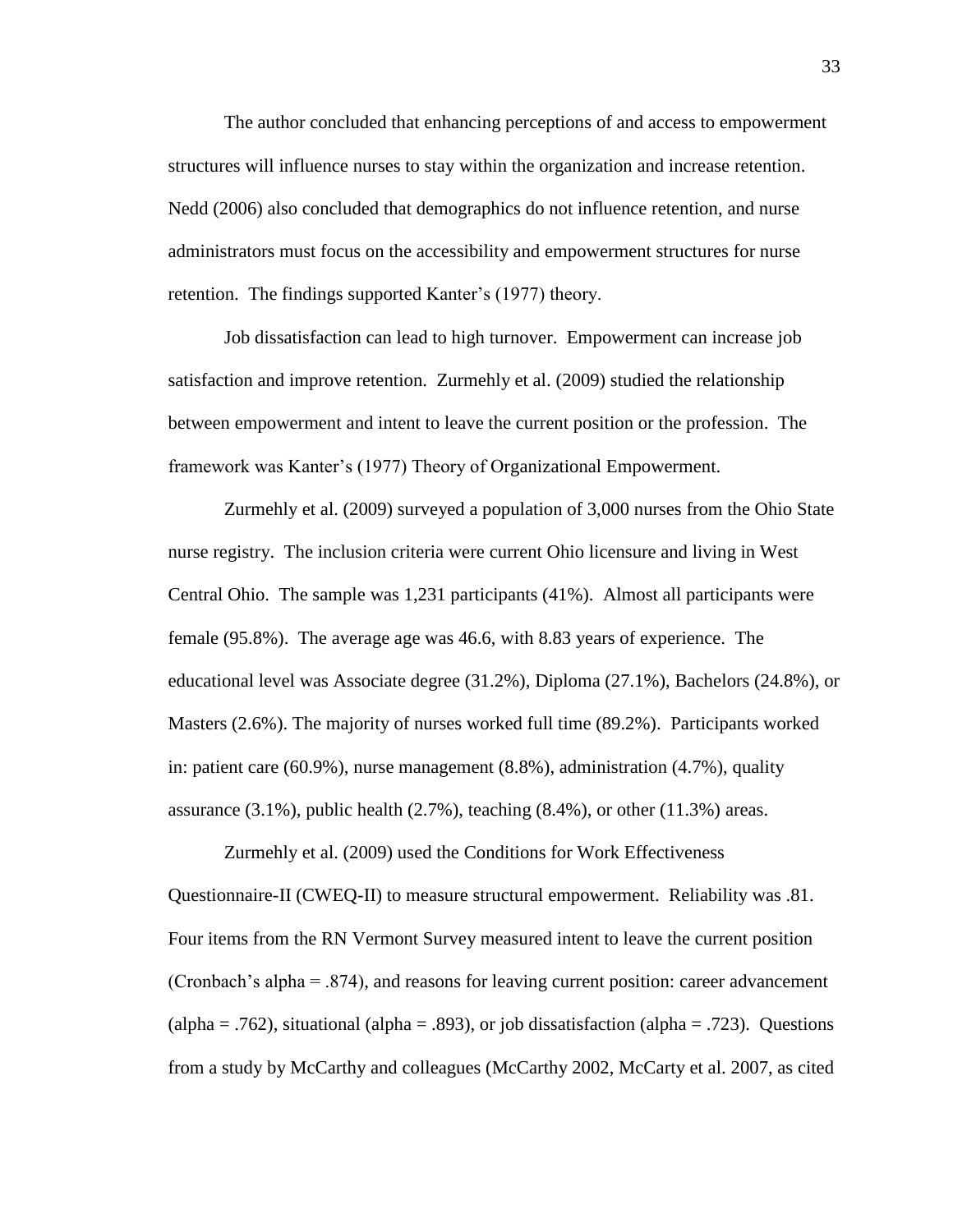in Zurmehly et al., 2009) were used to further measure intent to leave, and intent to leave the nursing profession. Reliability was .787. Job Satisfaction was measured by a oneitem question rating job satisfaction on a 4 point Likert Scale Survey. Reliability was .762.

Zurmehly et al. (2009) found the CWEQ-II had moderate levels of empowerment with greatest access to opportunity. The RN Vermont Survey found intent to leave the current position was somewhat unlikely. Reasons for leaving the current position were most likely due to career advancement, followed by dissatisfaction, and then situational factors. Questions adopted from the study by McCarthy and colleagues (McCarthy 2002, McCarty et al. 2007, as cited in Zurmehly et al., 2009) further measured intent to leave. The findings indicated that intent to leave the nursing profession was somewhat unlikely. Job Satisfaction results were moderately satisfied.

Zurmehly et al. (2009) reported that empowerment was significantly related to intent to leave the current position ( $r = .45$ ,  $P < .001$ ). There were significant differences in empowerment scores between two groups of very likely to leave within a year, and very unlikely to leave within a year. Significant demographic variables were related to empowerment and intent to leave were: educational degree (beta = .90,  $P = .003$ ), age (beta =  $.087$ , P =  $.003$ ), marital status (beta =  $.077$ , P =  $.001$ , and years in current position (beta  $= .086$ ,  $P = .002$ ). Race and gender were not significantly related to intent to leave the current position. Job advancement and job satisfaction were significant predictors of intent to leave. Empowerment was significantly related to intent to leave the nursing profession ( $r = .73$ ,  $P < .05$ ). A significantly lower level of empowerment was found for groups intending to leave the nursing profession compared with the group not intending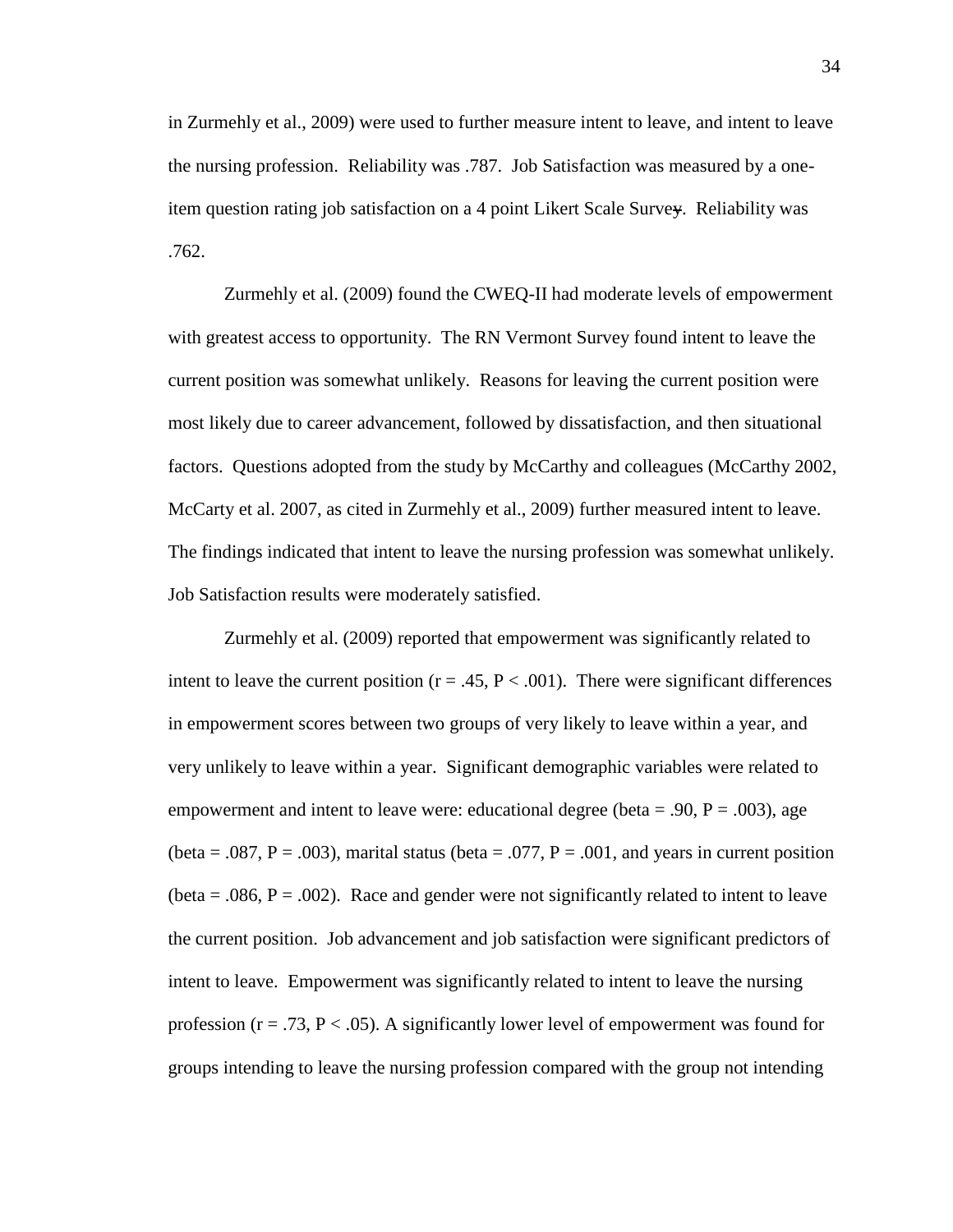to leave the nursing profession. Career advancement and job satisfaction were significant predictors of intent to leave the nursing profession.

Zurmehly et al. (2009) concluded that access to empowerment structures enhance retention. Tuition reimbursement, career advancement, and strategies to retain older nurses can improve empowerment and retention. The study supported Kanter's (1977) Theory of Structural Empowerment.

#### **Summary**

#### **Empowerment, job satisfaction, organizational commitment.**

The purpose of Spence Laschinger et al.'s (2001a) study was to test a model linking nurses' empowerment, organizational trust, job satisfaction, and organizational commitment. The authors concluded that providing empowering and trusting work environments will increase job satisfaction and organizational commitment. The results supported Kanter's (1977) theory.

The purpose of Spence Laschinger et al.'s (2001b) study was to test a model linking nurses' structural and psychological empowerment and job strain, with work satisfaction. The authors concluded that providing empowering work environments increases job satisfaction and psychological empowerment. The results supported Kanter's (1977) theory.

The purpose of Spence Laschinger and Finegan's (2005) study was to test a model linking nurses' empowerment to organizational justice, respect, and trust in management with job satisfaction and organizational commitment. The authors concluded that empowering work environments increase feelings of respect and trust in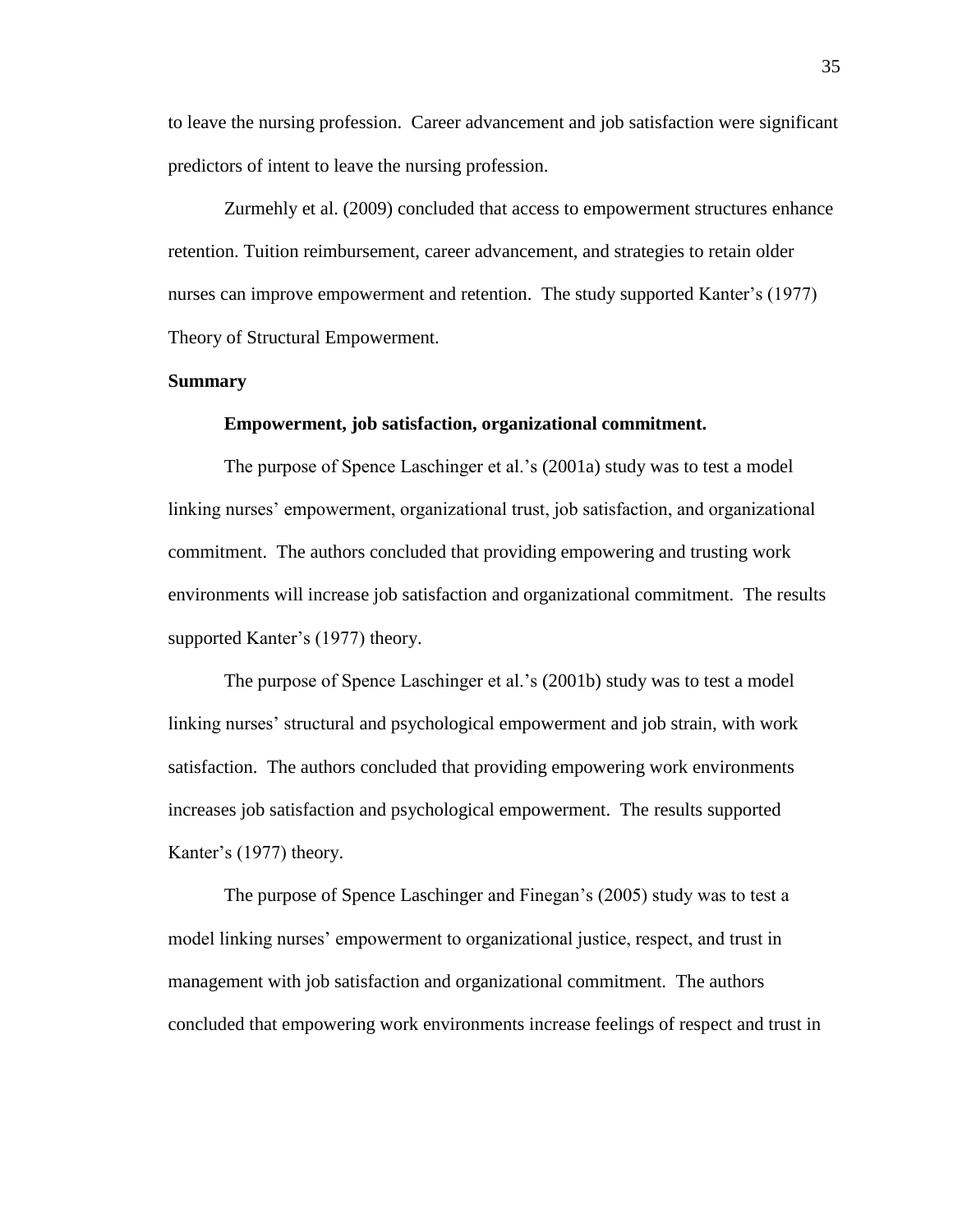management. Increased trust and respect will lead to job satisfaction and nurse retention. The results supported Kanter's (1977) theory.

The purpose of Spence Laschinger et al.'s (2009a) study was to test a model linking unit level leader-member exchange quality and structural empowerment to organizational commitment, and to link individual core self evaluations and psychological empowerment with organizational commitment. The authors concluded that unit level leader-member exchange quality is important in creating empowering work environments and influencing organizational commitment of nurses. Core self-beliefs influence psychological empowerment and organizational commitment of nurses. The results supported Kanter's (1977) theory.

The purpose of Smith et al.'s (2010) study was to test a model linking organizational empowerment, psychological empowerment, and incivility with organizational commitment of new graduate nurses. The authors concluded empowering work environments, and civil working relationships, can increase organizational commitment of new graduate nurses. The study supported Kanter's (1977) theory.

The purpose of McDonald et al.'s (2010) study was to examine the relationship of participation in organizational structures and nurses' perceptions of structural empowerment. The authors concluded that involvement in councils did increase empowerment. The study supported Laschinger's Work Empowerment Theory based on Kanter's (1977) theory.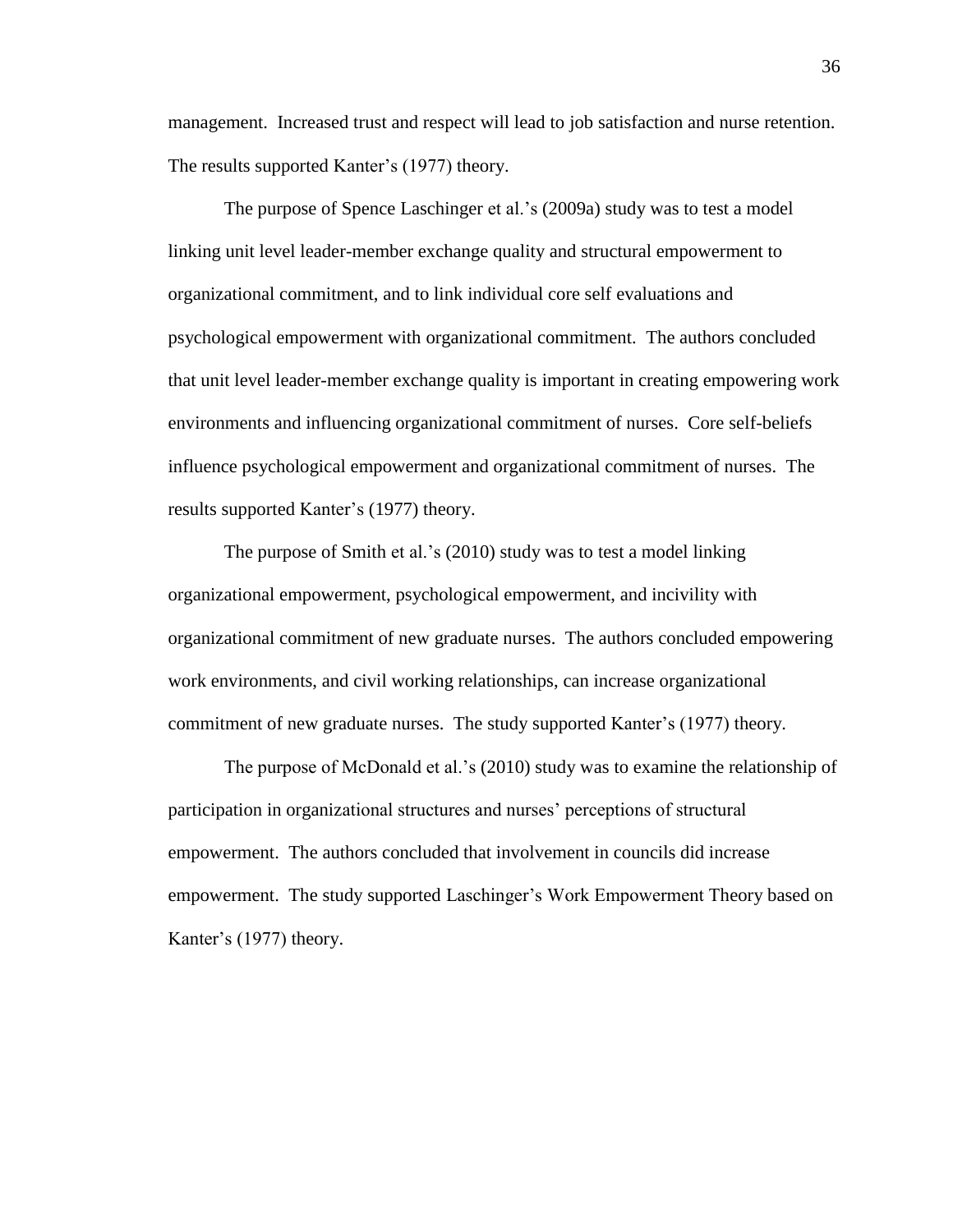# **Empowerment, civility, organizational commitment, job retention and burnout.**

The purpose of Cho et al.'s (2006) study was to test a model linking new graduate nurses' perceptions of empowerment with burnout and organizational commitment. The authors concluded empowering work environments increase feelings of engagement and organizational commitment of new graduate nurses. The study supported Kanter's (1977) theory, and links the theory to Maslach and Leiter's (1997) work on worklife and burnout.

The purpose of Spence Laschinger et al.'s (2009b) study was to examine the relationship of supportive practice environments, civil working relationships, and empowerment on new graduate nurses' experiences with burnout. The authors concluded that supportive practice environments, civil behavior, and empowerment decreases burnout. Professional practice environments will increase nurse retention.

The purpose of Spence Laschinger et al.'s (2009) study was to examine the relationships among empowerment, incivility, burnout, and retention. The authors concluded empowering, civil work environments may decrease burnout and retention of nurses. The study supported Kanter's (1977) theory.

The purpose of Harwood et al.'s (2010) study was to examine the relationship of burnout with the mental and physical health of nurses, and on job retention. The authors concluded that empowering and supportive work environments may decrease burnout, improve health, and increase retention. The study supported Kanter's (1977) theory.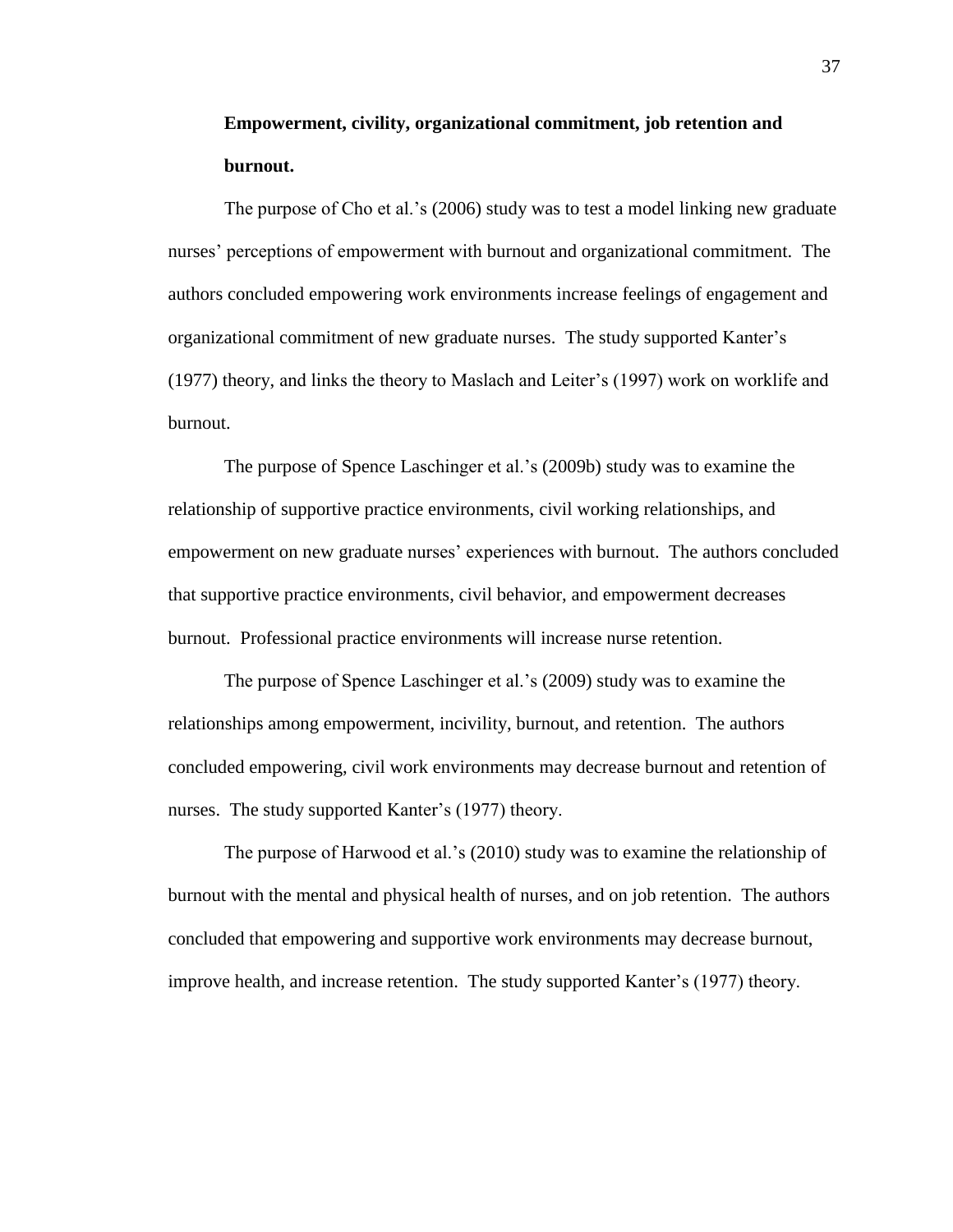### **Intent to stay/leave.**

The purpose of Nedd's (2006) study was to examine the relationship between perceptions of the work empowerment and intent to stay. The author concluded that enhancing perceptions, and access to empowerment structures, will influence nurses' intent to stay within the organization. The study supported Kanter's (1977) theory.

The purpose of Zurmehly et al.'s (2009) study was to examine the relationship between empowerment and intent to leave the current position or the profession. The authors concluded that access to empowerment structures enhances nurse retention. The study supported Kanter's theory.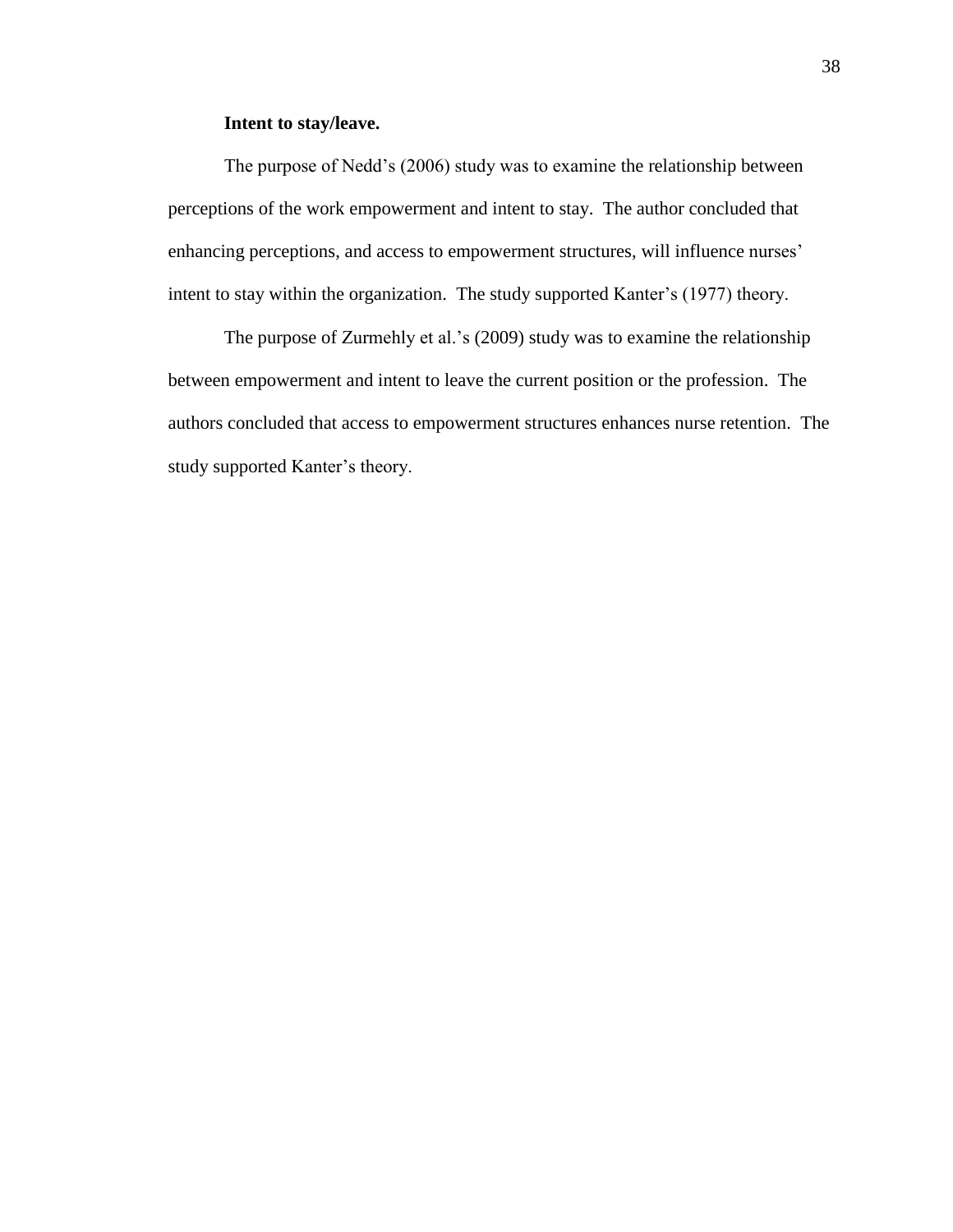### **Chapter III**

### **Methodology**

### **Introduction**

Uncivil behaviors among nurses can create negative work environments. Empowerment creates healthy work environments, with decreased turnover, and increased retention. Empowering nurses is the key to creating quality work environments and quality patient care. The purpose of this study is to evaluate the influence of empowering work environments and workplace discourtesy on nurses' experiences with burnout and nursing retention. This is a replication of Spence Laschinger et al.'s study (2009).

### **Research Question**

 What are the relationships among empowering work environments, workplace discourtesy, and nurses' experience of burnout, with nursing retention?

### **Population, Sample, and Setting**

The population is all (3000) nurses working at Indiana University Health Methodist Hospital in Indianapolis. The anticipated sample is 1,000 registered nurses working in inpatient care areas, and providing direct patient care on one of the assigned units. Nurses will have worked on the unit for a minimum of 6 months. Nurses with a baccalaureate degree, or associate degree in nursing, will be invited to participate.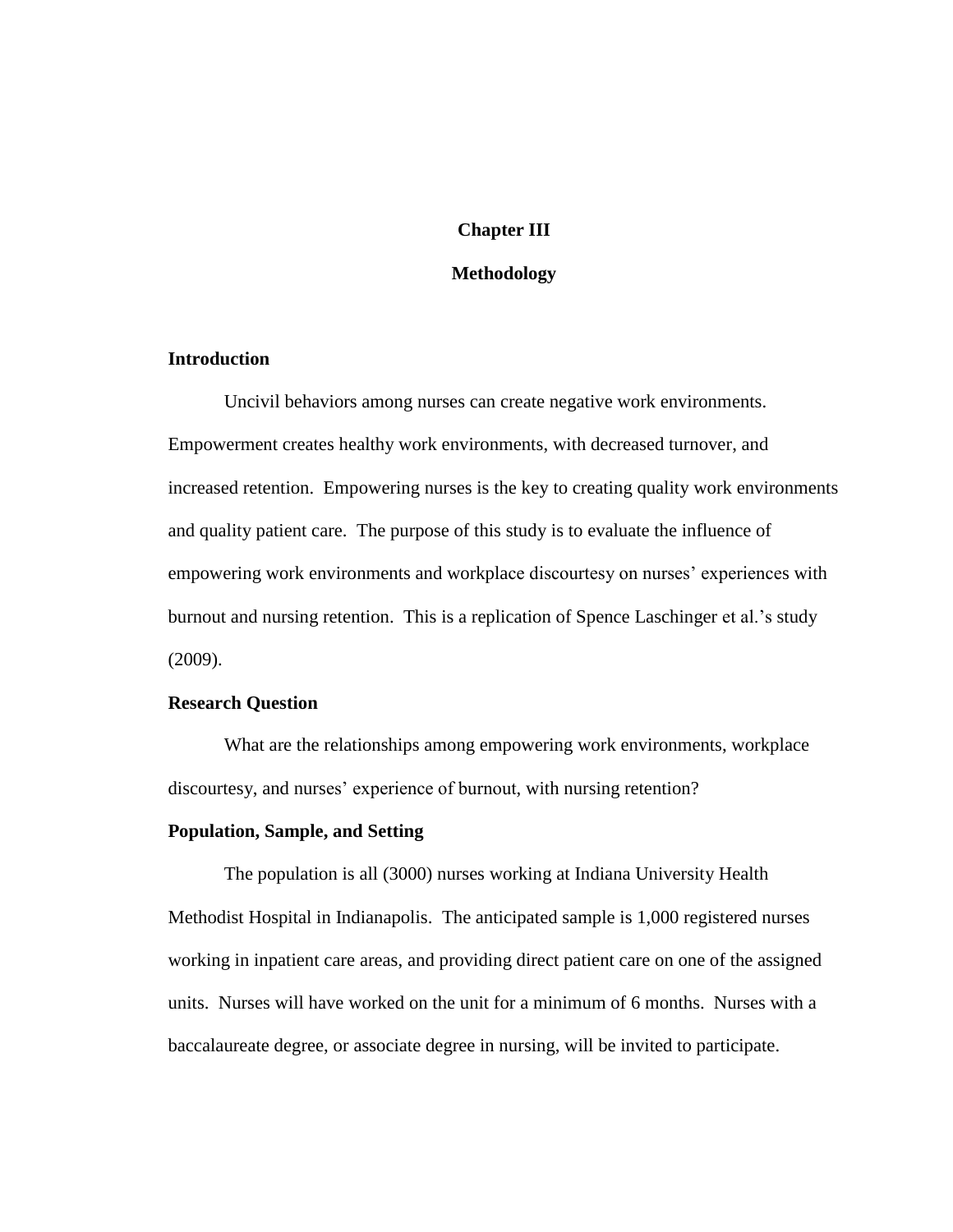Inpatient care areas will include all medical-surgical units, pediatrics, mother child, and psychiatric units. Through the Human Resources department at Indiana University Health Methodist Hospital, a listing of all active registered nurses working on one of the cost center units identified as inpatient areas will be obtained. The list will include the name of the employee, the cost center, and name of the unit worked.

### **Protection of Human Rights**

This study will be submitted to the Ball State University Institutional Review Board and the Indiana University Health Methodist Hospital Institutional Review Board for approval. Once the study is approved, employees will be mailed a survey package through the intra-hospital mail. The package will include a letter explaining the study, a demographic sheet, and the survey. Intra-hospital mail does not require postage, and is sent to each department, and placed in each individual's mailbox on the nursing unit where the employee works. A reminder letter will be sent 3 weeks after the original survey package. The completed survey package will be placed back into intra-hospital mail, and returned to the preprinted return address of the researcher's office within the hospital. The data will only be viewed by the researcher to ensure anonymity of the participants and the information. The return of the questionnaire will indicate the consent of the participant. This study has no risks or potential risks. The benefits of the study will include acquiring information on empowering work environments, that leads to nurse retention. Nurses will not be penalized for not participating in the study.

### **Procedures**

After approval from the Ball Statue Institutional Review Board and Indiana University Health Methodist Hospital Institutional Review Board, a request to the Human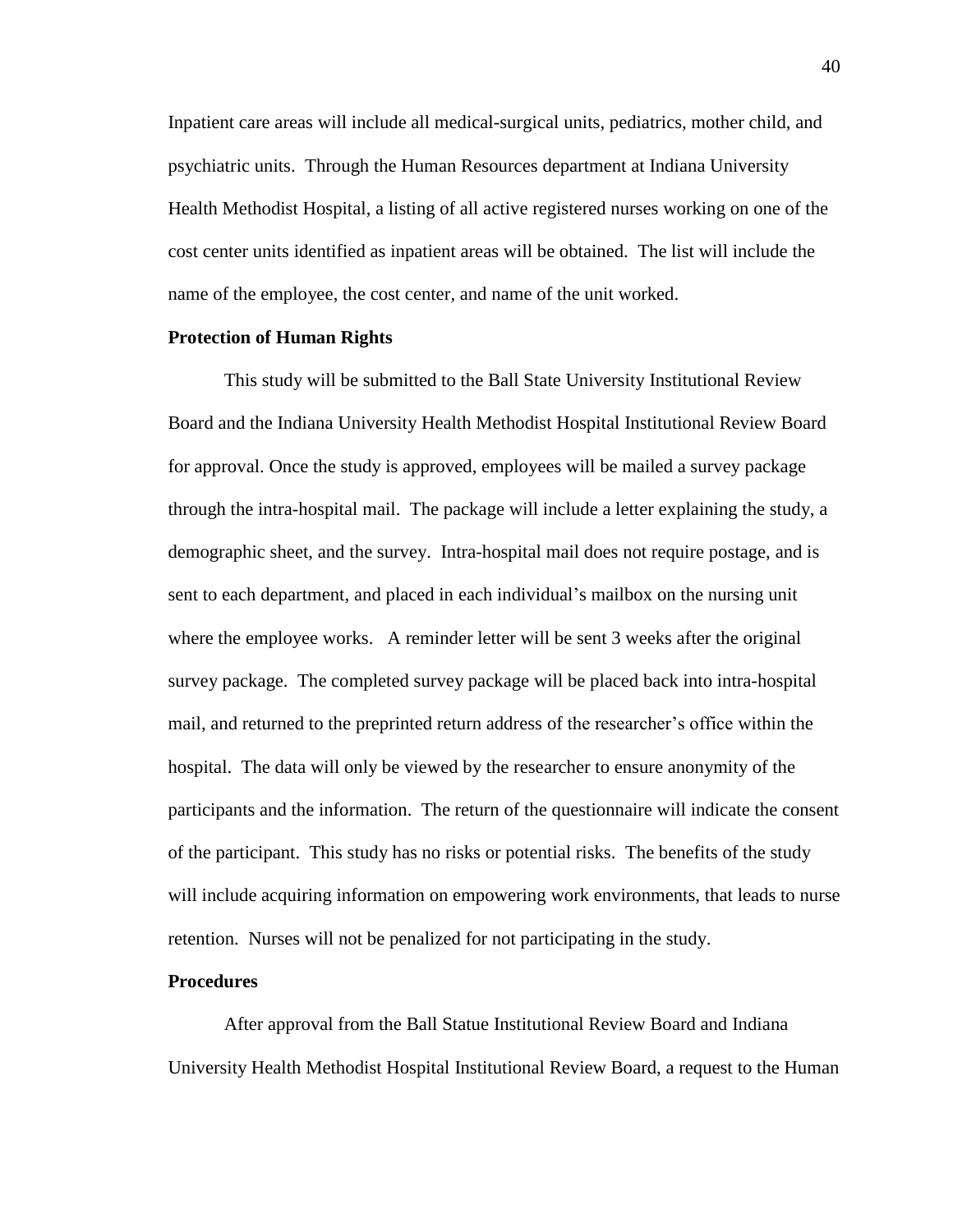Resources department at Indiana University Health Methodist Hospital will be submitted to obtain a listing of all registered nurses, with active employment status in the cost center identified as one of the designated inpatient care areas. The Director of Nursing, Director of Medical Surgical Units, Director of Pediatrics, and Director of the Psychiatric Unit will meet with the researcher to explain the purpose of the study, and the procedures. Next, there will be a meeting with the Managers of patient care areas to explain the purpose of the study and the procedures. Finally, a meeting will be held with the staff nurses of the designated inpatient care areas to explain the purpose of the study and the procedures. After the meetings have been concluded, a survey package including a letter of explanation, a demographic questionnaire, and a survey, will be sent through intra-hospital mail to each individual and placed into the employee's mailbox on the unit. The envelope will have a preprinted return address label for participants to place the package back in to intra-hospital mail to return to the researcher. The researcher will collect all returned surveys and secure in a locked area.

### **Research Design**

The purpose of the study is to examine the relationships among empowering work environments, workplace discourtesy, and burnout, with nursing retention. The study will use a predictive correlational design. A predictive correlational design examines relationships among variables and predicts the value of the dependent variable from the independent variables (Burns & Grove, 2009).

### **Measures**

The following demographic information will be collected on one form: gender, type of unit, time worked in the hospital, and on that unit.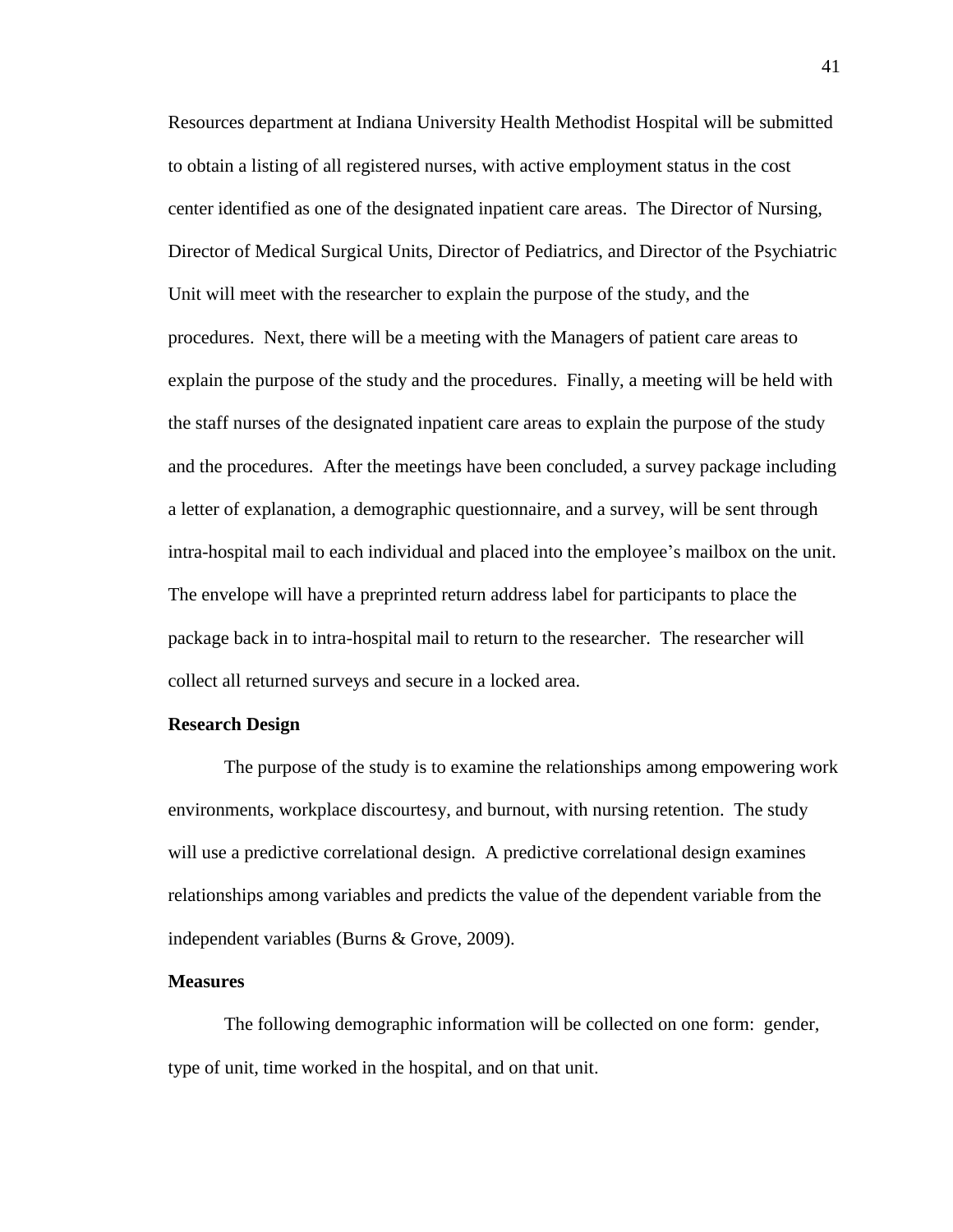The Conditions for Work Effectiveness Questionnaire-II (CWEQ-II) will measure access to four empowerment structures: opportunity, information, support, and resources (Spence Laschinger et al., 2009). The CWEQ-II is a short version of the CWEQ. This study will focus on the four empowerment subscales of the CWEQ-II. Each empowerment structure subscale contains three items, totaling 12 questions. The 5-point scale ranges from low perceptions of access (1) to high perceptions (5) of access to empowerment structures. Each subscale will then be added and averaged. Spence Laschinger et al. (2009) established acceptable reliability with Cronbach alphas ranging from .74 to .89.

The Workplace Incivility Scale (WIS) will measure nurses' experience of work place discourtesy. Interactions with co-workers (co-worker incivility) and interactions with immediate supervisors (supervisor incivility) is rated on a 7-point Likert Scale (Spence Laschinger et al., 2009). The WIS has seven questions regarding interactions with co-workers and seven questions regarding interactions with immediate supervisors (Cortina et al., 2001). The scale ranges from never (0) to daily (6). Spence Laschinger et al. (2009) established high levels of internal consistency: supervisor incivility (alpha = .84) and coworker incivility (alpha  $=$  .85).

The Emotional Exhaustion (EE) and Cynicism subscales of the Maslach Burnout Inventory-General Survey (MBI-GS) will measure burnout. Subscales will be rated on a 7-point Likert scale. The EE has five questions and the Cynicism subscale has five questions (Maslach, Jackson, & Leiter, 1996, as cited in Richardsen & Martinussen, 2005). The scales range from never (0) to every day (6). Cronbach alpha reliabilities are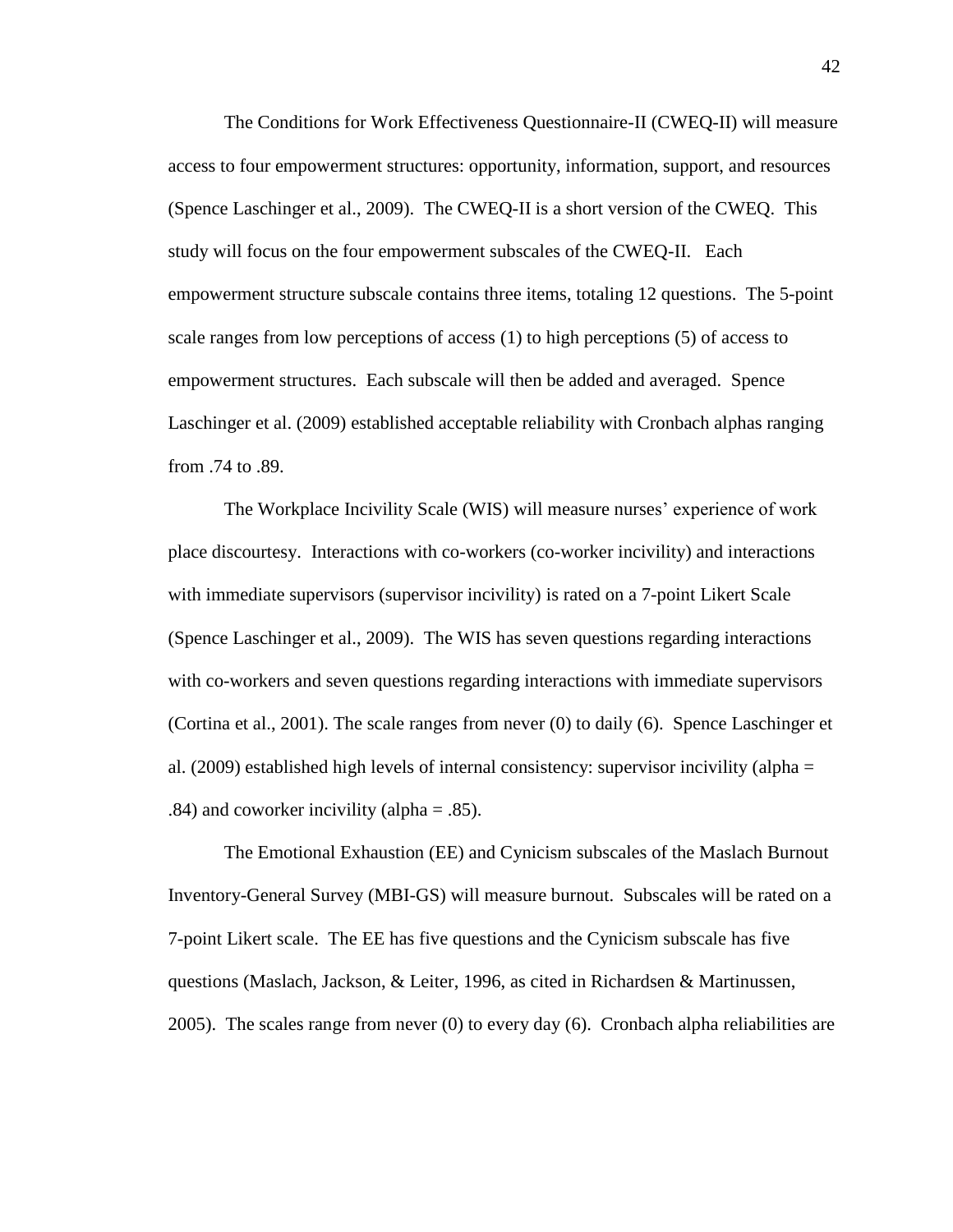acceptable for emotional exhaustion (.91) and cynicism (.82) (Spence Laschinger et al., 2009).

Job satisfaction will be measured by rating the level of satisfaction with coworkers, supervisors, pay and benefits, feelings of accomplishment, and overall satisfaction. A 7-point Likert Scale was used to measure five items of satisfaction with each item: coworkers, supervisors, pay and benefits, feelings of accomplishment, and overall satisfaction. The Job Satisfaction questionnaire is 36 questions. The responses range from very disappointed (1) to very satisfied (7). Cronbach alpha was acceptable (.71) (Spence Laschinger et al., 2009).

### **Data Analysis**

Descriptive statistics will be used to analyze demographic information. Hierarchical multiple linear regression analysis will be used for the analysis of the research question. Multiple linear regression analysis is used to predict the value of the dependent variable based on the value of more than one independent variable (Burns & Grove, 2009).

#### **Summary**

Unhealthy work environments can cause burnout and nurse turnover. The purpose of this predictive correlational study is to evaluate the influence of empowering work environments and workplace discourtesy on nurses' experience of burnout and nursing retention. This is a replication of Spence Laschinger et al.'s study (2009).

An anticipated sample of 1,000 registered nurses from Indiana University Health Methodist Hospital, Indianapolis, working on inpatient care units, is projected. Data will be collected using a demographic questionnaire, and the CWEQ-II, WIS, EE and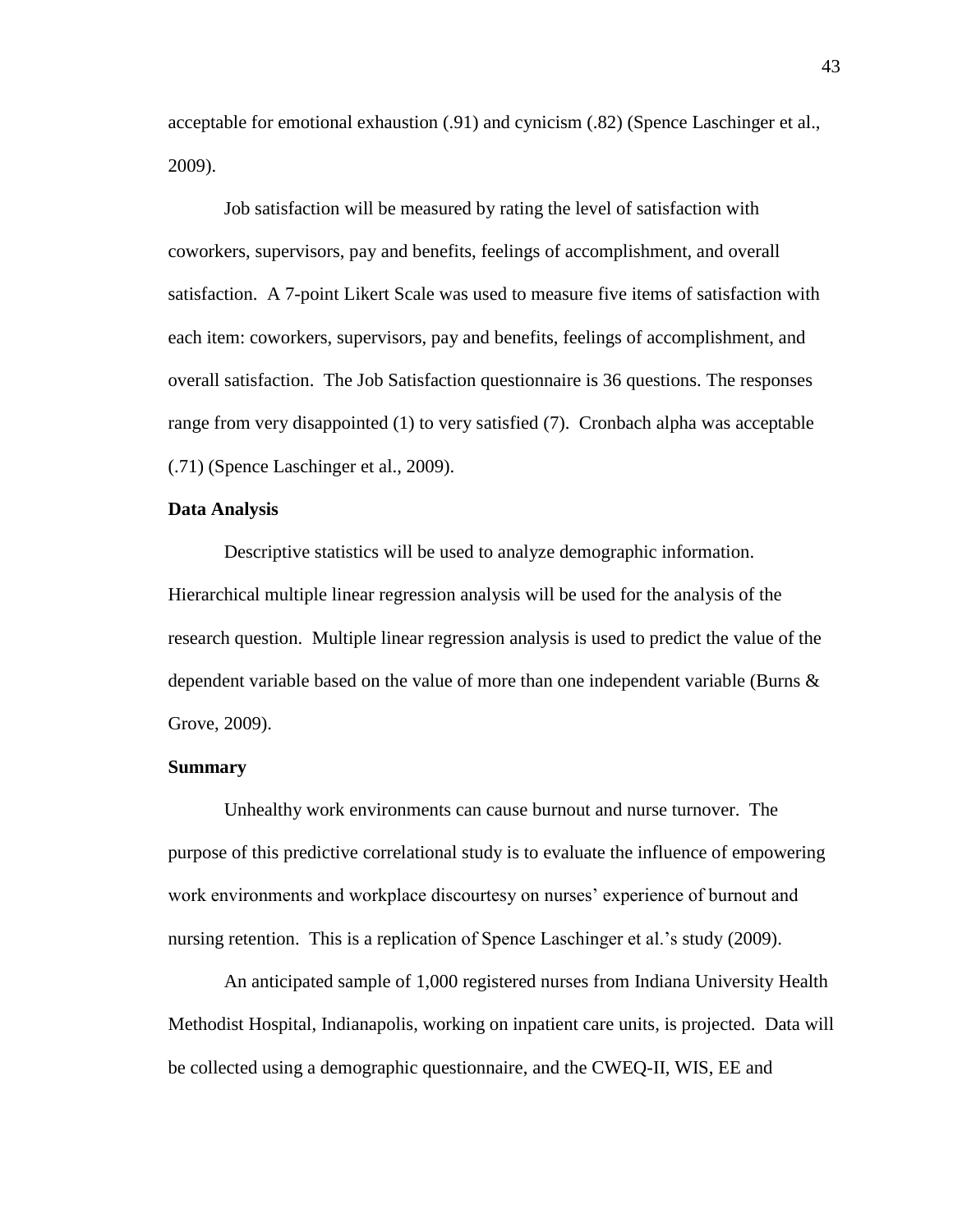Cynicism subscales of the MBI-GS, and Job Satisfaction. Hierarchical multiple regression analysis will be used for data analysis. This study will validate findings that empowering work environments, and low levels of discourtesy, and burnout, are significant in predicting nurse retention.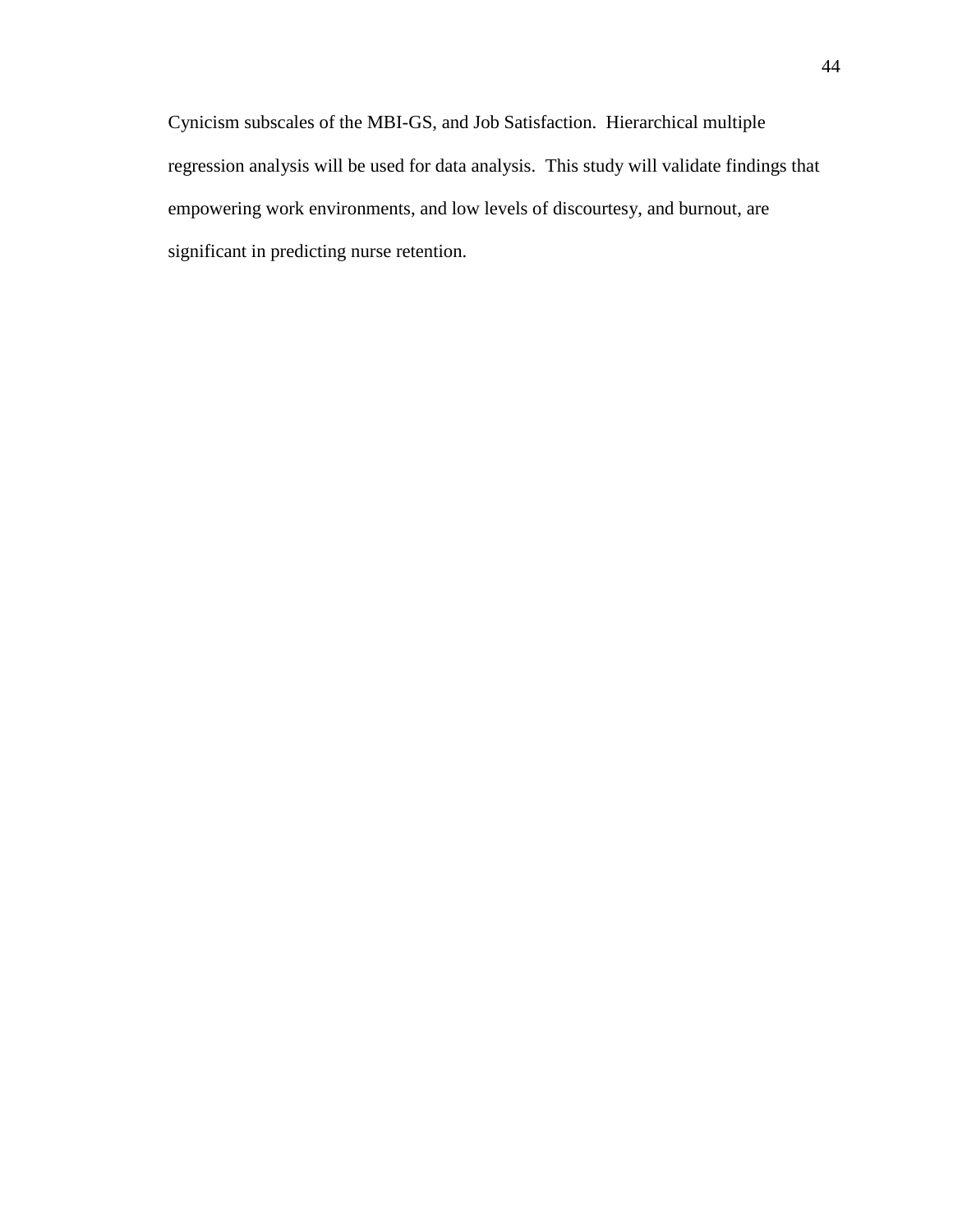#### References

- American Health Care Association. (2010). *Report of findings 2008: Nursing facility staff vacancy, retention, and turnover survey.* Retrieved from [http://www.ahcancal](http://www.ahcancal/) .org/research\_data/staffing/Documents/Retention\_Vacancy\_Turnover\_Survey200 8.pdf
- Bureau of Labor Statistics, U.S. Department of Labor. (2010). *Occupational Handbook - 2010-11 Edition, Registered Nurses.* Retrieved from [http://www.bls.](http://www.bls/)gov/oco /ocos083.htm
- Burns, N. & Grove, S. K. (2009). *The practice of nursing research: Appraisal, synthesis, and generation of evidence* (6<sup>th</sup> ed). St Louis, MO: Elsevier.
- Cass, M. H. Ling, S. O., Faragher, B., & Cooper, C. L. (2003). A meta-analysis of the relationship between job satisfaction and employee health in Hong Kong. *Stress and Health*, *19*, 79.95.
- Chandler, G. (1986). The relationship of nursing work environment to empowerment and powerlessness. (Unpublished Doctoral Dissertation). University of Utah, Salt Lake City, Utah.
- Cho, J., Spence Laschinger, H. K., & Wong, C. (2006). Workplace empowerment, work engagement and organizational commitment of new graduate nurses. *Nursing leadership*, *19*(3), 43-60.
- Cortina, L. M., Magley, V. J., Williams, J. H. & Langhout, R. D. (2001). Incivility in the workplace: Incidence and impact. *Journal of Occupational Health Psychology*, *6*(1), 64-80.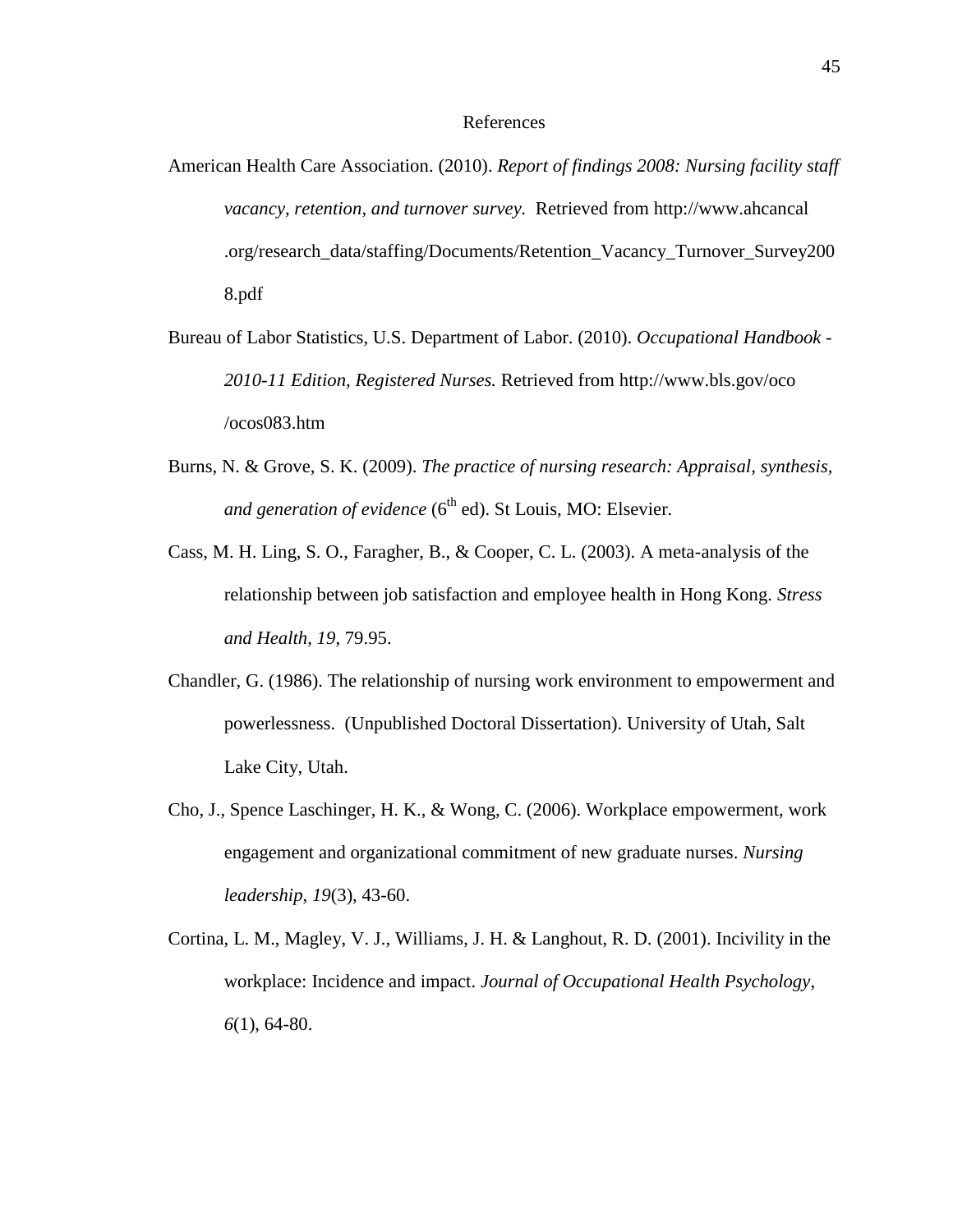- Cox, K. B. (2010). Power and conflict. In D. Huber (Ed.), *Leadership and nursing care management* ( $4<sup>th</sup>$  ed), (p. 261). Maryland Heights, MO: Elsevier.
- Hackman, J. R. & Oldham, G. R. (1975). Development of the job diagnostic survey. *Journal of Applied Psychology*, *60*(2), 159-170.
- Harwood, L., Ridley, J., Wilson, B., & Laschinger, H. K. (2010). Occupational burnout, retention and health outcomes in nephrology nurses. *Canadian Association of Nephrology Nurses & Technologists*, *20*(4), 18-23.
- Johnson, P. R. & Indvik, J. (2001). Rudeness at work: Impulse over restraint. *Public Personnel Management*, *30*(4), 457.

Kanter, R. M. (1977). *Men and women of the corporation*. New York: Basic Books.

- Lavoie-Tremblay, M., Pacquet, M., Duchesne, M., Santo, A., Gavrancic, A., Courcy, F., & Gagnon, S. (2010). Retaining nurses and other hospital workers: An intergenerational perspective of work climate. *Journal of Nursing Scholarship*, *42*(4), 414-422.
- Leiter, M. P. & Maslach, C. (2009). Nurse turnover: The mediating role of burnout. *Journal of Nursing Management*, *17*, 331-339.
- Nedd, N. (2006). Perceptions of empowerment and intent to stay. *Nursing Economics*, *24*(1), 13-19.
- Maslach, C., Jackson, S. E., & Leiter, M. P. (1996). *Maslach Burnout Inventory Manual*  $(3<sup>rd</sup>$  ed). Palo Alto, CA: Consulting Psychologists Press.
- Maslach, C. & Leiter, M. P. (1997). *The truth about burnout*. San Francisco: Jossey-Bass.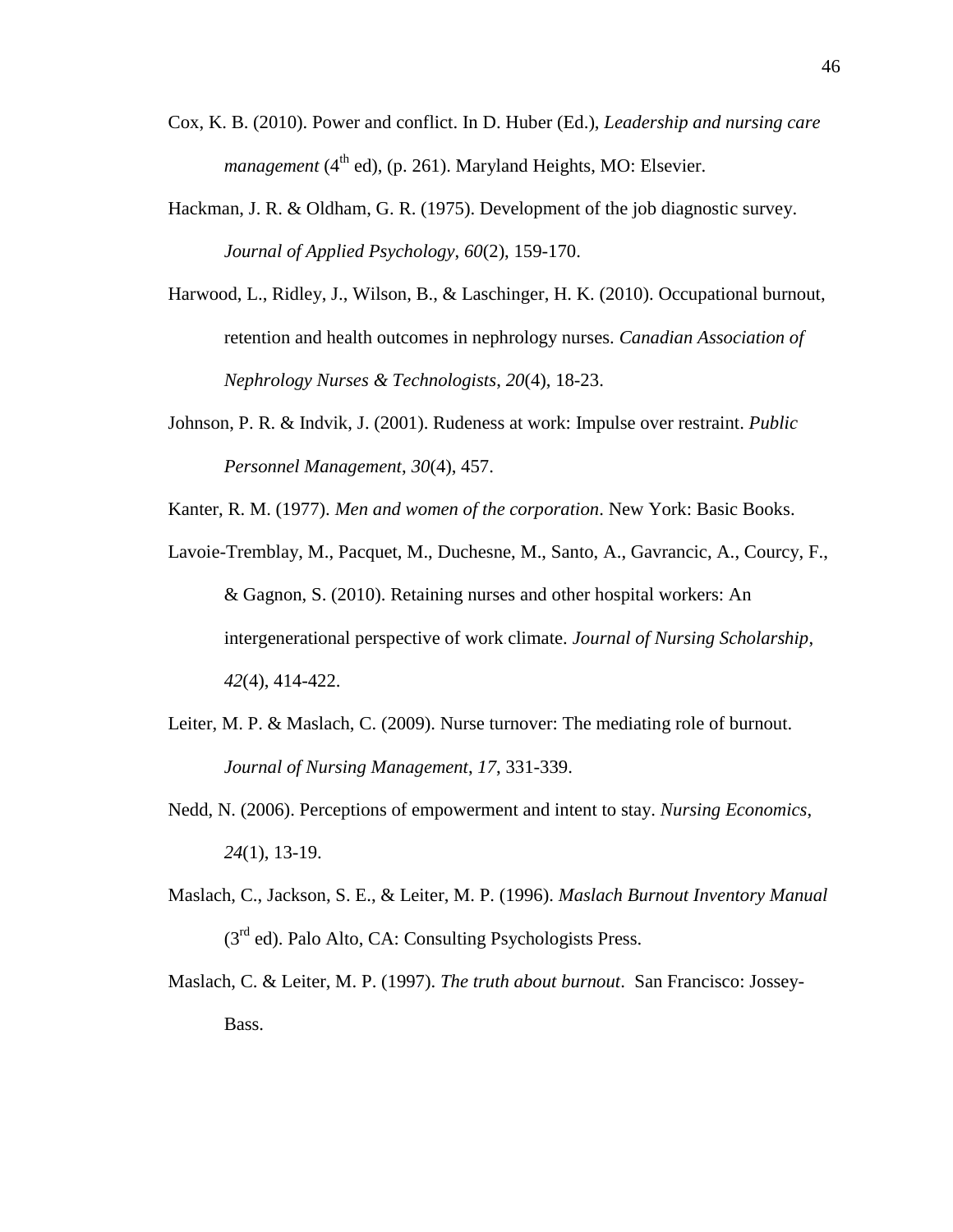- Maslach, C. (2004). Different perspectives on job burnout. *Contemporary Psychology: APA Review of Books*, *49*(2), 168-170.
- McCarthy, G. (2002). *Turn over final report*. University College Cork Depart of Nursing Studies, Cork, Ireland.
- McCarthy, G., Tyrrell, M. P., & Lehane, E. (2007). Intention to "leave" or "stay" in nursing. *Journal of Nursing Management*, *15*, 248-255.
- McDonald, S. F., Tullai-McGuinness, S., Madigan, E. A., & Shively, M. (2010). Relationship between staff nurse involvement in organizational structures and perception of empowerment. *Critical Care Nursing Quarterly*, *33*(2), 148-162.
- Richardsen, A. M. & Martinussen, M. (2005). Factorial validity and consistency of the MBI-GS across occupational groups in Norway. *International Journal of Stress Management*, *12*(3), 289-297.
- Smith, L. M., Andrusyszyn, M. A., & Spence Laschinger, H. K. (2010). Effects of workplace incivility and empowerment on newly graduated nurses' organizational commitment. *Nursing Management*, *18*, 1004-1015.
- Spence Laschinger, H. K., Finegan, J., & Shamian, J. (2001a). The impact of workplace empowerment, organizational trust on staff nurses' work satisfaction and organizational commitment. *Healthcare Management Review*, *26*(3), 7-23.
- Spence Laschinger, H. K., Finegan, J., & Shamian, J. (2001b). Promoting nurses' health: Effect of empowerment on job strain and work satisfaction. *Nursing Economics*, *19*(2), 42-52.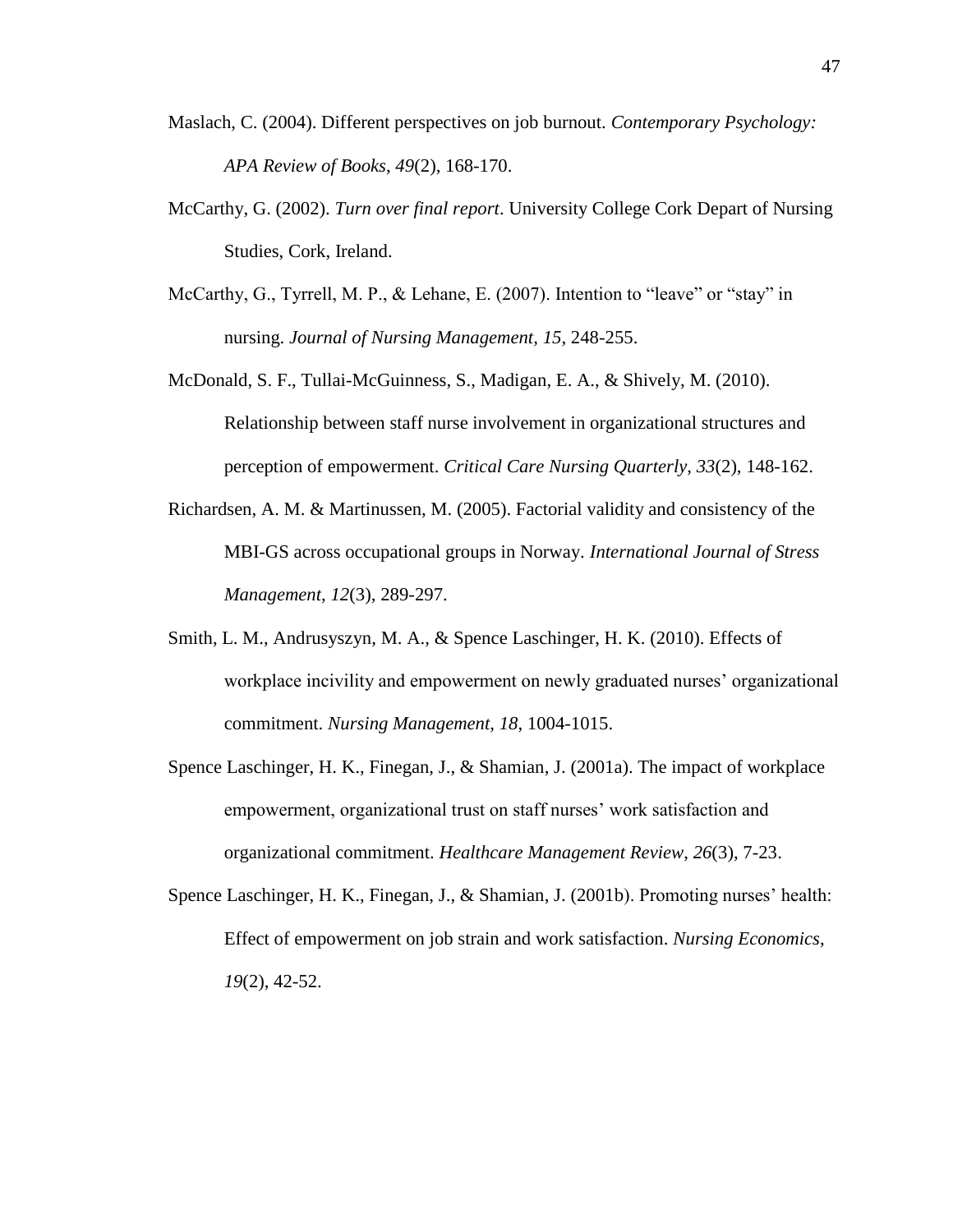- Spence Laschinger, H. K., Finegan, J., Shamian, J., & Wilk, P. (2001). Impact of structural and psychological empowerment on the job strain in nursing work settings: Expanding Kanter's model. *Journal of Nursing Administration*, *31*, 260- 272.
- Spence Laschinger, H. K. & Finegan, J. (2005). Using empowerment to build trust and respect in the workplace: A strategy for addressing the nursing shortage. *Nursing Economics*, *23*(1), 6-13.
- Spence Laschinger, H. K. & Leiter, M. P. (2006). The impact of nursing work environments on patient safety outcomes: the mediating role of burnout/engagement. *Journal of Nursing Administration*, *36*(5), 259-267.
- Spence Laschinger, H. K., Leiter, M., Day, A., & Gilin, D. (2009). Workplace empowerment, incivility, and burnout: Impact on staff nurse recruitment and retention outcomes. *Journal of Nursing Management*, *17*, 302-311.
- Spence Laschinger, H. K., Finegan, J., & Wilk, P. (2009a). Context matters: The impact of unit leadership and empowerment on nurses' organizational commitment. *The Journal of Nursing Administration, 39*(5), 228-235.
- Spence Laschinger, H. K., Finegan, J., & Wilk, P. (2009b). New graduate burnout: The impact of professional practice environment, workplace civility, and empowerment. *Nursing Economics*, *27*(6), 377-383.
- U.S. Department of Health and Human Services, Health Resources and Services Administration. (2010). *The registered nurse population: Initial findings from the 2008 national sample survey of registered nurses.* Retrieved from http://bhpr.hrsa.gov/healthworkforce/rnsurveys/rnsurveyinitial2008.pdf